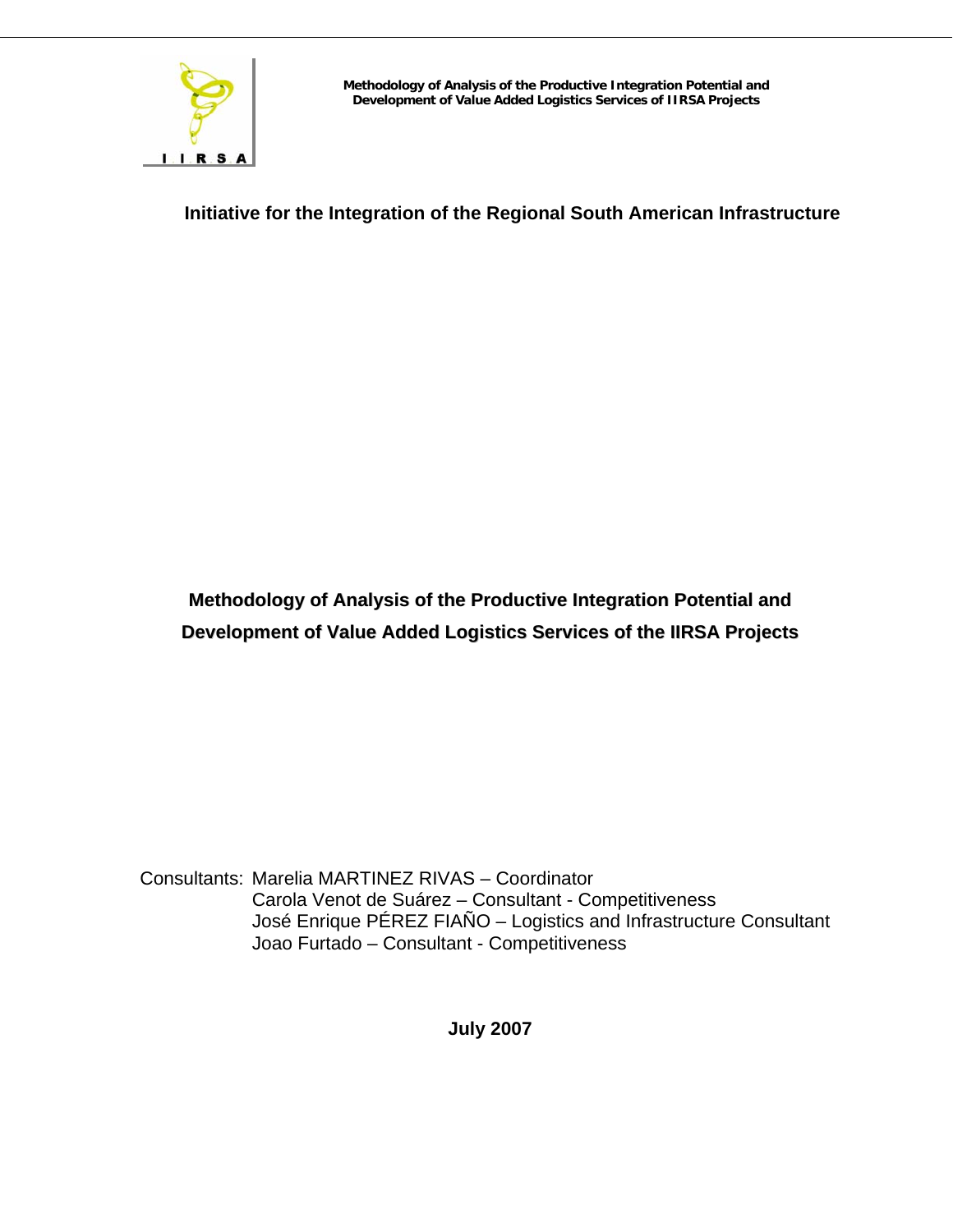

#### **Volume 1 – Methodological Guide**

# **CONTENTS**

# **Volume 1 – Methodological Guide**

- **1. [INTRODUCTION](#page-2-0)**
- **2. [PURPOSE OF THE METHODOLOGY](#page-3-0)**
- **3. [GENERAL SUMMARY](#page-5-0)**

# **4. [METHODOLOGY](#page-12-0)**

[Step I: Definition of the Scope of Application of the Methodology](#page-13-0) [Step II: Description of the Study Area](#page-17-0) [Step III: Selection of the Methodological Approach to be applied](#page-24-0) [Step IV: Mapping of the situation](#page-50-0) [Step V: Evaluation and Recommendations](#page-59-0) [Step VI: Preparation of the Execution Program](#page-65-0)

# **Volume 2 – Tools**

# **ANNEXES: SUPPORT TOOLS (Volume 2)**

# **Volume 3 – Appendixes**

# **APPENDIXES: PRECEDING METHODOLOGIES (***SLVAs and IPr***)**

#### **ABBREVIATIONS**

*EIDs* Integration and Development Hubs *GP* Group of Projects **IIRSA** Initiative for the Integration of the Regional South American Infrastructure *IPr* Productive Integration **SLVAs** Value Added Logistics Services

**Note**: In the body of this document, abbreviations are marked in bold and italics as a reference to this list.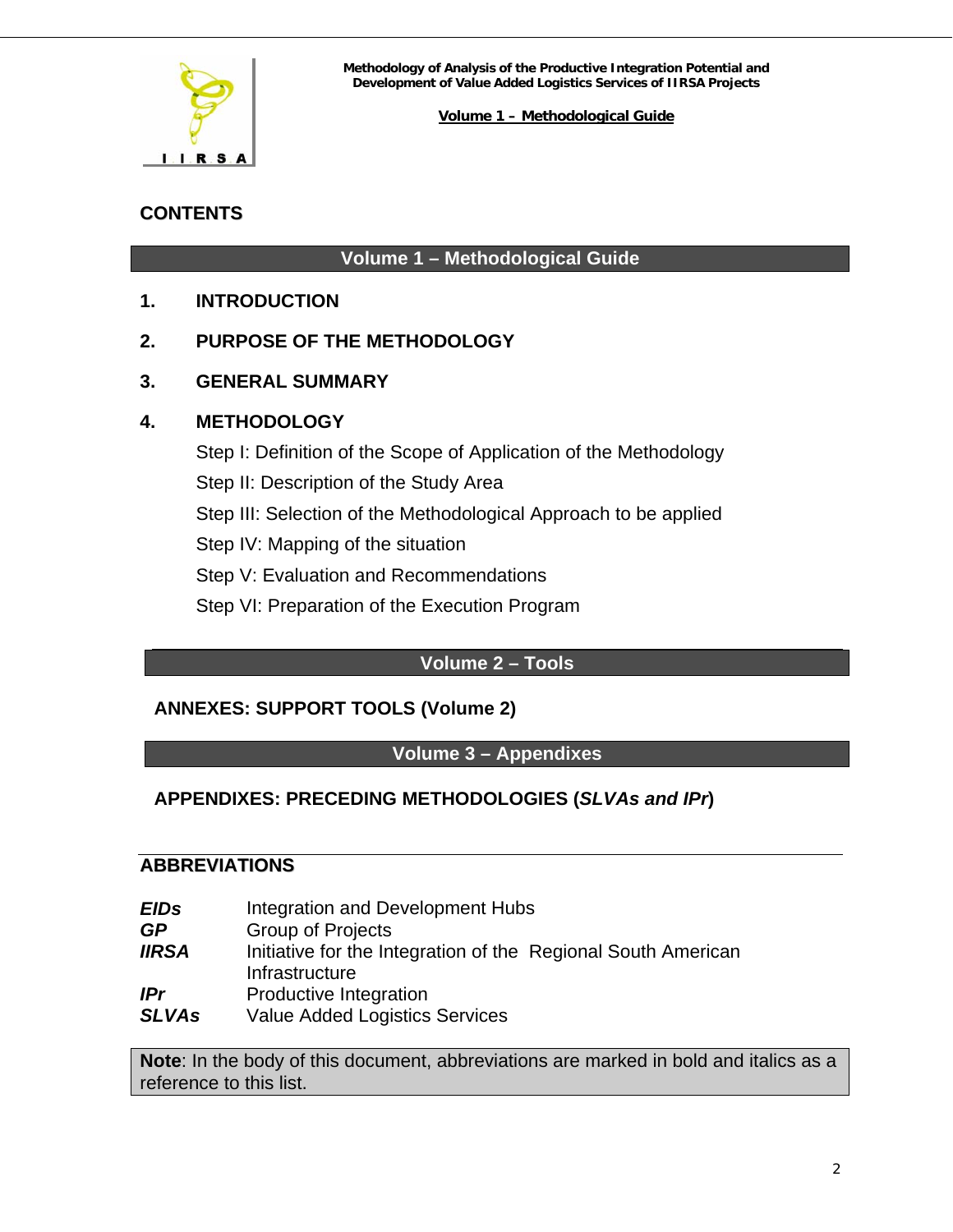<span id="page-2-0"></span>

 $\overline{a}$ 

#### **Volume 1 – Methodological Guide**

# **1. INTRODUCTION**

In 2006, within the frame of the Initiative for the Integration of the Regional South American Infrastructure – *IIRSA*, there were developed methodologies aimed towards identifying projects and actions complementary to infrastructure projects that integrate the project bank of the *IIRSA*. The methodologies at issue, "Methodology of Evaluation of the Productive Integration Potential of the Development and Integration Hubs of the *IIRSA* Initiative" (Pacheco, López, 2006) and the "Methodology for the Promotion of the Development of Value Added Logistics Services (*SLVAs*) in the *IIRSA* Hubs" (ALG, Farromeque, 2006), were tested in pilot cases<sup>[1](#page-2-1)</sup>.

Projects resulting from the application of said methodologies seek to evaluate the contribution of the *IIRSA* Groups of Projects (*GP*) with the productive integration of the influence area of the projects, as well as to ensure the rise of a proper offer of logistics services for the productive sector as user of said infrastructure, respectively. Even when they arise from different approaches, inductive in the case of the productive integration<sup>[2](#page-2-2)</sup>, whereas deductive in the one about logistics services<sup>[3](#page-2-3)</sup>, the approach of both instruments foresees consultations to the private sector and the consideration of interchange patterns implicit in the productive web of an area.

The development of both methodologies has evidenced the need for approaching the analysis of productive integration and logistics topics in an integrated way, evaluating the strategic and operational perspectives of the productive sector jointly, whenever the case allows it, generating, at the same time, consistent and compatible proposals. Besides, the integration of both methodologies and the complementation of aspects that are relevant for the *IIRSA* and that are partially dealt with in the previous instruments would optimize the data collection and the consultations to the different participants, thus, generating a potential for initiating a structured dialogue.

<span id="page-2-1"></span><sup>1</sup> The applications have been made for the groups of projects **GP** La Asunción-Paranagua and Valparaíso-Buenos Aires in the case of the productive integration methodology, and for the **GP** La Paz-Tacna-Lima in the case of the development of logistics services methodology.<br><sup>2</sup> The Productive Integration methodology makes it possible to determine the integrated productive development potentialities

<span id="page-2-2"></span>in the territorial spaces under the influence area of the IIRSA groups of projects, starting from the **GP** as a fixed datum. It seeks to identify the contribution of said infrastructure to the productive development and to identify complementary projects that can stimulate the productive integration. The methodology can be applied in the application phase but it deserves the existence of a minimum productive web for its application.

<span id="page-2-3"></span><sup>&</sup>lt;sup>3</sup> The methodology for the Development of Logistics Services makes it possible to identify bottlenecks that the private sector faces along the logistics chains or families in order to propose actions and/or incentives that the private sector, the public one, or both in a joint manner, can provide in order to promote the diversification of logistics services and infrastructure. It is a methodology oriented towards the operational phase of the productive process and that seeks to optimize the existing chains, even when it allows the performance of applications to under-structured chains.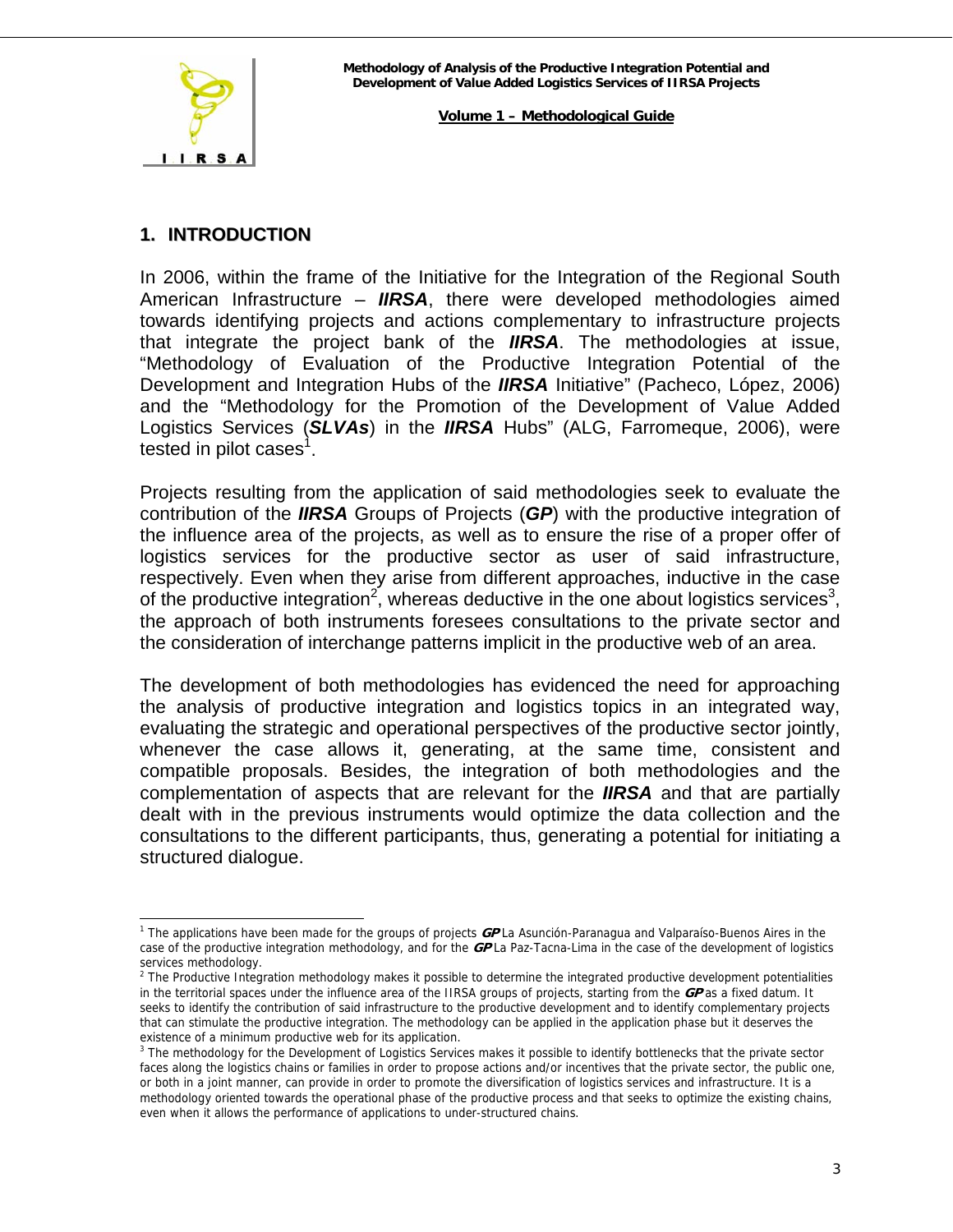<span id="page-3-0"></span>

This document contains the product of said methodological integration. In such sense, **it is not a simple union but the result of a detailed analysis of the preceding methodologies with the purpose of generating a coherent and complementary approach**. It has been sought the creation of a tool that shall be simple to use and that shall allow different depth levels in its application, according to the needs of the user**.**

**The methodology is based on two cornerstones: the confirmation of hypotheses** about the relative contribution of the *IIRSA GPs* to the development of their influence area, and **the analysis based on the consultations to the private sector**. **Said methodology consists of six (6) steps:** Definition of the Scope of the Application, Description of the Study Area, Selection of the Methodological Approach to be applied, Mapping of the situation, Evaluation and Recommendations, as well as the preparation of the Execution Program (duly described and exemplified within the body of the document), and they have a set of tools for supporting the application.

The document is structured as follows:

- **Volume 1: Methodology**. It constitutes the main body of the document (this document). The different steps and application options are described in detail.
- **Volume 2: Tools for methodological support**. They constitute the methodology annexes. The correspondence of each tool with the methodology is indicated at the end of each one of the steps in Volume 1.
- **Volume 3: Appendixes.** The preceding base documents ("Methodology of Evaluation of the Productive Integration Potential of the Development and Integration Hubs of the IIRSA Initiative", and "Methodology for the Promotion of the Development of Value Added Logistics Services in the IIRSA Hubs") constitute important complements for more detailed applications, which is the reason why they have been included as appendixes in Volume 3 of the present document. Volume 1 as well as Volume 3 indicate the conditions under which it is recommended to use them.

# **2. PURPOSE OF THE METHODOLOGY**

The purpose of the "Methodology of Analysis of the Productive Integration Potential and Development of Value Added Logistics Services of the *IIRSA* Projects" consists in **making the structured analysis of the integration infrastructure projects easier as well as that of the conditions existing in the area and in their influence sectors,** with the purpose of: **a)** identifying the **contribution of the IIRSA** *GPs* to the productive integration (*IPr*) in their influence area, through the analysis of the changes generated by them in the structure and/or in the dynamics of the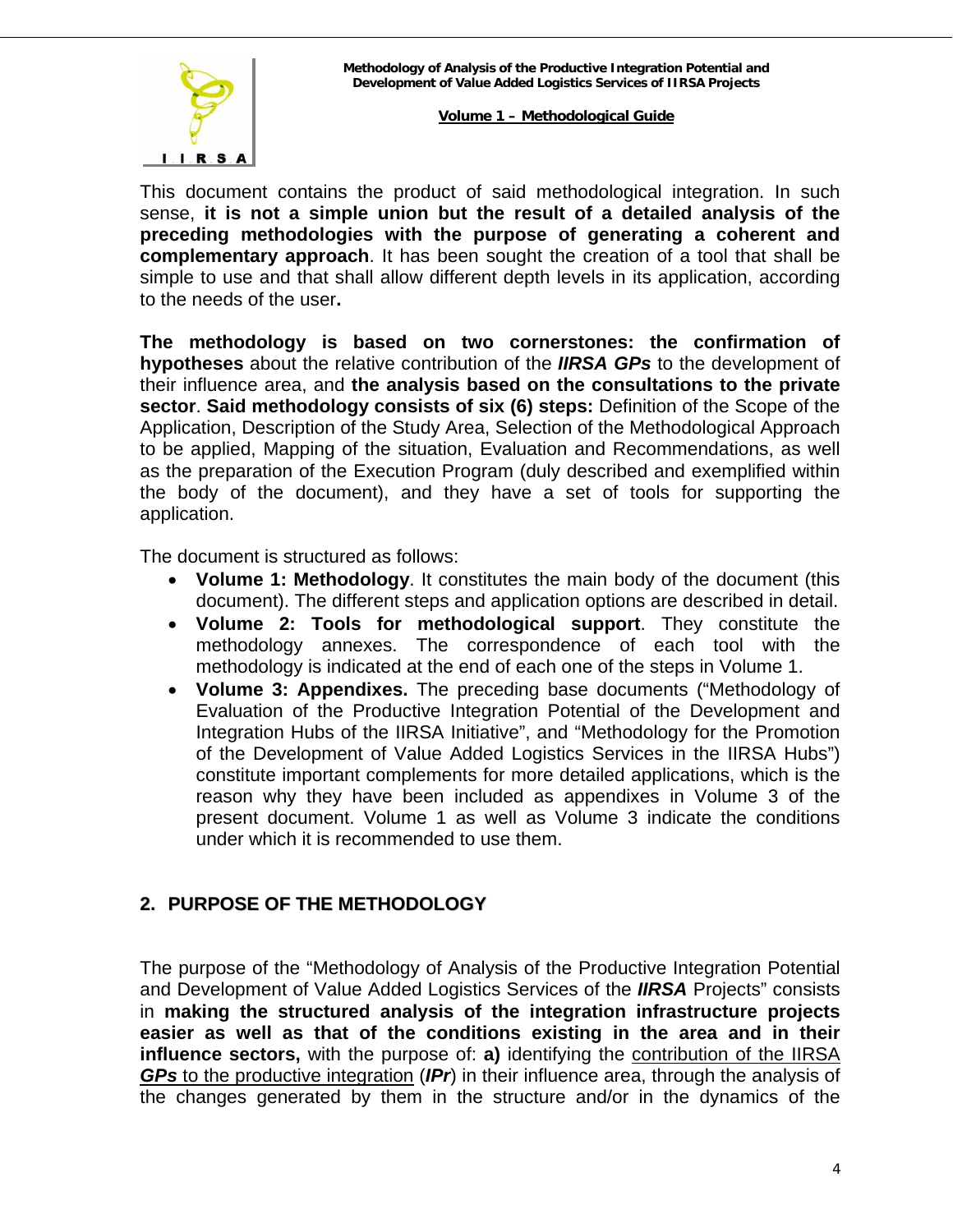

existing productive networks, **b)** identifying the potential for the development and diversification of logistics services that add value (*SLVAs*) to the IIRSA projects and to the zone production, **c)** formulating and testing hypotheses based on the potential of the *IPr* that can generate the IIRSA *GPs*, **d)** incorporating to the analysis the structured consultation to the private sector, making it possible, at the same time, to generate a mechanism that shall make the structured dialogue in the influence area of the IIRSA *GPs* possible, and **e)** providing tools to the user, in case it requires so, that shall make it possible to complement the analysis through the consideration of risk factors and of those that promote the productive and technological specialization.

The following is sought as a complement:

- Integrating strategic and operational visions in the analysis of the regional integration infrastructure projects
- Making it easier to identify solutions and actions design as well as concrete programs
- Making the territorial expression of the problems and of the solutions easier in order to improve the comprehension of their interrelations with the *GPs.*
- Providing the user with an application that is simple and, at the same time, adapted to the desired depth level.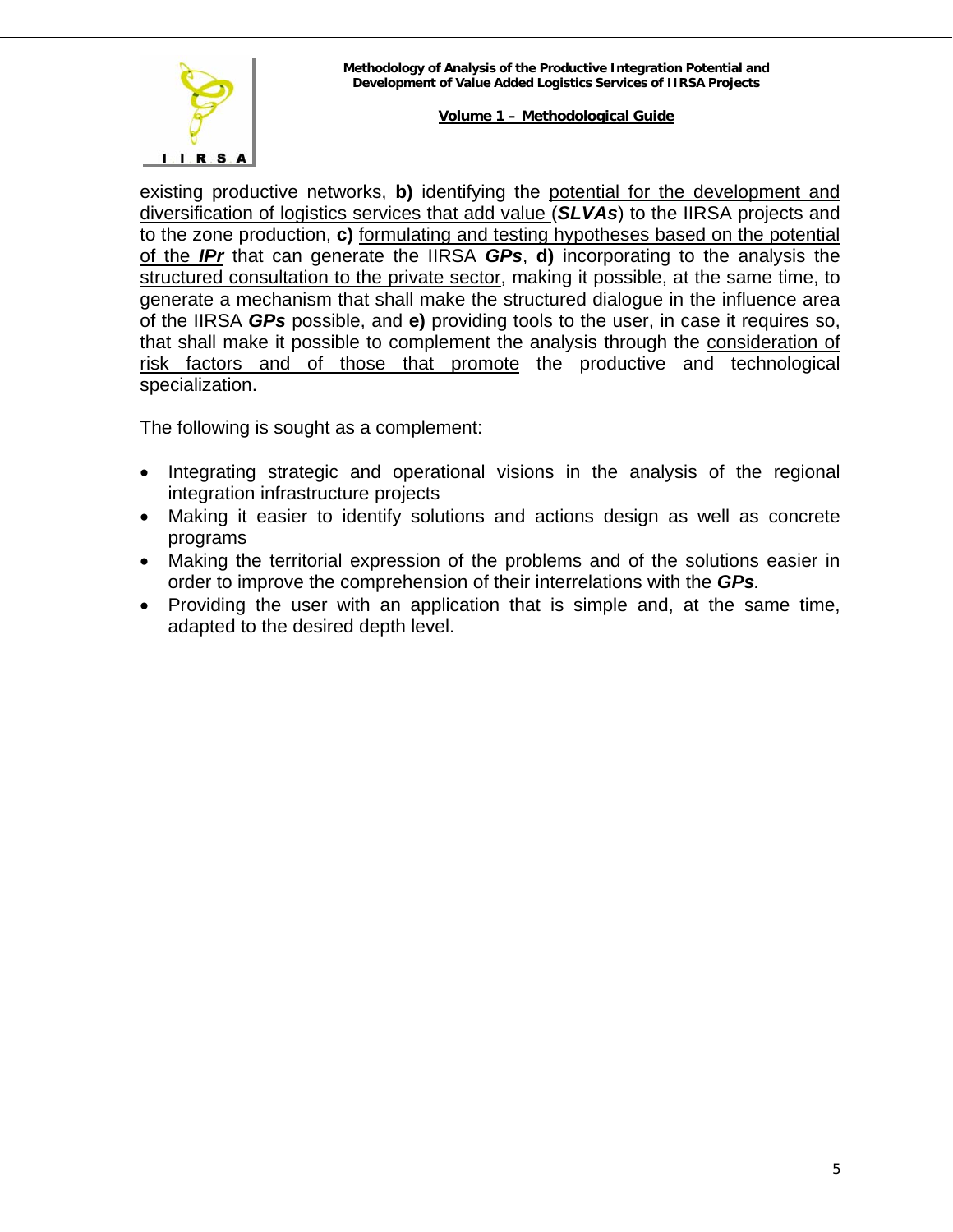<span id="page-5-0"></span>

# **3. GENERAL SUMMARY**

The methodology is based upon two cornerstones that clearly mark two stages in the application:

- **Cornerstone 1:** The secondary information survey that shall make it possible to **formulate the hypotheses** regarding the potential that the *IIRSA GPs* provide for the following:
	- o contributing with the productive integration
	- o contributing with the development of value added logistics services
- **Cornerstone 2:** The performance of **consultations to the participants** involved with the purpose of validating/refuting the hypotheses formulated:
- •
- o public, private, and mixed entities within the influence area of the IIRSA Groups of Projects (GPs) as well as at national level
- o institutions, trade unions, firms

Based on this scheme, the methodology is developed according to a set of steps which sequence is hereinafter explained:

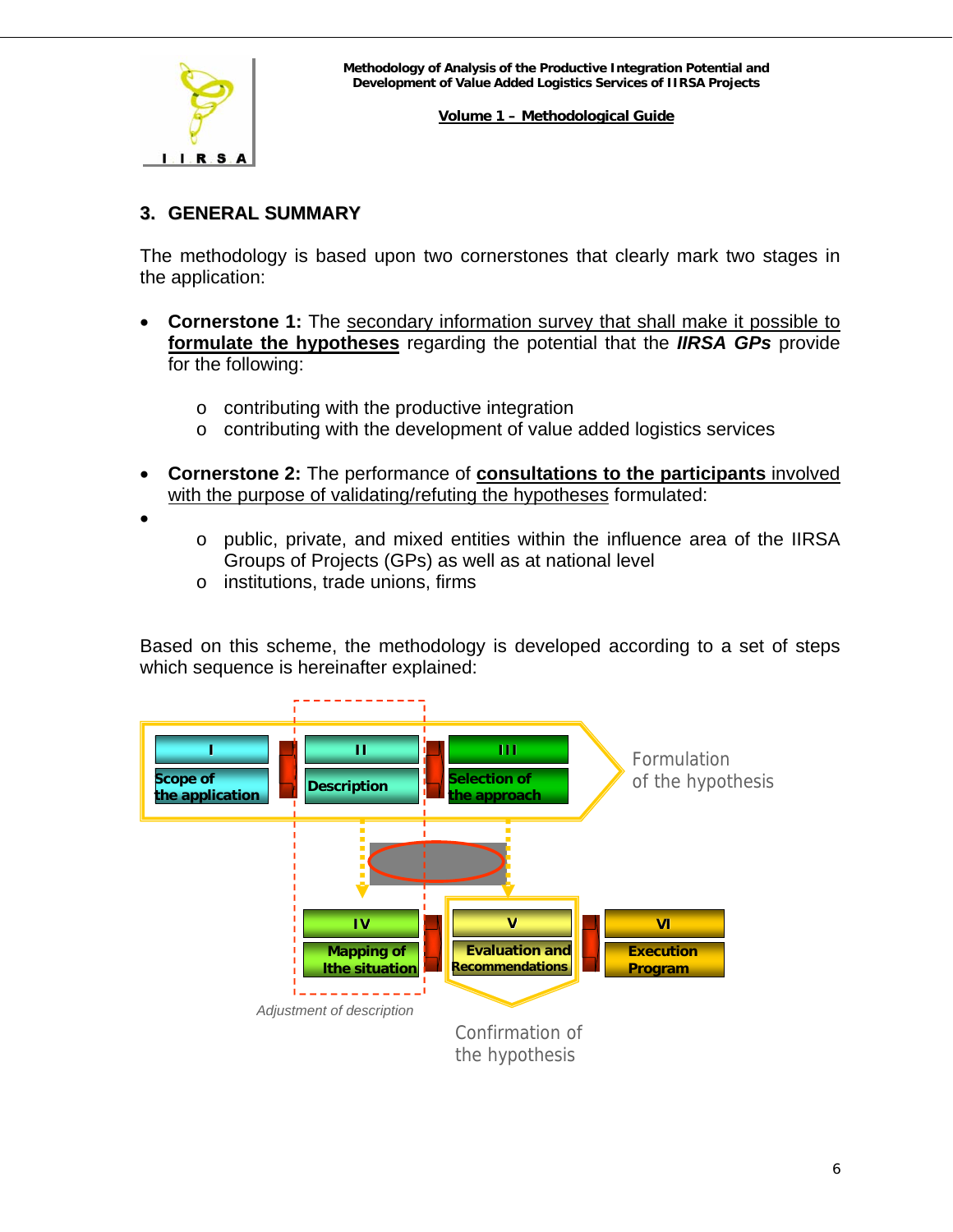

A summary of the methodology steps is hereinafter performed:

| <b>Scope of</b> | Description | Selection of | <b>Mapping of</b> | <b>Evaluation and</b> | <b>Execution</b> |
|-----------------|-------------|--------------|-------------------|-----------------------|------------------|
| the application |             | the approach | the situation     | Recommendations       | program          |

# **I Scope of the application**

The user must define the scope starting from two application options directed towards the identification of: **A- Productive Integration Potential (***IPR***, in Spanish***)***, and B- Development potential of Value Added Logistics Services (***SLVAs***, in Spanish***)***.** 

In **option (A)**, the starting point is the *GP* as a datum (inductive approach) and the purpose is to **analyze the relative contribution to the** *IPr* in a wide way. The scope of the application is strategic and of very long term for the development of the productive sector, seeking to deepen the bond between infrastructure and regional development. This option can be applied in all the cases.

In **option (B)**, the user wishes to carry out an approach that is strategic but related to logistics practices of sectors that are operating and with benefit potential, according to the greater specialization and complexity achieved in commercialization, marketing, and logistics patterns of the *SLVAs*. That is the reason why its orientation is more directed towards the short and medium term. It wishes to **know what complementary projects of logistics nature –***SLVAs-***, could add value to the infrastructure projects identified in the** *IIRSA*, starting from the base of the current logistics patterns and the tendencies.

The user can decide to **apply both scopes simultaneously** in order to have an integral vision.

# **II Description**

The description consists of **three consecutive phases**: **II.1 Definition of the influence field, II.2 General description of the area, and II.3 Summary: Analysis of the productive web and segmentation.**

First, the user must make a Definition of the influence field **(II.1).** However, this definition is preliminary; interviews will provide detailed information about the functional bonds existing in the productive sector and it will possibly lead to an adjustment of the area defined in this step. The General description of the area **(II.2)** will make it possible to identify the analysis key topics in order to concentrate the interviews with the participants. Finally, a Segments and productive structure analysis will be carried out **(III.3)**, which will make it possible to have a preliminary comprehension of the productive and/or logistics structure of the area.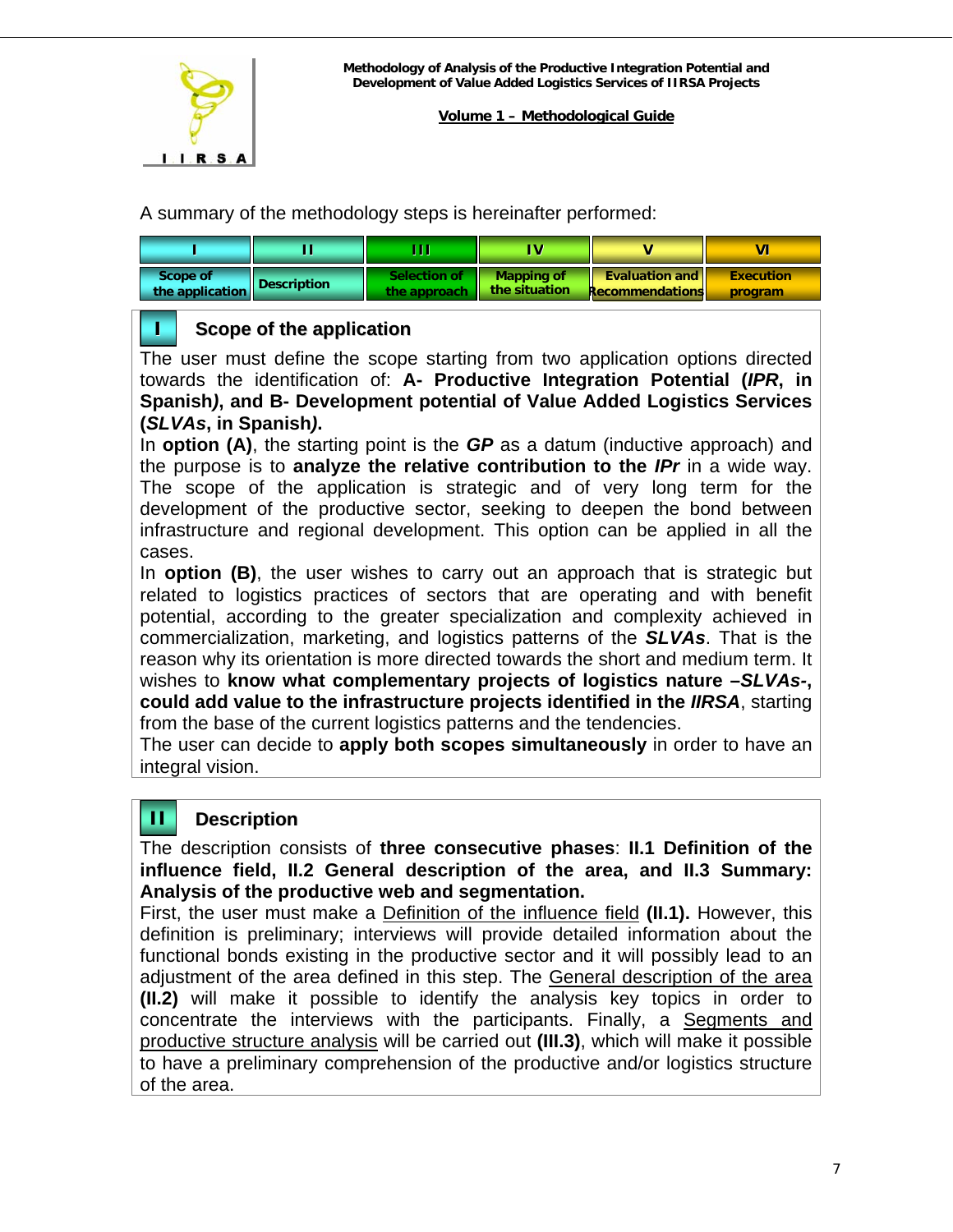

# **III Selection of the methodological approach**

The step consists of two phases: **Selection of the Approach to be adopted (III.1)** and **Planning of Interviews (III.2).** 

In phase **III.1,** a selection must be done of the conceptual approach to be applied in scope A (*IPr*), B **(***SLVAs***)**, or combinations of both scopes, with the purpose of finishing with the preliminary formulation of hypotheses regarding the contribution of the projects to the *IPr* and/or the existing potential for the generation of the **SLVAs**. In a certain sense, in this stage a realistic re-definition of the scope of application is carried out, as the user will have a much more precise idea of the situation and of the level of information that it has and, therefore, it will be the basis for the design of the consultations to the participants.

Phase **III.2** will make it possible to properly plan the interviews through the definition of: a) typology and number of participants to be interviewed, b) depth level of the interviews, c) form to be applied, d) type of aspects to be inquired into, both generic and specific ones.

This step provides the user with the possibility of carrying out complementary analyses: Identification of risk factors (or Inhibiting Factors) and/or factors promoting the productive and technological specialization. This step will also allow the user to define if it uses appendixes (preceding methodologies) in case its needs deserve a more detailed analysis of quantitative nature.

# **IV Mapping of the situation**

This step constitutes the main body of the diagnosis carried out after the interviews and it also consists of **two phases**: **Structure of the productive web and/or logistics and productive chains** (**IV.1**), as well as **Identification of problems and opportunities, summary and mapping of solutions (IV.2).**

The first phase **(IV.1),** (according to the scope of the application selected by the user), has the purpose of being able to summarize the functional organization of the set of participants that take part in productive and/or logistics web or chains. This phase also allows the user, if the level of depth of the application requires so, to quantitative confirm the hypotheses formulated in the previous step about changes in the dynamics of the productive web.

The second phase **(IV.2)** makes it possible to identify and refine the list of problems, needs, and solutions obtained from the interviews, to represent them in a map or territorial graphic in order to be able to see their relation with the infrastructure projects, as well as to reflect the relative situation of the key aspects for the productive and/or logistics development of the influence area of a *GP* in appropriate graphics and tables. This will make it possible for the user to analyze the positioning of the key aspects in the productive and/or logistics development of the zone being studied. The solutions identified in this step do not constitute the definitive proposal, as they will be evaluated and developed in step V.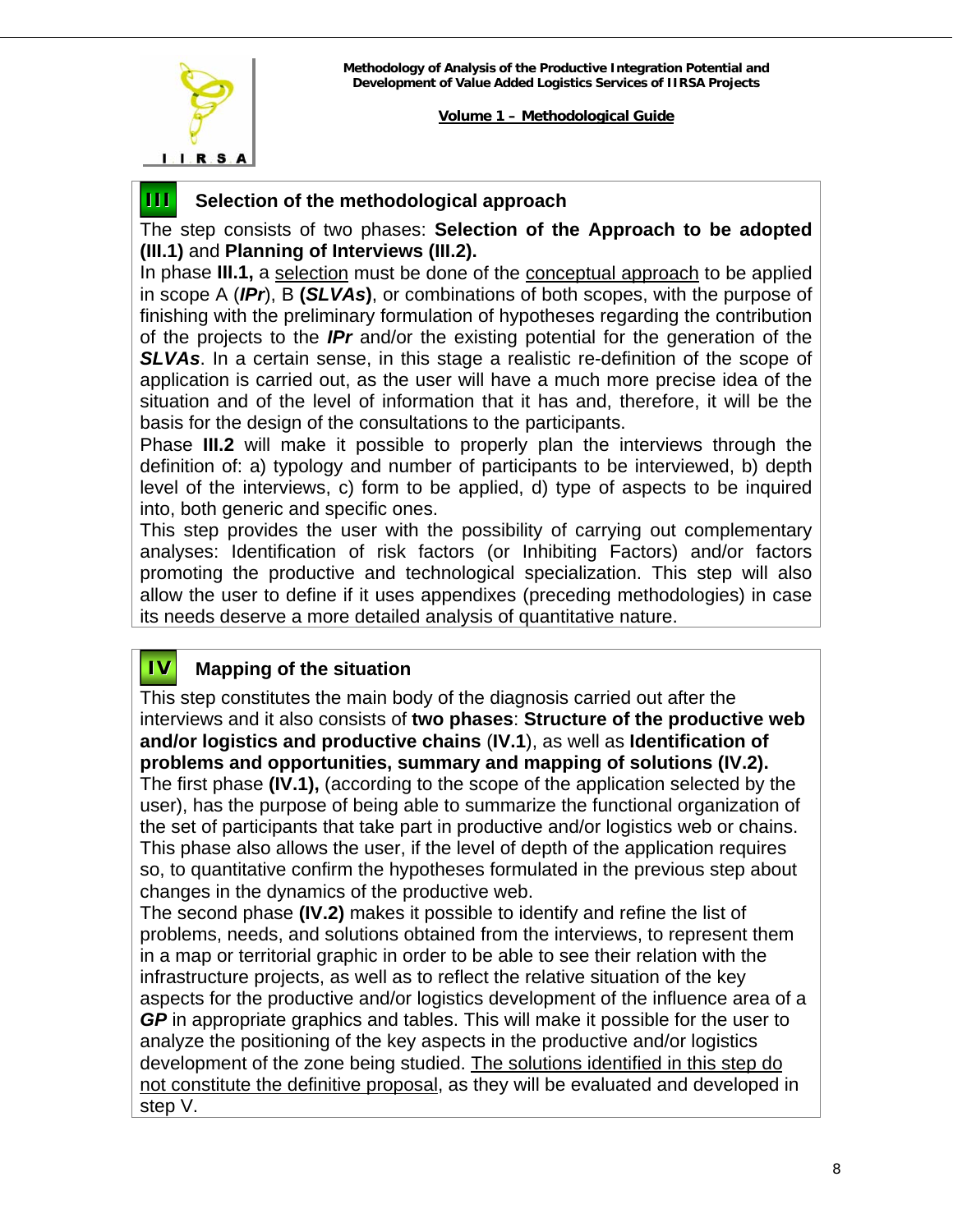

# **V Evaluation and recommendations**

This step, which purpose is to evaluate the problems and solutions detected in Step IV in an integral way, consists of **two phases**: **V.1. Evaluation of impacts and/or the contribution of the project and solutions to the development of the influence area, and V.2. Detailed proposal: projects and actions.** The first phase **(V.1)** consists in performing a multi-criteria evaluation of impacts and identified solutions, for which the methodology provides guidelines for defining sections, the weighing, and the specific weights to be granted to each section, among other things. The purpose consists in being able to have a final evaluation that shall allow the user to decide if, based on the current contributions and restrictions, it is worth approaching the project in view of the expected benefits.

Finally, the user will go ahead to make a proposal **(V.2),** which must gather the greatest possible detail of the projects and actions, as well as generating project data sheets.

# **VI Execution program**

This step has the purpose of **ordering, in a coherent way and according to priorities**, the set of actions, programs, and projects selected in the preceding step, as well as defining responsibilities, costs, terms, and sequence of actions for the implementation of the solutions and projects. The methodology provides the elements for generating complete and homogeneous programs among different applications.

In the table that appears below, it is presented the sequential ordering of the different steps and phases that integrate them, indicating the tools that support the application and the products that should be generated in each one of them. Likewise, useful appendixes are indicated for the users that desire to perform an application in a more detailed way.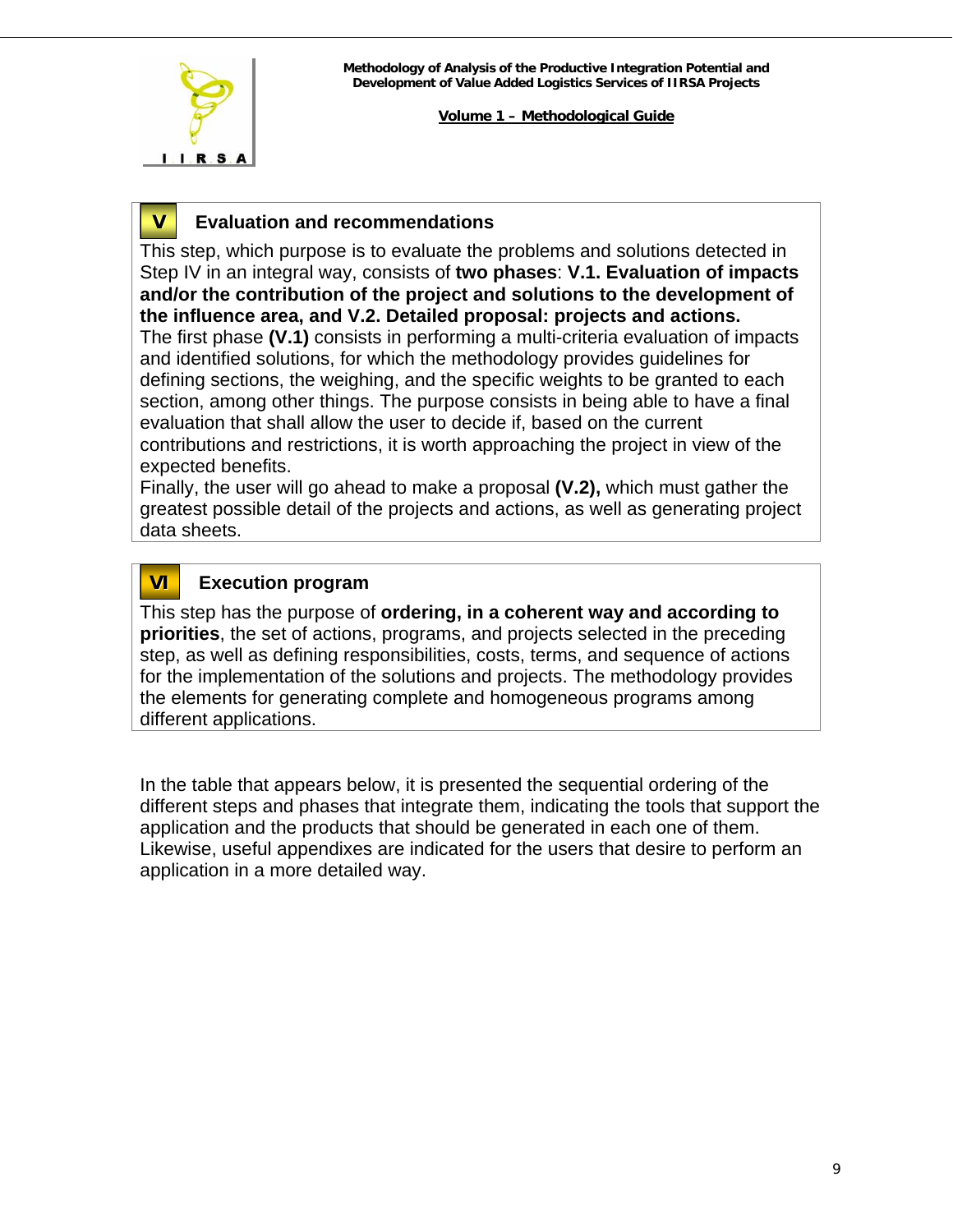

**Structure of the Methodology of Analysis of the** *IPr* **Potential and Development of the** *SLVAs* **of the** *IIRSA* **Projects** 

| Scope of<br>the<br><b>Application</b>                                                                          |                                    | <b>Description</b><br>(secondary information)                                    |                                                 | IV<br>$\mathbf{III}$<br><b>Mapping of the Situation</b><br><b>Selection of</b><br>(result of interviews)<br>Approach |                                                                             | <b>Evaluation and</b><br><b>Recommendations</b>                                |                                                                      | IV<br><b>Acting</b><br>Program                            |                                                                                                 |
|----------------------------------------------------------------------------------------------------------------|------------------------------------|----------------------------------------------------------------------------------|-------------------------------------------------|----------------------------------------------------------------------------------------------------------------------|-----------------------------------------------------------------------------|--------------------------------------------------------------------------------|----------------------------------------------------------------------|-----------------------------------------------------------|-------------------------------------------------------------------------------------------------|
|                                                                                                                | II.1                               | II.2                                                                             | II.3                                            |                                                                                                                      | IV.1                                                                        | IV.2                                                                           | V.1                                                                  | V.2                                                       |                                                                                                 |
| A:<br><b>Evaluation</b><br><b>of</b><br><b>Contribution</b><br>of projects<br>to the<br><b>Developme</b><br>nt | Definit<br>ion of<br>the<br>influe | General<br>descriptio<br>n of the                                                | Analysis<br>of the<br>productiv<br>e web<br>and | <b>A: Structure</b><br>and Dynamics<br>of the<br>productive<br>web                                                   | <b>Structure</b><br>and<br>dynamics of<br>the<br>productive<br>web          | Identification<br><b>of</b><br>investment<br>opportunities<br>and<br>problems, | Evaluatio<br>n of<br>impacts/<br>project<br>contributi<br>on to the  | <b>Detailed</b><br>proposal:<br>projects                  | Priority<br>order:<br>Projects,<br>actions and                                                  |
| $\overline{B}$ :<br>Identificatio<br>n of projects<br>and<br>complem.<br>logistics<br>actions                  | nce<br>field                       | area                                                                             | segment<br>ation.<br>Summary                    | <b>B.</b> Logistics<br><b>Chains</b>                                                                                 | Structure of<br>the logistics<br>chains                                     | and<br>summary<br>and mapping<br>solutions                                     | developm<br>ent in the<br>influence<br>area                          | and<br>actions                                            | restrictions<br>to be solved                                                                    |
| <b>Tools</b>                                                                                                   |                                    | $\bullet$ II.1 Criteria for the logistics<br>for the<br>segmentation<br>of their |                                                 | • III.1 Criteria<br>Identification<br>of Clusters<br>and Definition                                                  | • IV.1 Guide<br>for the<br>confirmation<br><b>of</b><br>hypothesis<br>about | • IV.2 Guide<br>for<br>summary of<br>problems<br>and<br>solutions              | $\bullet$ V.1<br>Guide<br>for the<br>analysis<br>of the<br>contribut | V.2<br>Guide<br>for the<br>preparati<br>on of<br>proposal | $\bullet$ VI.1<br>Tentative<br>criteria for<br>Setting<br><b>Priorities</b><br>am <sub>on</sub> |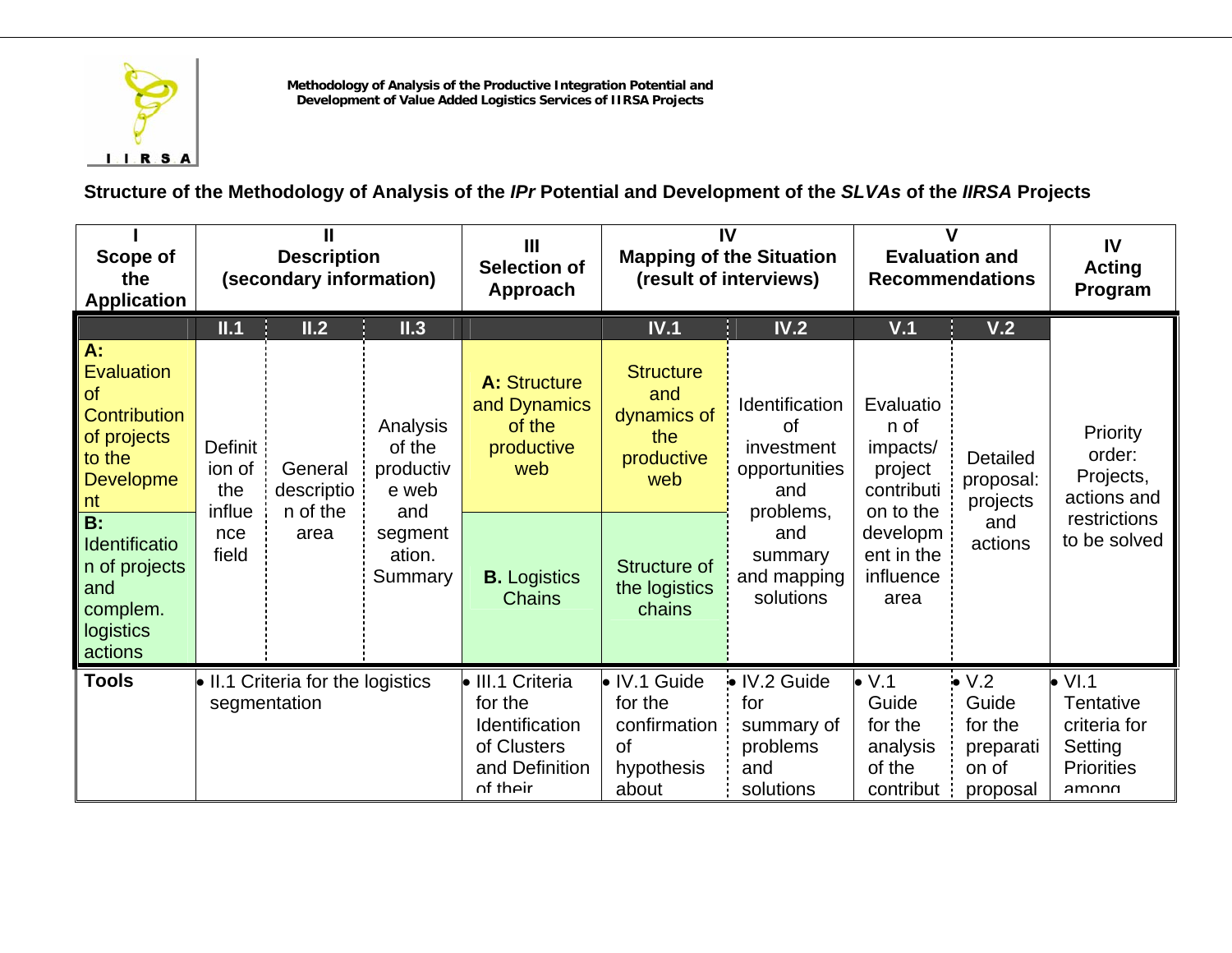

|                 |                                                | Development<br>Level<br>III.2 Guide for<br>interview<br>design<br>III.3 Guide for<br>performance<br>of interviews<br>III.4 Guide for<br>risk analysis | possible<br>changes in<br>the<br>dynamics of<br>the<br>productive<br>web | (valuation<br>tables and<br>graphics) | ion/<br>impact<br>of<br>problem<br>s and<br>solutions<br>(multi-<br>criteria<br>matrix) | S.<br>summar<br>V.3<br>Guide<br>for the<br>preparati<br>on of<br>proposal<br>data<br>sheets | Projects         |
|-----------------|------------------------------------------------|-------------------------------------------------------------------------------------------------------------------------------------------------------|--------------------------------------------------------------------------|---------------------------------------|-----------------------------------------------------------------------------------------|---------------------------------------------------------------------------------------------|------------------|
| <b>Expected</b> | Map of the influence area                      | <b>Hypothesis</b>                                                                                                                                     | <b>Structure of</b>                                                      | <b>Identificatio</b>                  | Multi-                                                                                  | <b>Detailed</b>                                                                             | <b>Execution</b> |
| product of      | <b>Description of the influence</b>            | about the IPr                                                                                                                                         | the web                                                                  | n of                                  | criteria                                                                                | proposal                                                                                    | program          |
| this phase      | area of the GP<br><b>Productive setting of</b> | <b>Potential and</b><br>the SLVAs                                                                                                                     | and/or<br>chain                                                          | problems<br>and                       | evaluatio<br>n                                                                          | (summar                                                                                     |                  |
|                 | <b>sectors</b>                                 | <b>Adaptation of</b>                                                                                                                                  | (productive                                                              | opportunitie                          |                                                                                         | y and                                                                                       |                  |
|                 | <b>Productive and/or logistics</b>             | questionnaire                                                                                                                                         | and/or                                                                   | s for                                 |                                                                                         | data                                                                                        |                  |
|                 | segmentation                                   | s                                                                                                                                                     | logistic)                                                                | productive                            |                                                                                         | sheets)                                                                                     |                  |
|                 |                                                | Complementar                                                                                                                                          | <b>Confirmatio</b>                                                       | investment                            |                                                                                         |                                                                                             |                  |
|                 |                                                | y analyses:                                                                                                                                           | n of                                                                     | <b>Summary of</b>                     |                                                                                         |                                                                                             |                  |
|                 |                                                | risk and                                                                                                                                              | hypotheses                                                               | critical                              |                                                                                         |                                                                                             |                  |
|                 |                                                | promoting                                                                                                                                             |                                                                          | factors                               |                                                                                         |                                                                                             |                  |
|                 |                                                | factors                                                                                                                                               |                                                                          | (graphic)                             |                                                                                         |                                                                                             |                  |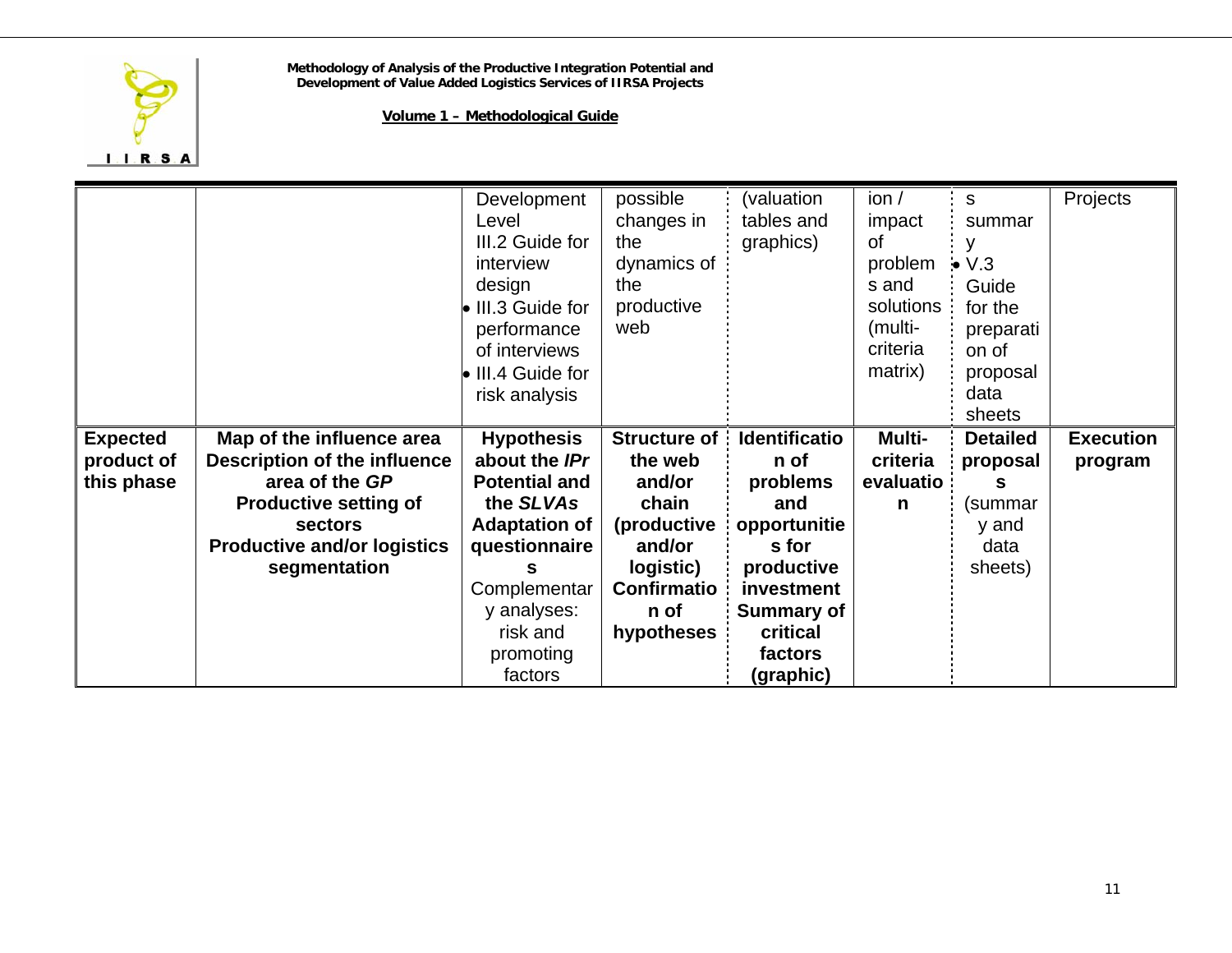

blocks

**Methodology of Analysis of the Productive Integration Potential and Development of Value Added Logistics Services of IIRSA Projects**

| Appendixe<br>- S                   | 1. SLVAs<br>analysis  |  |
|------------------------------------|-----------------------|--|
|                                    | methodolo             |  |
|                                    | gy<br>2. Methodolo    |  |
|                                    | gy for<br>analysis of |  |
|                                    | productive<br>chains  |  |
| Block A: IPr<br>Common application | Block B: SLVAs        |  |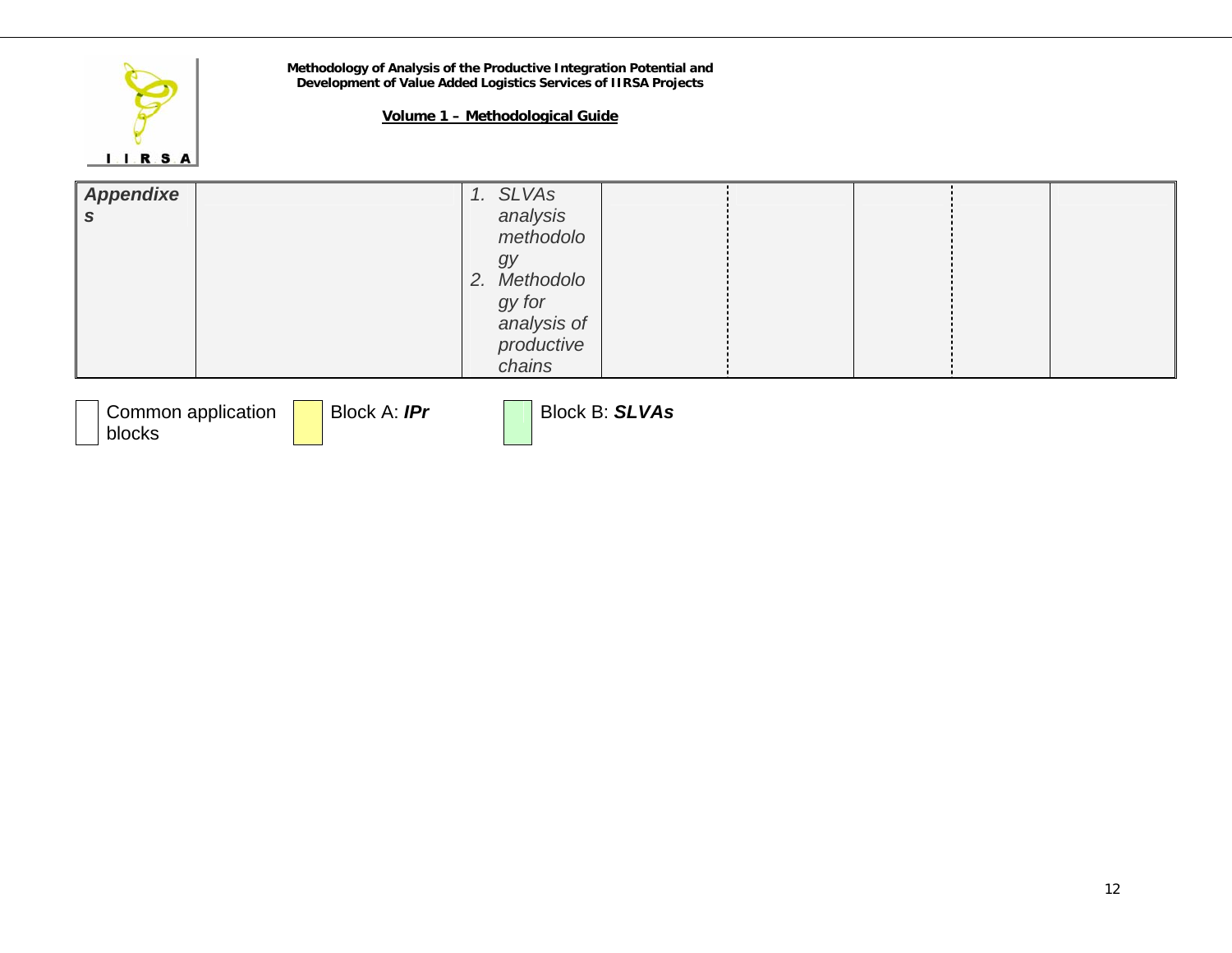<span id="page-12-0"></span>

# **4. METHODOLOGY**

The methodology of "Analysis of Productive Integration Potential and Development of Value Added Logistics Services" is an instrument that has been developed for the *IIRSA* but can be used for the analysis of other projects of economic infrastructure.

Its application is based on two cornerstones: the **formulation of hypotheses**  about the potential of the *IIRSA GPs* for promoting the Productive Integration (*IPr*) and/or about the potential for the development of Value Added Logistics Services **(***SLVAs),* on the basis of the analysis of existing secondary information; as well as the confirmation and/or refutation of said hypotheses based on the **consultation to the** public and private **participants** involved. In such sense, it is a hard process that must be carefully planned in order to be able to have results adapted to the expected scope and results of its application. Consequently, the user must determine, in detail, the level of precision required, the resources, and available time.

The depth and precision of the application of the methodology must be coherent with the level of updating and reliability of the available information, as well as with the level of scope of the corresponding *GP* projects as regards its Life Cycle (Idea, Profile, Pre-feasibility, Feasibility, Design, Investment, Operation). This definition is important when defining the following:

- The degree of depth in the obtaining and revising secondary information
- The precision in the definition of the influence area
- The planning of the site work as regards number of participants to be consulted, phases of the consultation, level of detail of the information to be requested
- Level of detail in the segmentation and structuring of productive and logistics networks
- Appropriateness or not of the application of quantitative analysis techniques (logistic chains, quantitative confirmation of hypotheses, etc.)
- Degree of detail of the proposals and of the action plan

In general terms, the methodology indicates, for each step, the following:

- Purposes desired to be achieved
- Options that the user has
- Phases contemplated in the application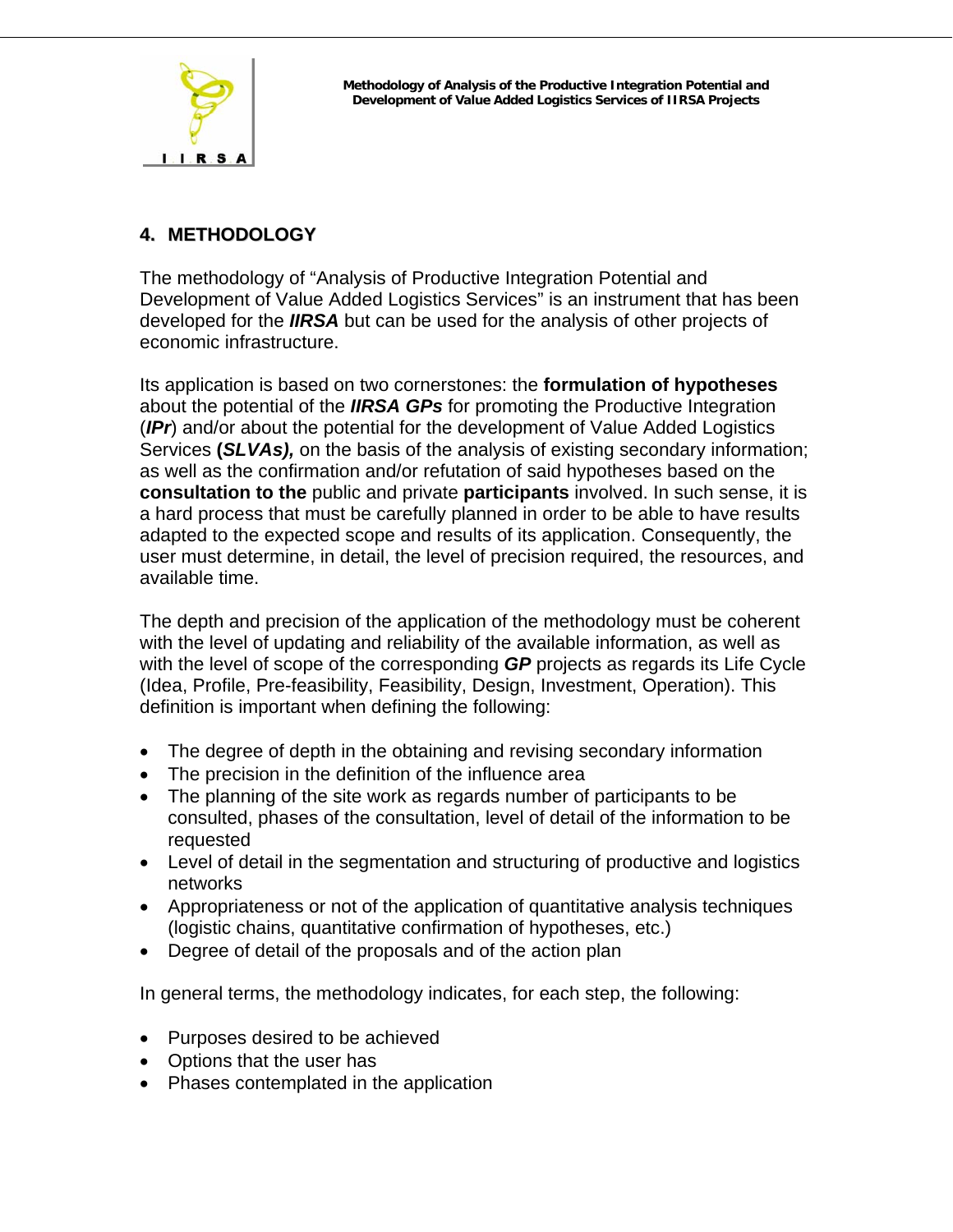<span id="page-13-0"></span>

- Complementary documents (Tools for supporting the application and Appendixes)
- Expected products

# **Step I: Definition of the Scope of the Application of the Methodology**

| <b>Scope of</b><br>the application | Description | Selection of<br>the approach II | Mapping of | <b>Evaluation and</b><br>the situation Recommendations | Execution<br>Program |
|------------------------------------|-------------|---------------------------------|------------|--------------------------------------------------------|----------------------|

In the conceptual base of the *IIRSA*, there exist Groups of Project (*GP*) that are registered in Integration and Development Hubs (*EIDs)*, or economic and social spaces, of three categories: **emerging, with potential for development, and consolidated**. These categories, which try to indicate the relative degree of development of the economic and social structure of the area at issue, reflect the decision of the *IIRSA* participants of not setting the priority exclusively on regional integration infrastructure that serves economic sectors already consolidated and with possibilities of an active commercial interchange, but also on the one able to contribute to the generation of sustainable development opportunities in areas of poor development but with potential to be benefited from the enlargement of markets and scales.

**Conceptual note:** The definition of *EIDs* answers to the concept of "Open Regionalism", which seeks the commercial opening oriented towards inserting the Latin American economies in the globalization process in a competitive way, and as a defense manner to compensate the costs of economic isolation generated by the formation of blocks in developed countries. The *RA* ends with four **factors that limit the growth of Latin America with social equity**: the profile of **exports concentrated on commodities**, the **industrialization restricted to the domestic market**, the **conspicuous consumption** of elites, and the **low dynamism of the industrial sector**, both public and private. In this context, the *IIRSA EIDs* are conceived not as mere export brokers but as instruments for progressively making the technical progress endogenous.

# **Purpose of this step:**

The purpose of this step consists in making the user clearly define the scope of the methodological application in order to: a) establish the relative complexity of the analysis of a *GP* according to its total or partial location in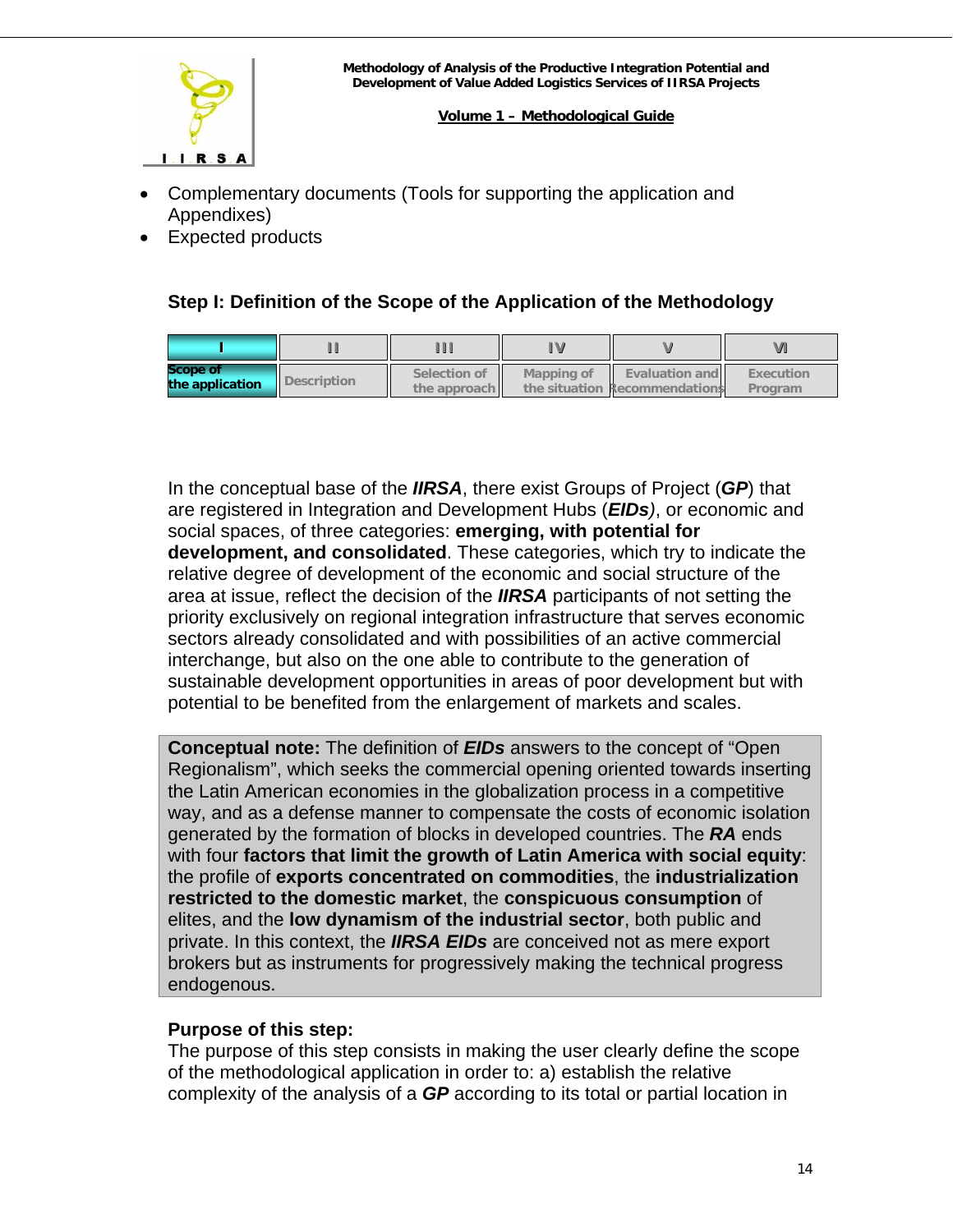

an emerging *EID,* with development potential or a consolidated one, b) precisely define the instruments to be used in posterior steps, c) identify if the nature of the analysis is strategic or rather operational.

# **User options:**

The *IIRSA* user has two options that can be applied in the following way: A or  $A + B$ .

- **Option A**: **Analysis of the contribution of the GP with the** *IPr* **of the region**. To begin with, the analysis of option A (*IPr*) is performed for all of the *GsP*, as the starting point is that the intention is to analyze the contribution of each one of them to the regional development, fundamental purpose of the *IIRSA*. As it will be seen hereinafter, this analysis can be quantitative or qualitative according to the phase where the *GP* is in its life cycle. In practical terms, the applications with quantitative results, to begin with, should be able to be profitably used for complementing the socioeconomic evaluation of the *GPs* by means of the quantification of positive externalities.
- **Option B: Analysis of the GP potential for generating the** *SLVAs*. This option can be applied to all of the *GPs* on the condition that a significant proportion of its components is within the operation phase in its life cycle, as the topics to be consulted with the key participants are related to an operational dynamics.

# **Option A:**

l

This option is applicable when the intention is to **analyze the relative contribution with the productive development of the region** in a wide way. The starting point is the principle establishing that the *GP* is an entry datum (inductive approach) and the purpose is to analyze its contribution to the *IP*<sup>4</sup> [.](#page-14-0)

Particularly, it is sought to: a) analyze the effects of the removal of physical and non-physical barriers (transportation costs, time spent for

<span id="page-14-0"></span><sup>4</sup> The productive integration can be defined as the formation process of a preferential and wider regional market, which benefits from the diversification of intra-block exportations and those for the set of the international economy, from the increase of the scale economies and from a greater specialization, motivated on the reorientation of business strategies (national or foreign) that seek to explore those markets or the new opportunities of international commerce through: a) integration of productive chains, b) increase of the added value, c) strengthening of the productive chains (upstream and downstream), and d) diversification of the productive web or creation of new sectors. In essence, what is sought is to increase the productivity, under the assumption that profits derived from the commerce increase are not concentrated on exporting countries and that they are not mere substitutes of commerce with third-party countries that shall produce with lower costs.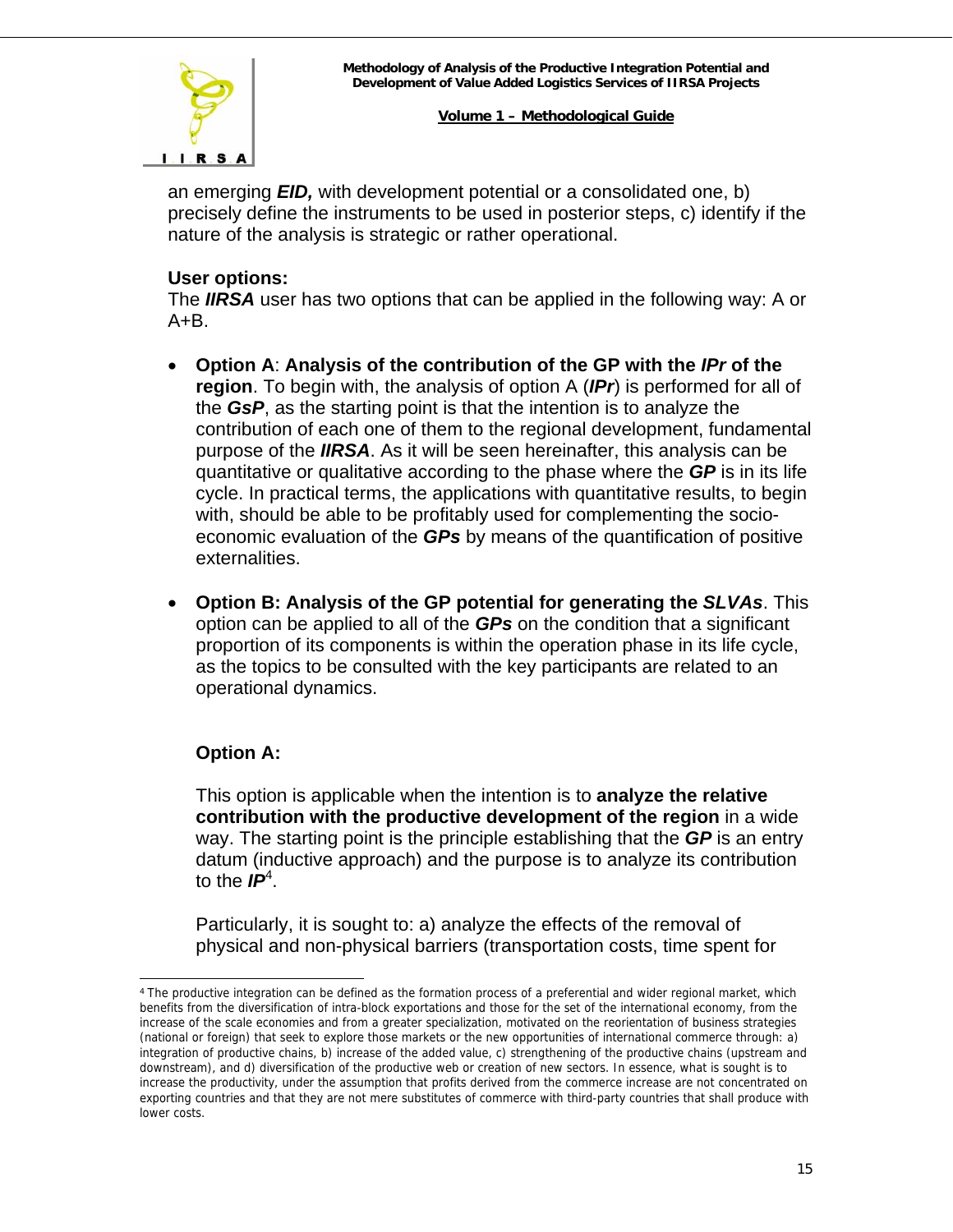

traveling and for fulfilling formalities, quality of the services, among others) for the economic integration in the influence area and its effects on the *IPr*, the physical integration, and the adding of value; b) analyze the potential of the *IPr* generated by the *GPs* against a scenario of high levels of development and regional integration; c) identify economic infrastructure complementary projects (energy, transportation, and telecommunications); d) analyze how the *GP* impacts on the creation of productive synergies and the densification of chains; e) identify opportunities of new productive investments.

#### Premises:

It is presumed that the implanting of the *GPs* and the suppression of infrastructure bottlenecks would:

- Make the physical and financial integration easier, which would attract private investments, new anchor companies, new chains, nets and cluster, and so on and so forth in the influence area
- Reduce the phenomenon of dispersion of value associated to infrastructure deficiencies
- Promote the transformation of natural comparative advantages into permanent ones
- Generate an enlargement of scales and markets
- Make new investment directed towards improving the quality of the infrastructure services easier
- Generate a clearer organization of the economic and geographical spaces in the influence area of the *GPs*
- Promote a greater local competitiveness and the generation of agglomeration economies

**Conceptual note:** The adaptation of the infrastructure, within the context of the *IP*, integrates the set of key elements for suppressing the barriers of intraregional commerce, together with other actions such as the reduction of tariff barriers, improvements of the institutional framework, macroeconomic compatibility, among others.

#### Orientation:

#### **The orientation of this option is of strategic and long-term nature**.

The purpose is to analyze the bond between economic infrastructure and development in its direct influence area.

#### Applicability:

This option can be applied to all of the typologies of *EIDs* and influence areas of the *IIRSA GP*.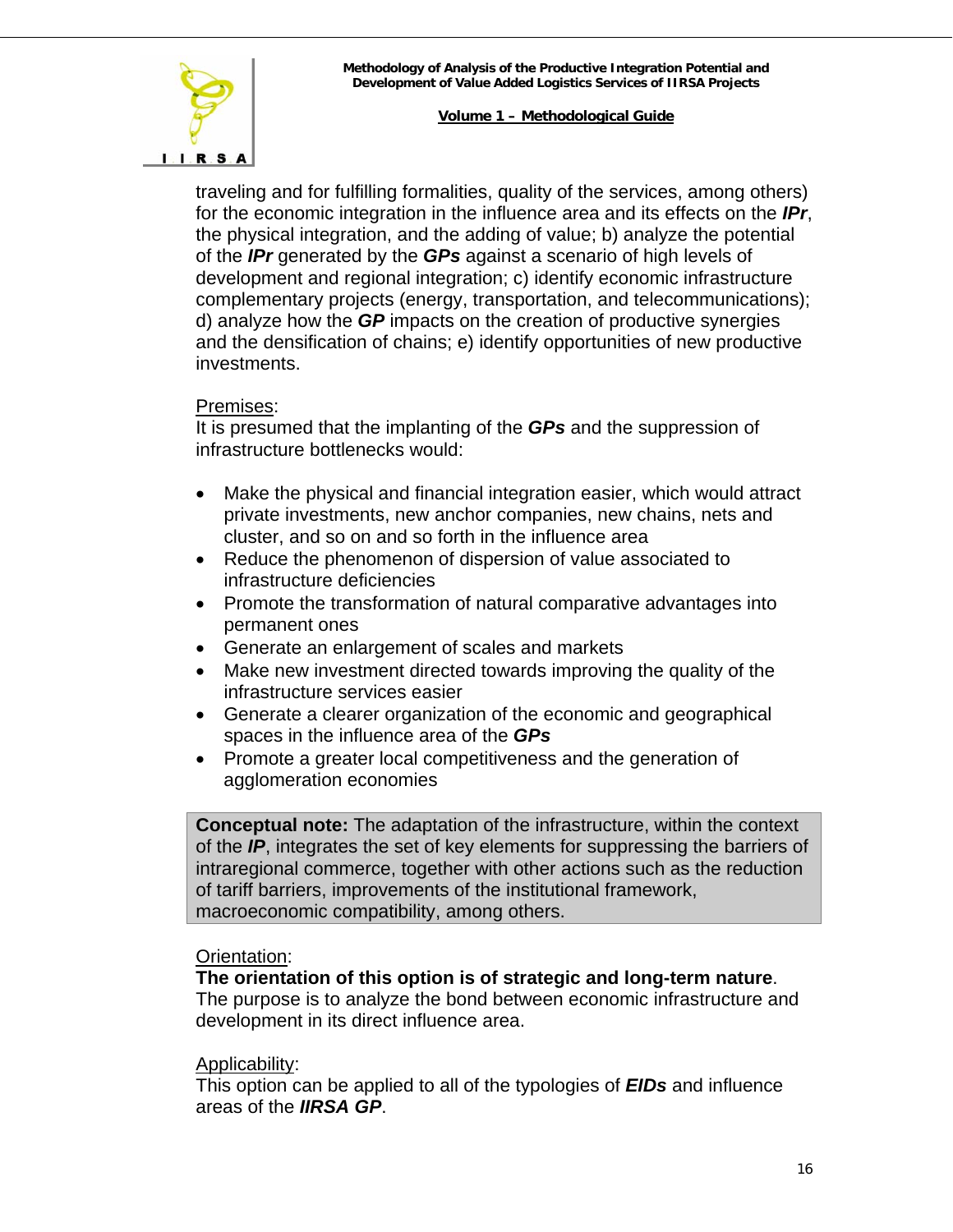

# **Option B:**

The **second option (B)** is the proper one when the user wishes to **know what complementary projects of logistics nature could add value (***SLVAs***) to the infrastructure projects identified in the** *IIRSA,* starting from the base of the current logistics patterns and observed tendencies.

When selecting this option, the user seeks to: a) analyze, in a structured way, the logistics practices of the current productive sectors within the influence area of a *GP*; b) identify structural and operational restrictions that do not allow the user to get benefit from the infrastructure in an optimum way; c) identify opportunities of diversification of the *SLVAs* that shall promote the efficiency and/or adding of value in the identified target segments, and that shall optimize the use of the new infrastructure proposed in the *IIRSA*.

# Premises:

The analysis derived from the selection of this option assumes that:

- There are dominant productive activities existing and operating. There are possibilities of growing in vertical and horizontal chains in existing sectors.
- Ideally, the activity in the area is not dominated by commodities generated by few participants. The reason for that is that whereas in these cases a logistics optimization must also be sought, these actions depend, in general, upon decisions of few enterprises of great size, in which case, and usually, the feasible solutions have already been identified. However, this condition does not hinder the application of the methodology.
- In the influence area, there exist productive activities with a level of specialization and diversification that would get benefited from the introduction of infrastructure and Value Added Logistics services (logistics centers, virtual stock exchanges, logistics offer by specialized operators, etc.) that would make the creation of competitive advantages possible.

**Conceptual note:** The logistics concept of this methodology refers to logistics of networks (macro) and integral supply chains (supply-chain). This concept differs from the micro logistics of a firm, which explains the importance given to the components of strategic, functional, and planning nature.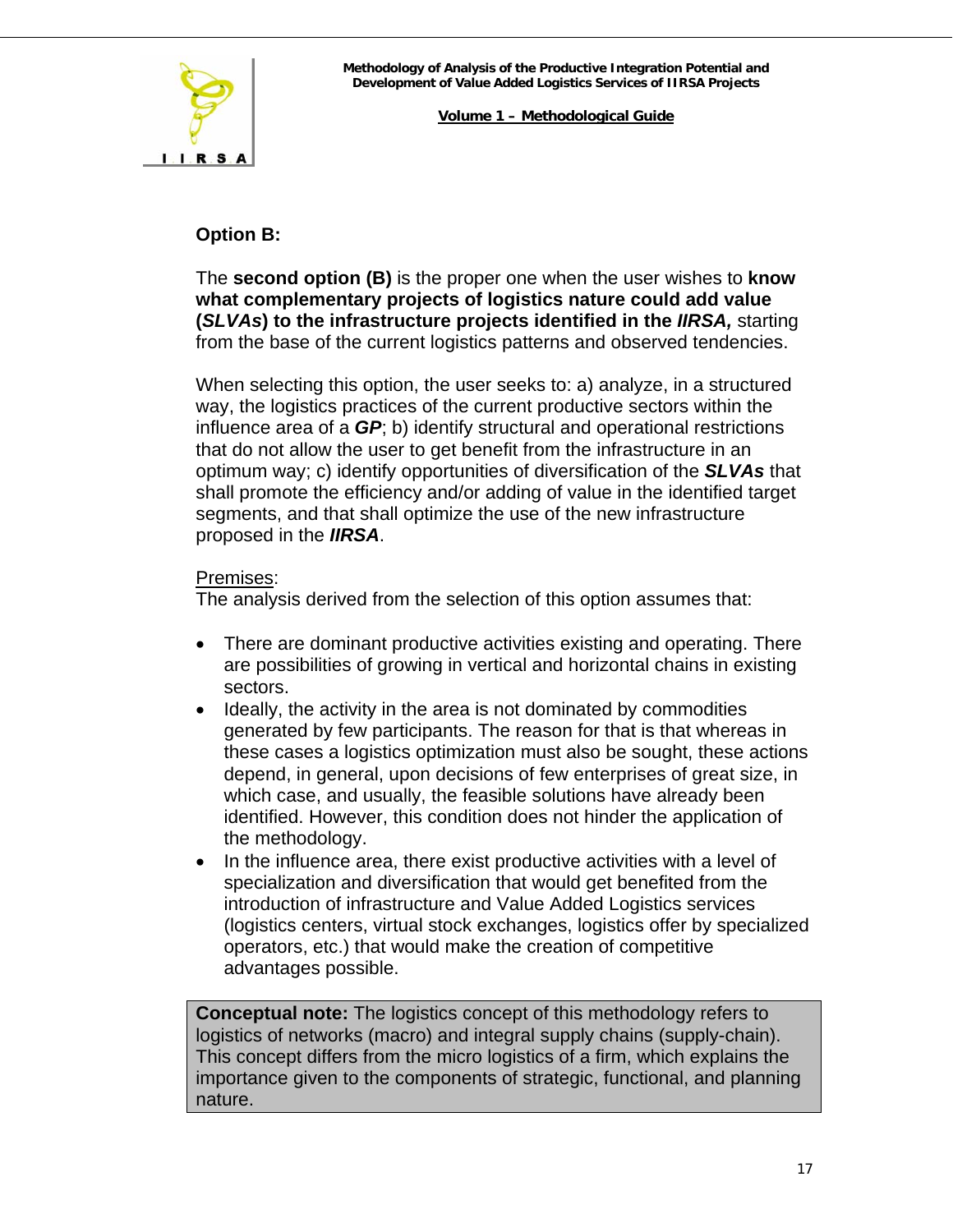<span id="page-17-0"></span>

#### Orientation:

The orientation is **strategic and also operational, more appropriate for the medium term**. Unlike Scope "A", it is sought to identify solutions that shall make it possible to reduce costs and to create competitive advantages, with the introduction of the *SLVAs*, which shall integrate with the basic offer of producers, thus contributing with the improvement of its competitiveness.

#### Applicability:

It is applied to *GP* with a level of productive development and logistics patterns of a certain complexity.

**Summary of tools and appendixes of the step:**  Not applicable

# **Step II: Description of the Study Area**

| Scope of<br>the application | <b>Description</b> | Selection of<br>te approach | Mapping of | <b>Evaluation and</b><br>the situation Recommendations | Execution<br>Program |
|-----------------------------|--------------------|-----------------------------|------------|--------------------------------------------------------|----------------------|

# **Purposes of this step:**

The purpose of this step consists in describing the work field of the *GPs* as a starting point for understanding the behavior of the zone and its potential, before the performance of interviews and summaries contemplated in steps III, IV and V. **It is the basis for the formulation of hypotheses on the** *IPr* **potential or development of the** *SLVAs*.

It is sought to determine the key aspects to be inquired: current activities, interrelations, changes planned in the field, markets, among others. The definition of the influence field and the comprehension of the productive structure and its functional relations represent the technical base for conceptually building the productive and logistics zone structure, as well as for defining the productive and/or logistics chains and/or nets that will have to be evaluated.

# **Phases contemplated:**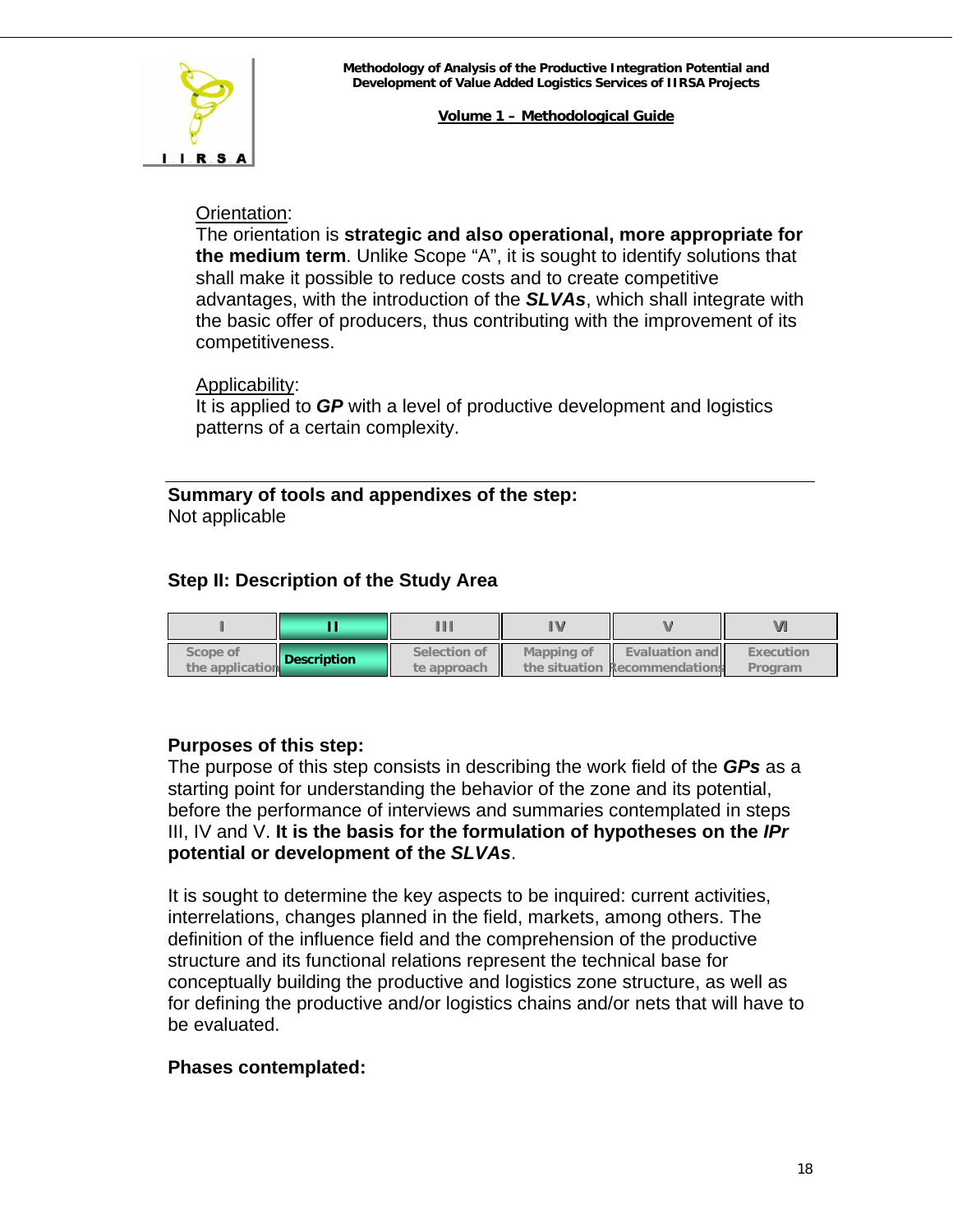

The step consists of **three phases**: **II.1 Definition of the influence field, II.2 General description of the area**, and **II.3 Summary: Analysis of segments and productive structure.** Whereas this step and its phases are applicable to both scopes, the proper emphases for each case will have to be determined.

# **Phase II.1. Definition of the Influence Field**

The user must make a **Definition of the influence field (II.1)**, which will take into account criteria related to extension of the *GP*, typology, existing industrial web, productive projects, accessibility, topography, among others. However, this definition is a preliminary one; the interviews will provide detailed information about the functional bonds existing in the productive sector and they will possibly lead to an adjustment of the area herein defined.

It is recommended to perfect the definition of the influence area based on the **classical approach of the city networks or systems**, which makes it possible to identify the productive and consumption poles of greater functional weight, from which a network is being progressively formed with load and people flows that configure an interrelated territorial space; **the resulting set from this set of interactions is the influence area**.

This first approximation to the territory functional organization (cities and production centers system), will be carried out from secondary information, which is the reason why it **is predictable that there will be changes detected when the interviews are afterwards carried out**.

It is recommended to define a radius around the *GP* (80-150km, depending on the relative importance of the implicated projects). A priori, in this zone, the specific weight or hierarchy of the different cities or productive zones present will be identified and determined, which in theory are served by the *GP*. In order to define said hierarchy, there can be used population or space extension data, but preferably, data related to the productive sector such as: industrial production value, number of industries, load volumes, production segments.

The resulting hierarchy of the centers must be complemented with quantitative information of load flows among cities and productive centers, which is usually obtained from very diverse sources. The preparation of graphics showing these flows will make it possible to identify the functional relations among the different cities and/or production centers, therefore, it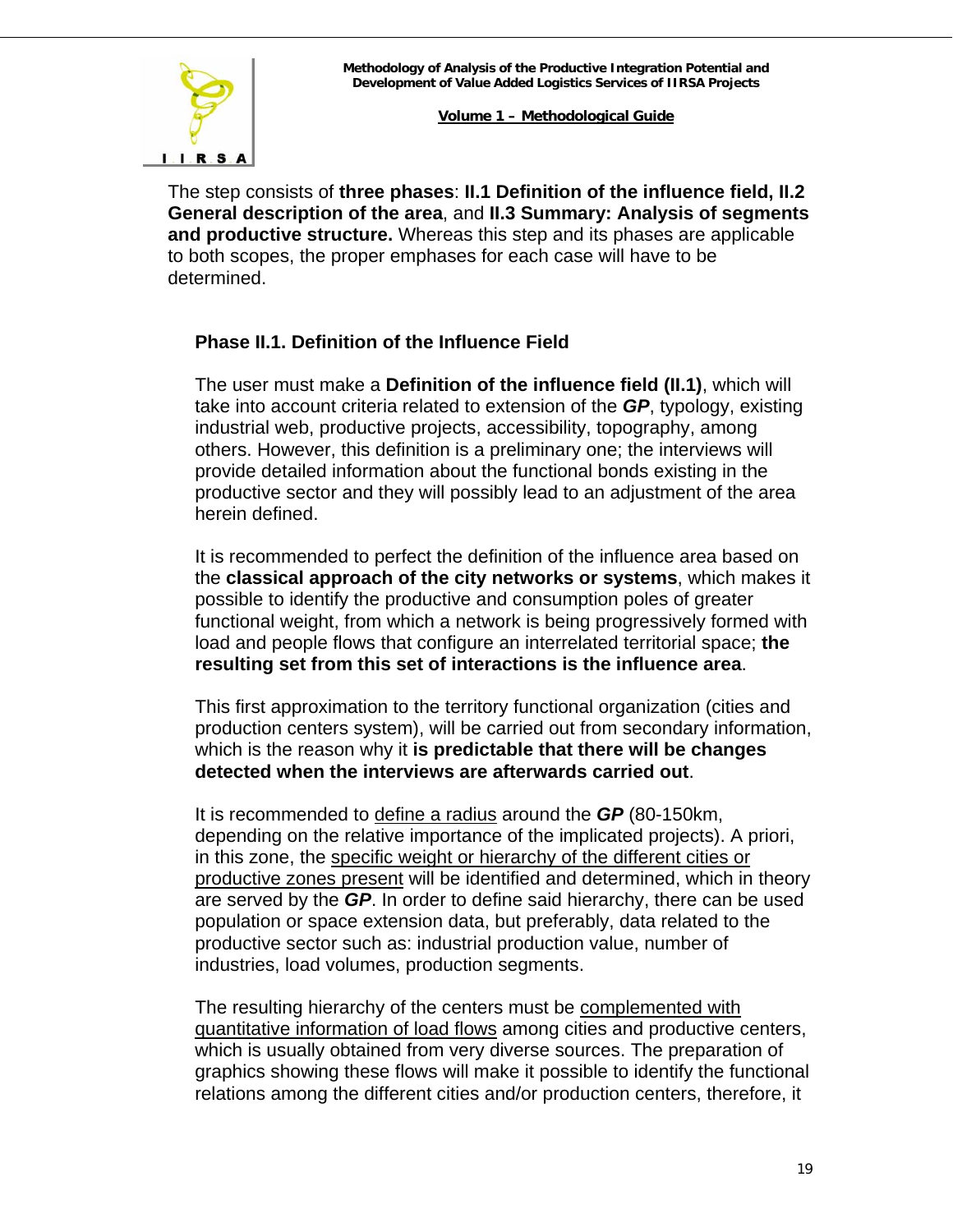# $I. I. R. S. A$

**Volume 1 – Methodological Guide**

is possible to establish the territorial scope of said relations and, consequently, the functional and space expression of the group of projects.

Finally, the user must establish the criteria of "**minimum cohesion**", generally determined by the "minimum volume" that delimits the territorial scope of the integrated network. This criterion can vary according to the particular conditions of each *GP*, but the most usual measure is to separate those bonds where the volume observed between two centers is lower than 10% of the middle flow observed in the set of relations studied, except for specialized flows of production centers with strong dependence of a specific market or a concrete transportation facility (e.g. export port terminal). The following figure illustrates a classical example of the organization of a system of cities and its territorial expression<sup>[5](#page-19-0)</sup>.



**Methodological note:** For simplified applications of the methodology, the user will be able to use traditional approaches such as limiting the area to the predefined radius of influence, physiographic barriers and of another kind, relative position of the *GP* in the network of the enlarged area, etc.

# **Phase II.2. General description of the area**

<span id="page-19-0"></span>l <sup>5</sup> The obtaining of information for the preparation of the functional-territorial analysis will have to be focused on the cities of greater demographic or institutional weight, carrying out searches in information centers of public or private institutions (commerce, industrial chambers, etc.), and even carrying out brief interviews with those responsible for these entities in order to access the necessary data in the quickest possible way. This preliminary information will allow a first identification of the bodies that will have to be deeply interviewed within the development of the next steps of the Methodology.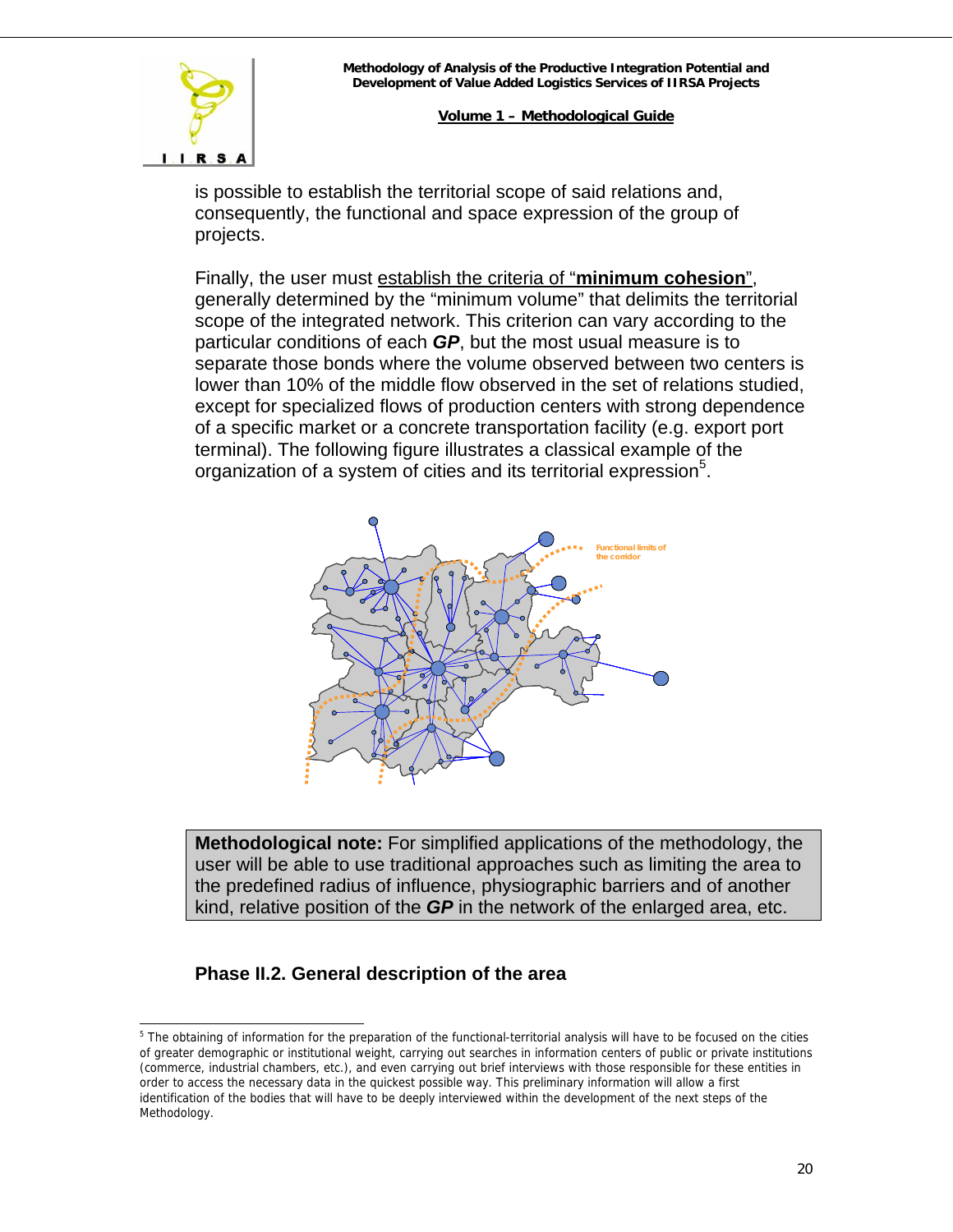

The description of the area of influence will comprise, at the beginning (with greater emphasis on the indicated scopes A and B), the aspects listed in the following table.

| Type              | <b>Data</b>                                                             | A         | в |
|-------------------|-------------------------------------------------------------------------|-----------|---|
| Socio-            | Population, growth rate, urbanization rate                              |           |   |
| demographic       |                                                                         |           |   |
| Economic          | Active population by sector, relevant                                   |           |   |
|                   | economic activities, employment by sector,                              |           |   |
|                   | unemployment, GDP by sector, added                                      |           |   |
|                   | value, salaries and income                                              |           |   |
| Life quality      | Human development index                                                 | $\bullet$ |   |
| Economic          | Existing infrastructure of transportation,                              |           |   |
| infrastructure    | energy, telecommunications, projects,                                   |           |   |
| and services      | existing logistics infrastructure, distribution<br>centers              |           |   |
| National and      | Markets towards which local production is                               | $\bullet$ |   |
| foreign market    | destined and key markets (local, regional                               |           |   |
|                   | or international ones) that are relevant to                             |           |   |
|                   | the industrial location                                                 |           |   |
| Services firms    | Number of firms, characteristics, level of                              |           |   |
|                   | specialization and formality, diversification                           |           |   |
|                   | and service quality                                                     |           |   |
| Productive        | Key productive sectors in the industrial                                |           |   |
| characteristics   | structure of the influence area, leader                                 |           |   |
|                   | industries, first and second transformation                             |           |   |
|                   | activities, material suppliers, size of the                             |           |   |
|                   | industrial zone and number of firms in                                  |           |   |
|                   | different phases of the chain, markets,<br>relevant productive projects |           |   |
| Institutions,     | Relevant participants, leader industries,                               |           |   |
| leader firms,     | public and private representative                                       |           |   |
| participants      | institutions and their functions, key                                   |           |   |
|                   | participants, coordination and government                               |           |   |
|                   | forms, policies and strategies                                          |           |   |
| Legal, regulatory | Regulations and laws with incidence in the                              |           |   |
| framework,        | productive and services development,                                    |           |   |
| plans and policy  | specific applicable policies, plans, public                             |           |   |
|                   | bodies implicated                                                       |           |   |
| Technological     | Technological dynamics, HR training and                                 | ٠         |   |
| and HR            | specialization, educational institutions,                               |           |   |
| dynamics, other   | research and development entities,                                      |           |   |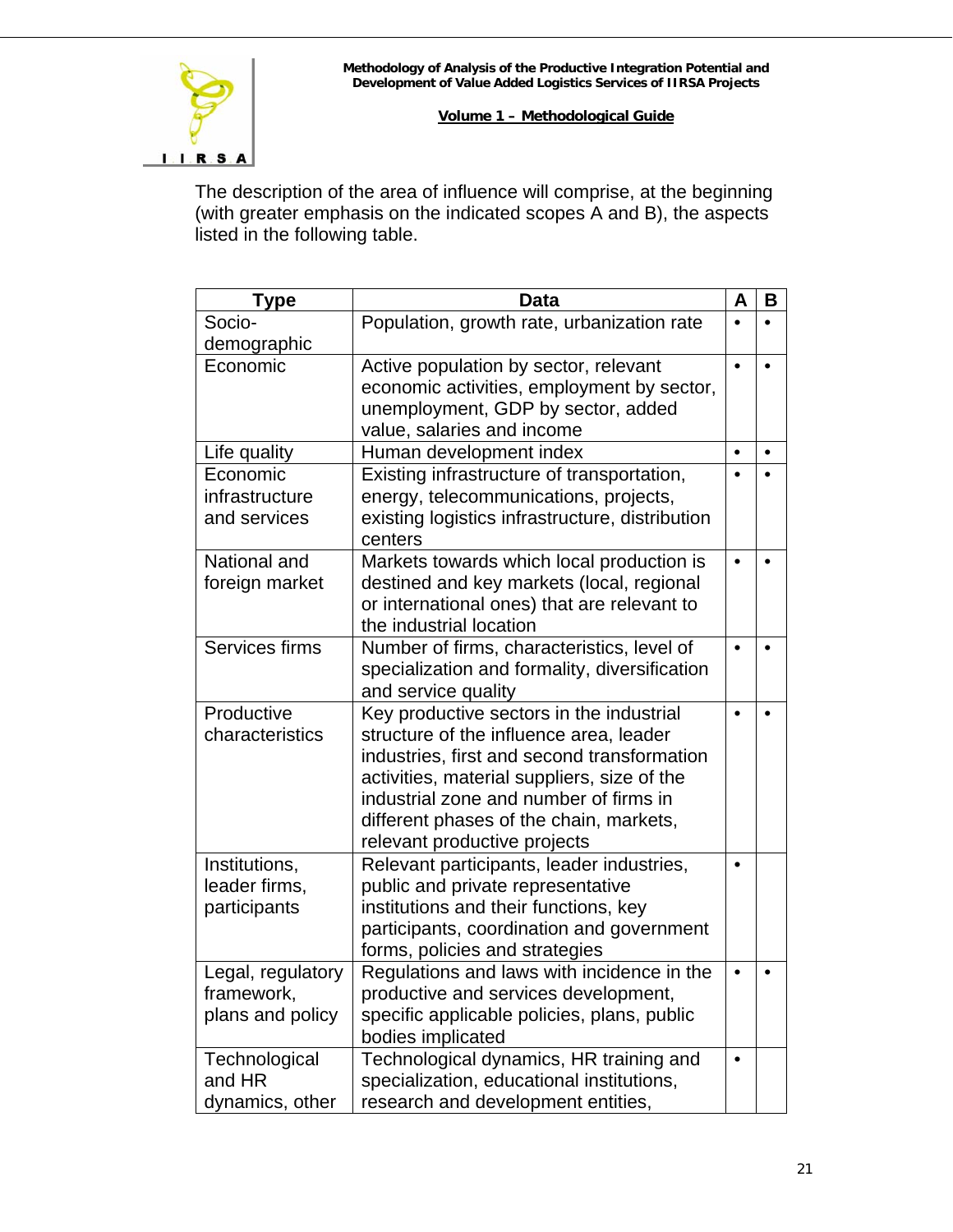|               | supporting ones   financial institutions that support<br>production                               |  |
|---------------|---------------------------------------------------------------------------------------------------|--|
| <b>Others</b> | Environment, forbidden zones, others that<br>shall be relevant according to the user's<br>opinion |  |

Note: The information will have to be, as long as possible, specific for the zone. The selection of the relevant topics for the *GP* being studied remains to the user's opinion.

With the analysis of this information, a general description of the productive activity of the influence area will be carried out, reflecting in a map the location of the different sectors in order to establish the space bond between productive sectors and the *GP*.

# **Phase II.3 Analysis of the productive web and segmentation**

The final phase consists in analyzing and understanding the functional dynamics of the productive web based on the secondary information available and, possibly, information obtained from the interviews to local producers chambers and the secondary sources that they have<sup>[6](#page-21-0)</sup>. Understanding said dynamics will make it possible to segment the activities and families of current products.

**Conceptual note:** It is worth remembering that, within the context of application of this methodology, a *GP* is a territorial platform where there are integrated networks of activities of production, marketing, distribution, and goods consumption; generating goods flows that are functionally and organizationally expressed through different product chains or families.

# *Task 1. Identification of the productive web*

The current markets and products must be identified in the corridor and its dynamics**:** localization of productive centers, markets, materials, marketing and distribution patterns, among others. This is the basis for the mapping of the different chains and the comprehension of the current system.

*Task 2. Productive and logistics segmentation, as well as sectoring* 

<span id="page-21-0"></span>l <sup>6</sup> These groups or associations have enough disaggregated information of the productive sectors that they group and the sub-sectors in which they are divided, and even with statistical data about the production and marketing volumes (internal, imports-exports).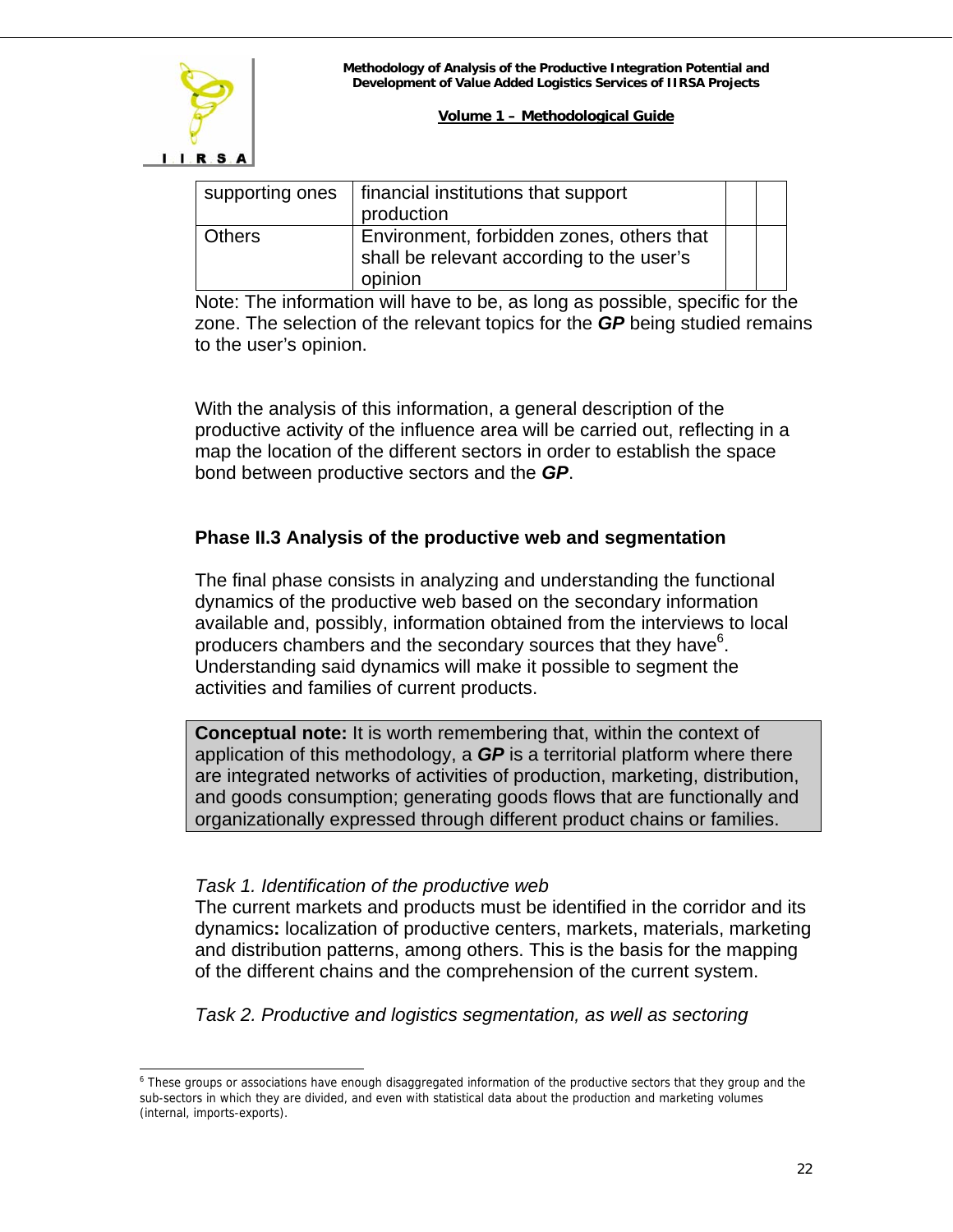

Once the productive web is identified, the following step is segmenting according to common patterns (productive or logistics), a task which seeks to evaluate homogeneous productive and logistics sectors that are capable of being subject to a differentiated analysis, which must be translated into the identification of the product families present in the *GP*. The initial segmentation can take as a reference the list of associations of producers existing in a region or in the set of the GP, inasmuch as this already constitutes in itself a base productive segmentation.

The segmentation will make it possible to order data about specific topics such as market orientation, products, commercial flow and value, origins and destinations, logistics activities and practices, infrastructure, etc. as well as it will make it easier to select the proper methodological approach and the definition of agents to be interviewed. The final definition of what segments and what sectors integrate it remains to the criterion of the analyst, who will take criteria such as value and volume of the commercial flow, capacity of productive integration, future potential of a segment with little current activity, etc. Considering that the segmentation of logistics families has greater complexity, the Tool II.1 shows the set of criteria for performing this task.

To complement the segmentation, the productive sectoring of the *GP* will be carried out, which consists in establishing those productive zones that share similar characteristics as regards the dominant productive segment or product, the orientation of the market, the logistics and interchange needs, etc., which all contribute with the comprehension of the influence area.

#### *Task 3. Summary*

Finally, the user will have to make a summary that shall allow it to determine the outstanding aspects of the description and schematization of the productive dynamics of the influence area of the *GP* that, according to the application scope, will have a different emphasis:

| <b>Scope</b> | Tasks implicit in the analysis of the productive web           |  |
|--------------|----------------------------------------------------------------|--|
|              | and the segmentation                                           |  |
| Analysis of  | • Identification of the preliminary structure                  |  |
| <b>IPr</b>   | Identification of homogeneous productive segments<br>$\bullet$ |  |
|              | <b>Preliminary summary</b><br>$\bullet$                        |  |
|              | More dynamic activities, sectors that would<br>$\circ$         |  |
|              | potentially integrate after the investment in                  |  |
|              | infrastructure                                                 |  |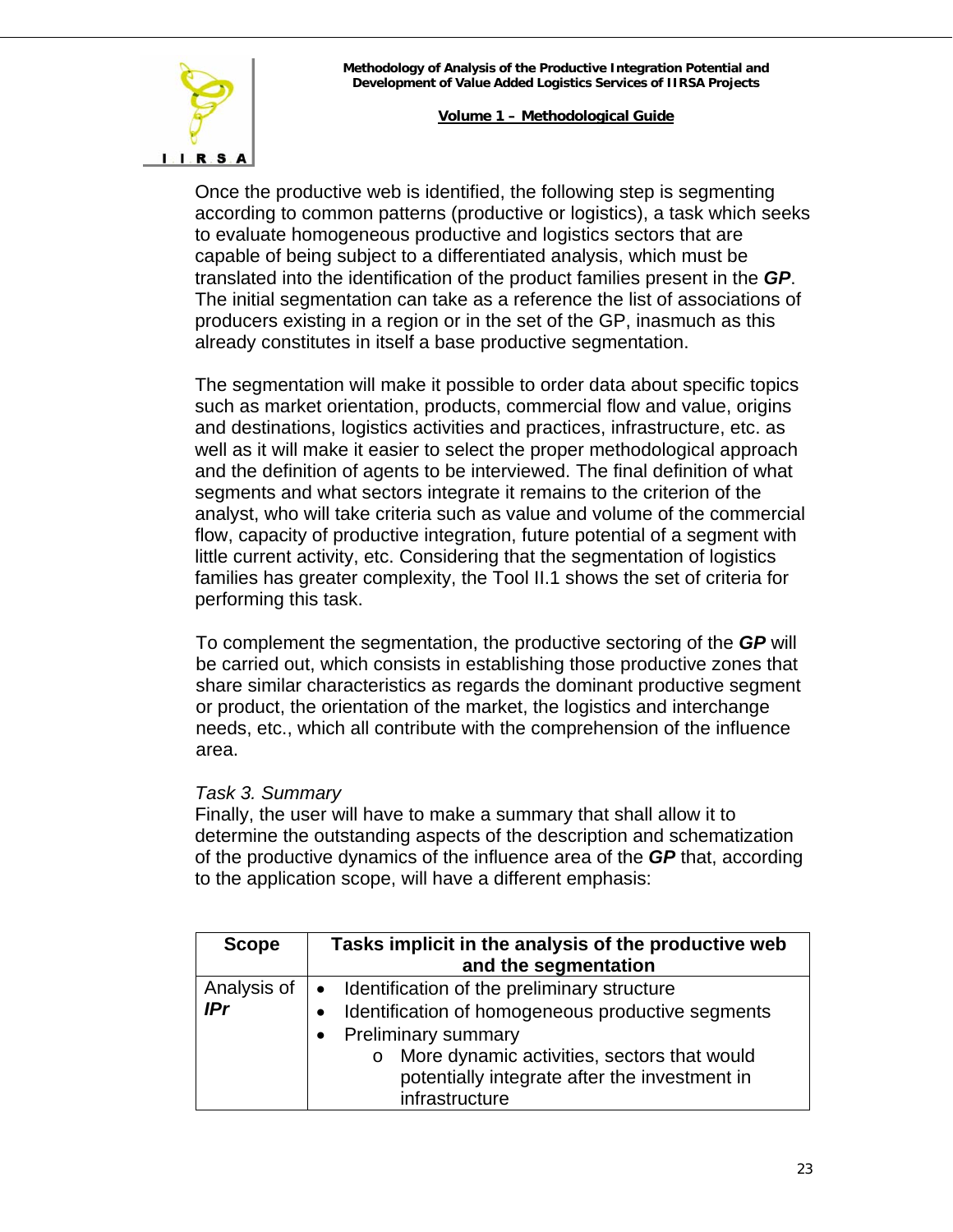

|                               | Integration potential of the existing productive<br>$\circ$<br>base                                                                                                                                                                                                |
|-------------------------------|--------------------------------------------------------------------------------------------------------------------------------------------------------------------------------------------------------------------------------------------------------------------|
|                               | Possibilities of strengthening the existing<br>$\circ$                                                                                                                                                                                                             |
|                               | economic structure                                                                                                                                                                                                                                                 |
| Logistic<br>chains<br>(SLVAs) | Identification of the preliminary structure (idem to the<br>$\bullet$<br>previous one)<br>Identification of homogeneous productive segments<br>$\bullet$                                                                                                           |
|                               | Identification of segments that present similar logistics<br>patterns (1):                                                                                                                                                                                         |
|                               | Relative unitary weight of the goods and<br>$\circ$<br>practices and type of unitarization                                                                                                                                                                         |
|                               | Relative value of the goods<br>$\circ$                                                                                                                                                                                                                             |
|                               | Type of goods: solid or liquid bulk goods,<br>$\circ$                                                                                                                                                                                                              |
|                               | general load (in containers or loose)                                                                                                                                                                                                                              |
|                               | Storage density<br>$\circ$                                                                                                                                                                                                                                         |
|                               | Current (or potential) use of distribution and<br>$\circ$<br>storage centers                                                                                                                                                                                       |
|                               | Delivery times<br>$\circ$                                                                                                                                                                                                                                          |
|                               | $\circ$ Trip length                                                                                                                                                                                                                                                |
|                               | Means of transportation, type of vehicle used<br>$\circ$<br>and size                                                                                                                                                                                               |
|                               | o Location of the market (national or international)<br>and use or not of international facilities due to                                                                                                                                                          |
|                               | functional reasons or for the fulfillment of foreign                                                                                                                                                                                                               |
|                               | commerce formalities                                                                                                                                                                                                                                               |
|                               | Summary<br>$\mathbf{a}$ and $\mathbf{a}$ are associated to the set of the set of the set of the set of the set of the set of the set of the set of the set of the set of the set of the set of the set of the set of the set of the set of the s<br>$\ddotsc$<br>. |

(1) The segmentation will have to adapt itself to the specific production and consumption conditions of each corridor, therefore, it is to be expected a mixture of added chains (e.g. Chemicals or Textile) with others very disaggregated (e.g. Paints or Buttons) in the same space.

# **Summary of tools and appendixes of the step:**

- Tool II.1: Criteria for the Logistics segmentation
- Appendix 1: Criteria for the determination of the logistics potential
- Appendix 2: Methodology for the determination of the market potential

# **Products of this step**

Map of the Influence area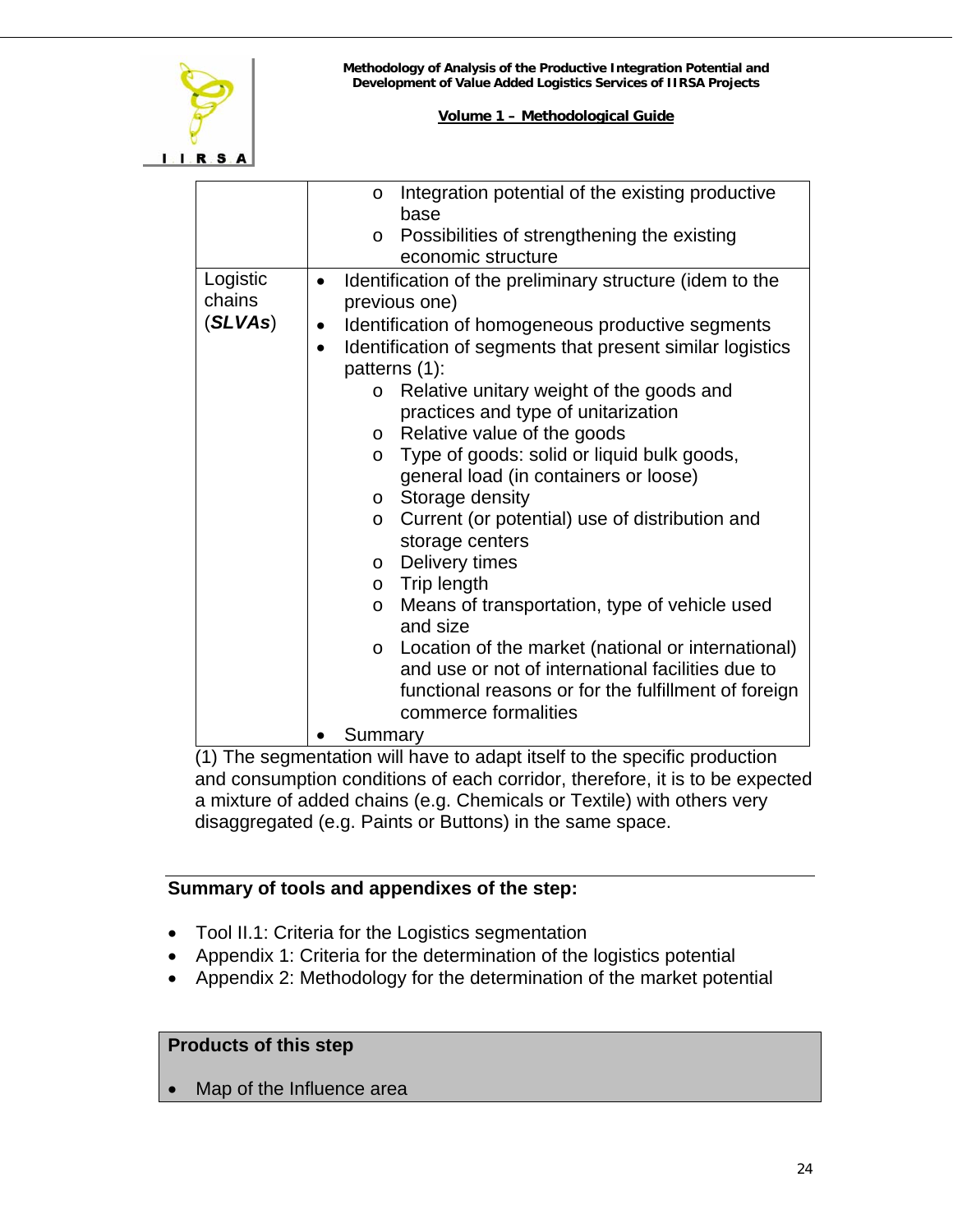<span id="page-24-0"></span>

- General description of the influence area of the *GP*
- Productive sectoring (graphic or map)
- Productive and/or logistics segmentation

# **Step III: Selection of the Methodological Approach to be applied**

| Scope of<br>the application | Description | Selection of<br>the approach | Mapping of | <b>Evaluation and</b><br>the situation Recommendations | Execution<br>Program |
|-----------------------------|-------------|------------------------------|------------|--------------------------------------------------------|----------------------|

#### **Purposes of this step:**

The step consists of two phases: **Selection of the Approach to be adopted (III.1)** and **Planning of Interviews (III.2).** The scope of the application selected in Step 1 will define if the user applies the methodology corresponding to *IPr* **(A) or to logistics chains** *SLVAs* **(B)**, or combinations of both.

In this step the user seeks to: a) select the methodological approach to be applied, according to the purposes identified, b) define the level of depth (or detail) to be used during the gathering of primary information and the analysis of the situation (Step 4), and c) prepare a detailed plan for the site work that includes a list of agents to be consulted during the gathering of primary information, questionnaires or interview tentative guides, as well as other data gathering instruments.

Finally, the user can decide, in this stage, to carry out complementary analyses: a) Risk analysis, and b) Identification of development promotion factors. At the same time, it will make it possible for the user to define if it will use the appendixes (preceding methodologies) in case its needs shall deserve a more detailed analysis of the quantitative type.

# **Phase III.1. Selection of the Approach to be adopted**

# *Task 1. Selection of the approach*

# **Options of the user:**

The user has two options according to the scopes selected in Step 1 of the general methodology: the **first one, Analysis of Productive Integration (***IPr***)**, applicable when the fundamental scope of the user shall be to analyze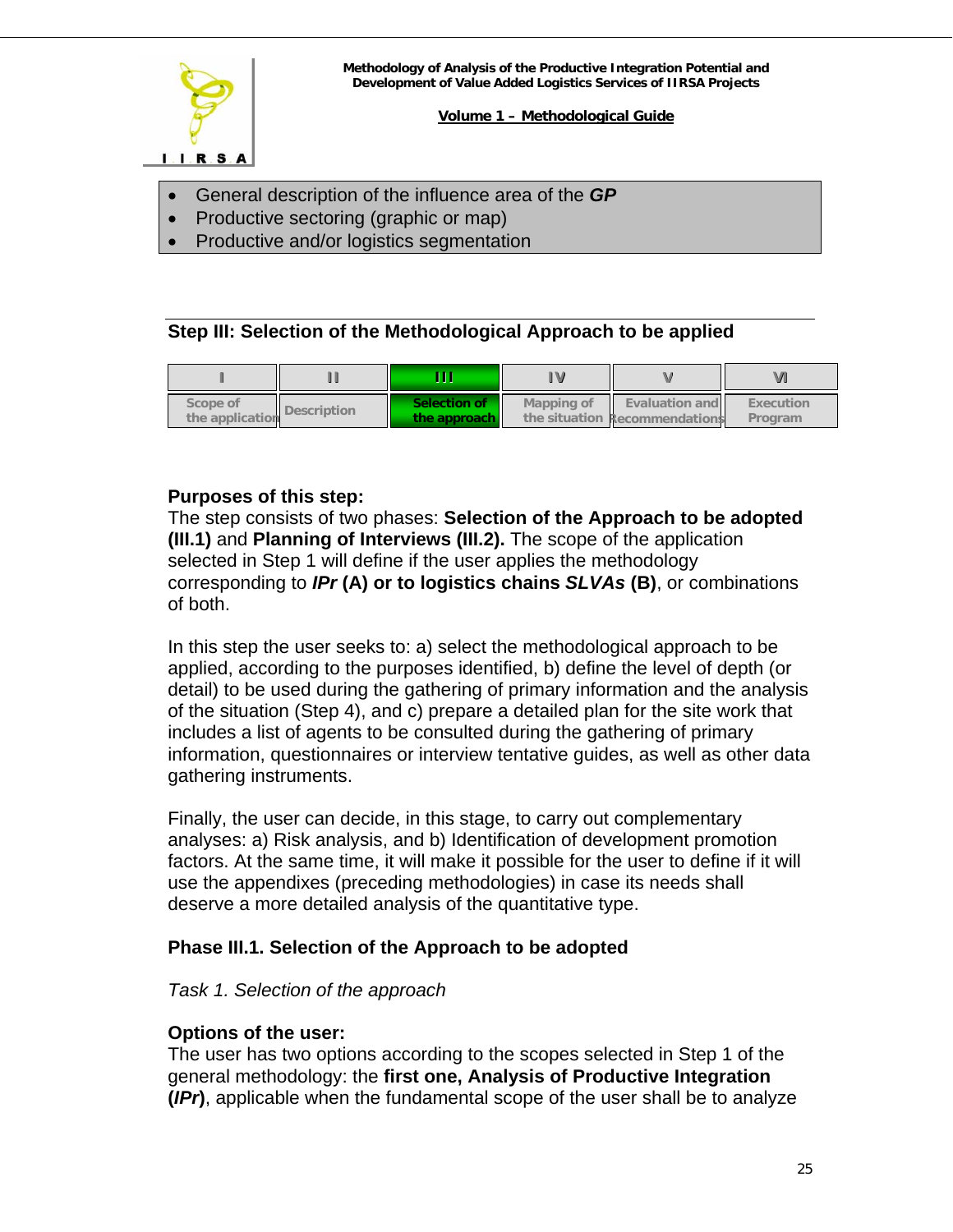

the relative contribution of the *GP* with the productive development of the region; the **second one, Analysis of Logistics Chains**, when the purpose is to identify Value Added Logistics projects as a complement of the projects previously identified in the *IIRSA*.

This phase allows **the preliminary formulation of hypotheses** regarding the contribution of the projects with the *IPr* and/or the existing potential for the generation of the *SLVAs*. In a certain sense, in this stage, a realistic redefinition of the scope of the application is performed, as the user will have a much more precise idea of the situation and of the level of information that it has, and consequently, it will be the base for the design of the consultations to the participants planned in phase III.2.

In this phase, the user can decide the convenience of performing complementary analyses, namely: Identification of risk factors (or Inhibiting Factors) and/or identification of factors that promote the productive and technological specialization.

# **Option A: Analysis of the Productive Integration**

This option is applied when the user wishes to analyze which would be the impact of implanting a *GP* to the *IPr* of its influence area.

The proposal starts from the conceptual base offered by the "Methodology of Evaluation of the Productive Integration Potential of the Development and Integration Hubs of the *IIRSA* Initiative" (Pacheco, López, 2006)<sup>7</sup>, which offers three applications that can be made in a sequential or independent way: the Analysis of Productive Chains<sup>[8](#page-25-1)</sup>, the Analysis of Nets, and the Analysis of Clusters<sup>9</sup>. This document offers a simplified version of said work as a basic tool in the initial phases of analyses of the **IIRSA GPs**<sup>10</sup>, and it is focused on the analysis of the Nets and Clusters analysis. Some elements of the Productive Chains methodology, based on the quantitative analysis of the impact of the GP on the performance of a chain, its influence area, and existing productive sectors, have been partially incorporated to the Logistics Chains Analysis (Scope B of the application)<sup>11</sup>. Appendix 1 contains, in an integral way, said

l

<span id="page-25-0"></span><sup>&</sup>lt;sup>7</sup> See detailed explanation and concept of Productive Integration in footnote of page 2 (Introduction section).<br><sup>8</sup> It is understood as Productive Chain the process of adding value through which raw material and local pr

<span id="page-25-1"></span> $8$  It is understood as Productive Chain the process of adding value through which raw material and local products are transformed into semi-processed or industrialized products. The purpose of the analysis of productive chains is to offer a clear vision of the different transformation phases with emphasis both in the chaining of corresponding products and services, as in the associated nets and services.

<span id="page-25-2"></span>services, as in the associated nets and services.<br><sup>9</sup> See definitions of nets and clusters hereinafter in this step (Task 1)

<span id="page-25-3"></span><sup>&</sup>lt;sup>10</sup> See "Methodology of Evaluation of the Productive Integration Potential of the Development and Integration Hubs of the IIRSA Initiative", its components, premises, results, and applications. 11 For more details, see Option B: Analysis of Logistics Chains.

<span id="page-25-4"></span>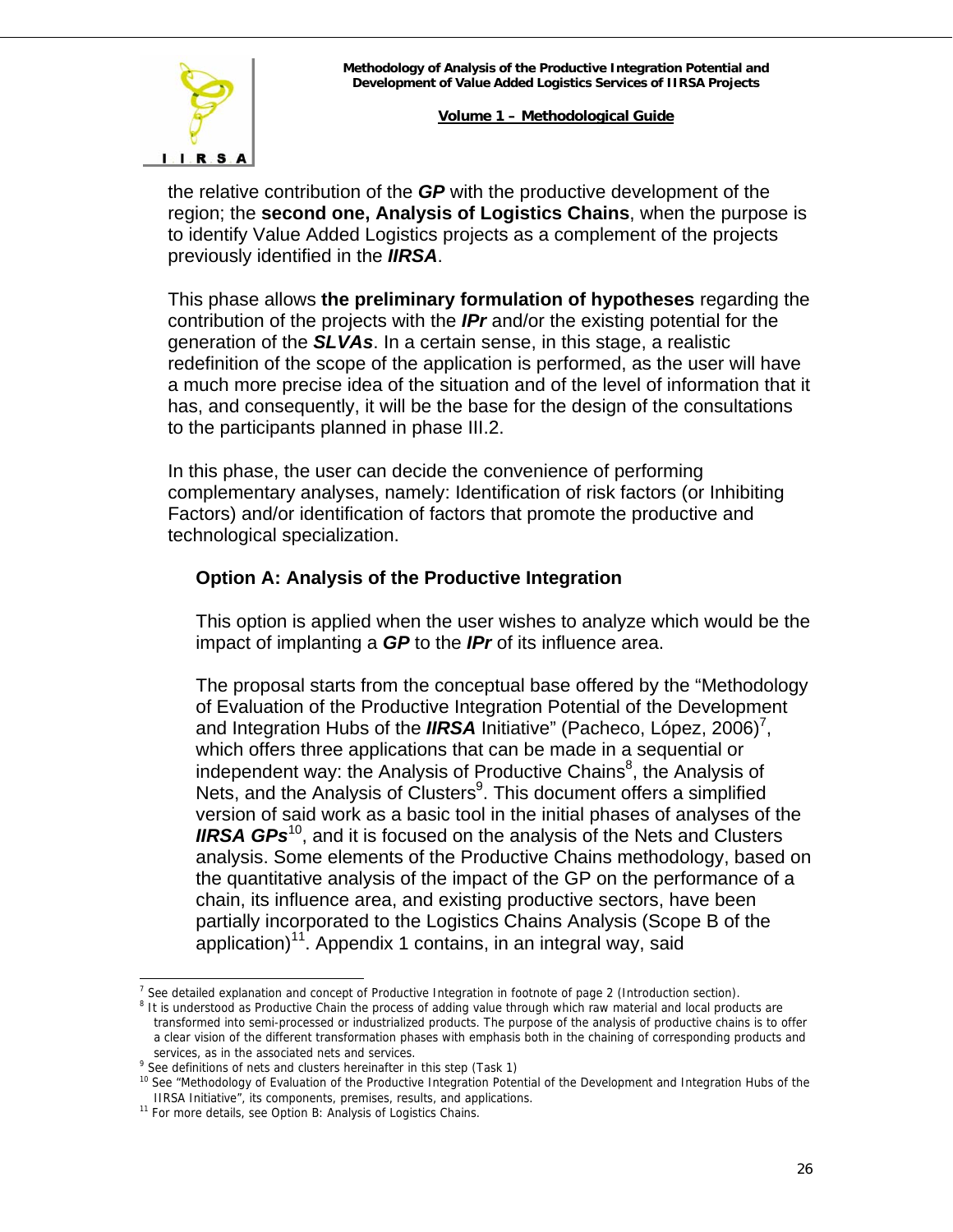# $I. I. R. S. A$

#### **Volume 1 – Methodological Guide**

methodological option in its original version for those users that shall wish to carry out an analysis of this kind for applications directed towards, e.g., the economic evaluation of *GP* projects.

With the application, the user will obtain a general perspective of the factors that characterize the environment of the analyzed *GP*, as well as of the contribution that the implanting of said projects will make to the *IPr* of the region $12$ .

# Premises:

The assumptions made within the framework of the "Methodology of Evaluation of the Productive Integration Potential of the Development and Integration Hubs of the *IIRSA* Initiative" (Pacheco, López, 2006) remain in force, **especially the ones quoted hereinafter**:

- a) The approaches of chains, nets, and clusters analyses make it possible to dimension the capacity of integration among business initiatives, and therefore, to quantitative and/or qualitatively determine the development potential that the investments resulting from the implanting of a *GP* could cause. This constitutes the base of the methodology of evaluation of projects herein proposed.
- b) The methodologies of productive chains, nets, and clusters analyses are the ones of greatest applicability to the 41 *GP* of the *IIRSA*. Other methodological approaches can be consulted by the user in the original document of the *IPr* methodology (see Appendix 2).
- c) The central approach of the work is the **evaluation of impacts of the**  *GP* **on the influence area itself**, leaving on a second plane the impacts that would be extra-territorially generated. However, the methodology takes into consideration the need for having a global vision without loosing the local perspective. In spite of the fact that the solutions are of local nature, the effects of the strategic decisions of the firms within the chains, nets, and clusters in the influence area of a *GP* could extend beyond the local scope.

# Description:

<span id="page-26-0"></span>l <sup>12</sup> For a specialized and exhaustive analysis of the impact of the GP on the development of specific elements of the productive web, the user will have to resort to the use of the original methodologies of analysis of Productive Chains, Nets, or Clusters, depending on the case, presented by Pacheco & López in 2006.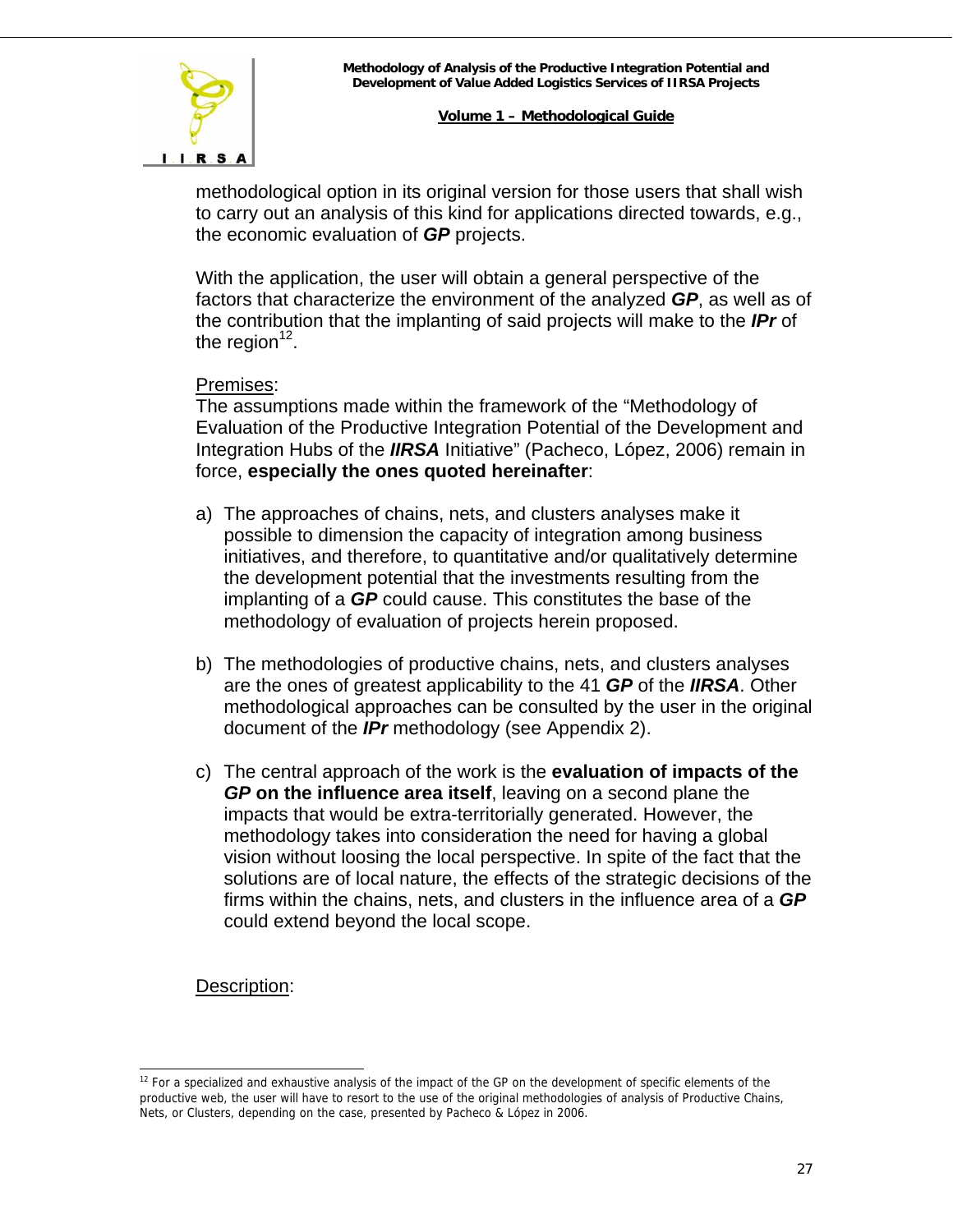

Based on the characteristics of the productive web observed in Step II, the user will determine the type of analysis to be carried out: Nets or Clusters, or both.

In general, the most important nets and clusters are those that have a strategic nature for the development of the region, which shall have to be measured mainly according to:

- their capacity for generating local income,
- their capacity for generating local added value or for contributing with the local GDP,
- their capacity for generating jobs at a local level, and
- their potential of dependence of the local social infrastructure

Using the quoted criteria, the user will have to identify the level of detail of the analysis to be carried out (nets or clusters) and its geographical scope. The following table indicates the concept of net and of cluster in order for the user to be able to determine which of them is applicable:

# **Concept of net and cluster**

| <b>Net</b>                            | <b>Cluster</b>                        |
|---------------------------------------|---------------------------------------|
| Productive net constituted by         | Group geographically close to firms   |
| vertical and horizontal axes that are | and institutions associated to a      |
| crossed to form a network.            | particular sector and joined by       |
| Horizontal axis: Represents the       | common purposes.                      |
| infrastructure and its network        |                                       |
| supporting services (main and         | The cluster represents the ideal of   |
| secondary roads, port terminals,      | regional development, and in the      |
| energy, telecommunications,           | case of an advanced cluster, there    |
| logistics, and storage centers).      | exists a high potential of generation |
| Vertical axis: Productive activities  | of local development.                 |
| (chains and clusters).                |                                       |
| The components of the net             |                                       |
| (infrastructure and productive        |                                       |
| activities) are interdependent and    |                                       |
| its intersection zones can promote    |                                       |
| or compromise the development of      |                                       |
| the productive activities.            |                                       |

Note: Definitions taken from the "Methodology of Evaluation of the Productive Integration Potential of the Development and Integration Hubs of the *IIRSA* Initiative" (Pacheco, López, 2006)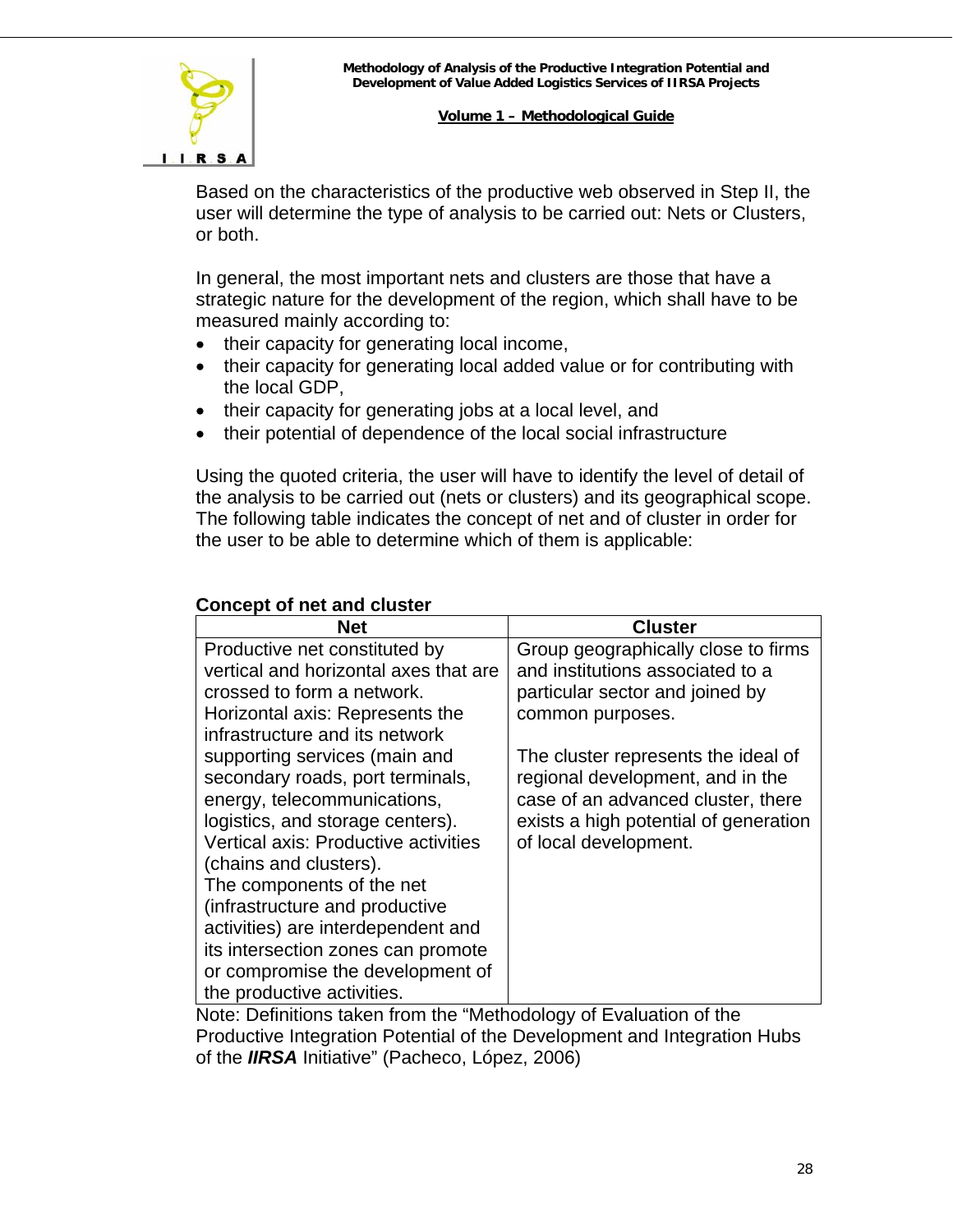

# **Option B: Analysis of Potential of Development of Value Added Logistics services**

This option makes it possible to determine what projects of logistics nature would have a positive impact in the adding of value to the infrastructure *GP* identified in the IIRSA.

The selection of this approach leads to the structured analysis of the logistics practices of the main productive sectors present in a *GP*, previous segmentation of the respective logistics chains or families (see Step II.3), with the ultimate purpose of identifying opportunities of diversification of logistics services that shall promote the efficiency and/or adding of value for the identified target segments<sup>13</sup>.

#### Premises:

It is applied the macro analysis of networks and not the micro logistics focused in an industry, from that arises the importance given to the components of strategic, functional and planning nature.

The depth and precision in the application of the methodology will vary according to the information available and the level of development of the projects related to the group of projects. It is recommended that the level of precision of the information be coherent with the stage of the Life Cycle where the key projects contemplated in a certain *GP* are (See Phase III.2).

**Methodological note:** If the user would like to perform a deeper analysis of the potential of a *GP* for generating the *SLVAs*, it could decide to use the original methodology, "Methodology for Analysis of the SLVAs Potential in the IIRSA Hubs", included in Appendix 1, Volume 3, of this methodology.

# Description:

The functional and space description carried out in Step II constitutes an essential element when deepening the analysis of the logistics chains. First, the user will have to verify the logistics interest of the corridor and

<span id="page-28-0"></span><sup>&</sup>lt;sup>13</sup> The sequence of activities is supported by the conceptual format of the "Methodology for the Promotion of Development of Value Added Logistics Services in the IIRSA corridors" (ALG, 2006), where there is an evaluation of the particular conditions of market, operations, planning, structure of the chains, agents and territory, that affect the performance of the logistics activities and that determine the improvement opportunities and the associated investment needs.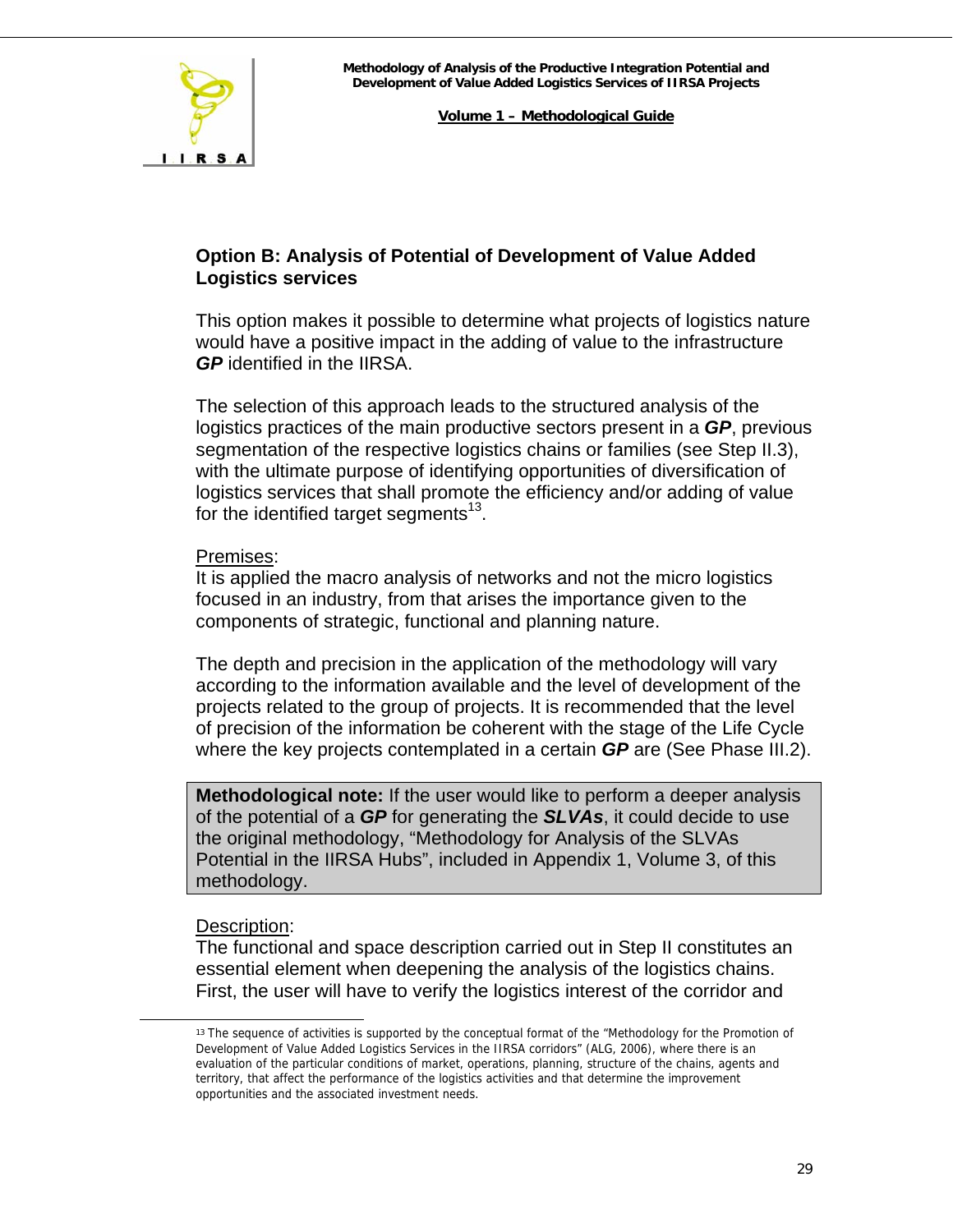

the appropriateness of using this approach, based on a series of eligibility criteria in relation to the information available in each case. In this regard, it must be taken into account that not every *GP* can be rated a priori as a corridor where logistics chains or families with potential for the *SLVAs* development operate.

The eligibility criteria that the *GP* must gather in order to apply this approach are as follows:

- a) That it constitutes a consolidated transportation hub, where there is basic infrastructure, being it desirable that there are top-level nodal elements such as ports, airports, load transference centers, etc.
- b) That it presents a high consumption/production capacity, with an important flow of added value goods capable of supporting the costs of investment and operation of advanced logistics activities
- c) That it includes a high potential of development of the intracommunitarian commercial component of the *IIRSA*. However, that does not exclude that the logistics corridors can canalize imports/exports flows for certain logistics families with limited scope to one or various countries
- d) That it offers real opportunities for the financing of some infrastructure projects or the strengthening of the concrete logistics activity (*SLVAs*)
- e) That it presents a functional complexity level centered in products or product families that fulfill the previous definition of diversified logistics, where the logistics activity constitutes an interest business for specialized operators

# *Task 2. Formulation of Hypotheses*

At the end of this phase, the user will have to formulate hypotheses about: a) **the** *IPr* **potential** as a consequence of changes in the productive dynamics that results from the implementation of the *GP,* and b) **potential for the development of the** *SLVAs*.

a. Changes in the IPr dynamics

In the application of the methodology, the user can limit the scope to a qualitative analysis about the changes planned in the web referred to in the previous Task 1. However, the description can provide some clues about potential changes in the dynamics, which would be translated into scenarios different from the tendency ones.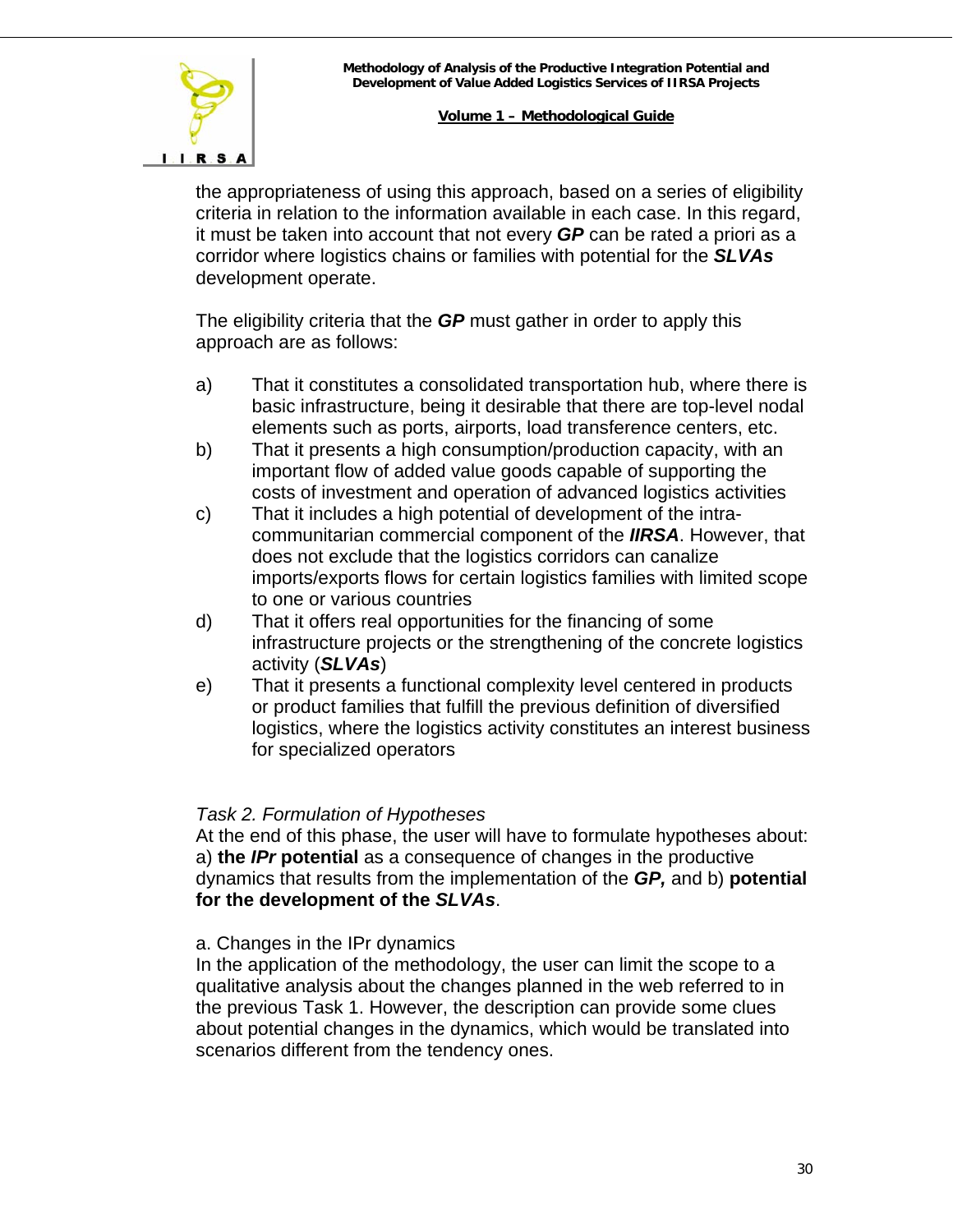

The user can propose 5 hypotheses or different scenarios within the productive dynamics of the zone. Said hypotheses are of evolutionary nature; the user progressively asks itself what is the productive potential in the influence area of a *GP*, considering the relative complexity in terms of size and productive dynamics of the region.

The hypotheses to be validated are the following ones, and they are afterwards described in more detail:

- **Hypothesis 1: Possibility of scale expansion**. It is assumed that the productive potential of the zone will be increased due to a use of the available capacity of production factors and the revealed vocation of the influence zone
- **Hypothesis 2: Productive intensification**. It is assumed that, besides the scale expansion (Hypothesis 1), the productive integration can be achieved as a greater productivity of the technological and productive platform available is generated
- **Hypothesis 3: Upstream integration**. It is assumed that, besides the greater productivity of the existing technological and productive platform (Hypothesis 2), the productive integration is achieved upstream of the productive chain
- **Hypothesis 4: Downstream integration**. As in Hypothesis 3, it is assumed that there is a greater productive integration derived from a greater specialization along the chain, but this time downstream
- **Hypothesis 5: Upstream and downstream integration**. In this last hypothesis, it is established that a productive integration upstream and downstream of the productive chain is generated

#### Premises:

The starting point is the premise that the new opportunities that the IIRSA offers for making the regional economy dynamic, by means of the elimination of physical restrictions to the development of the region, do not necessarily follow a tendency path, but they are well able to generate, based on the world context, a new path that is highly superior in terms of dynamics, functional complexity, and scope.

# Description:

The user can propose 5 hypotheses or different scenarios within the productive dynamics of the zone. Said hypotheses are of evolutionary nature; the user progressively asks itself what is the productive potential in the influence area of a *GP*, considering the relative complexity in terms of size and productive dynamics of the region.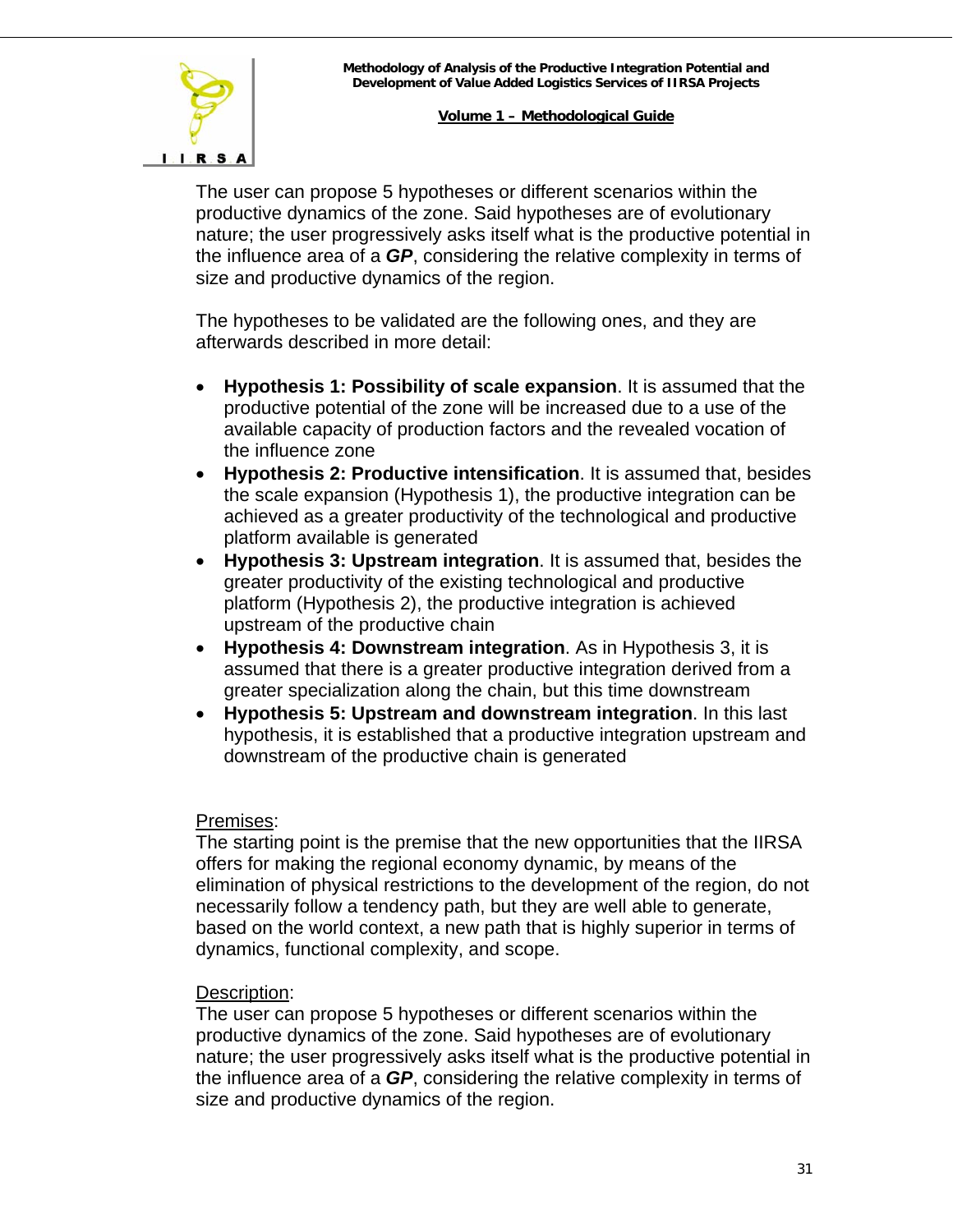

The influence area of the *GP* has economic activities already implanted and consolidated, consubstantial with a vocation. This one has been explained during the description performed in Step 2 of the methodology.

This vocation can be represented, in the majority of the cases, as a production stage of a productive chain, as it is shown in the following graphic, in stage 2. In said chain, there coexist firms and sub-regions with different levels of productivity (represented by the figures).

# **Current situation**



When including an IIRSA *GP* in the scenario, the latent potential of said activities is enlarged, being able to be proposed a new hypothesis: It is assumed that the production can now be increased, as there exists a **production capacity still latent, derived from the availability of production factors and the revealed vocation (scale enlargement)**. This is represented in the new area of Stage 2: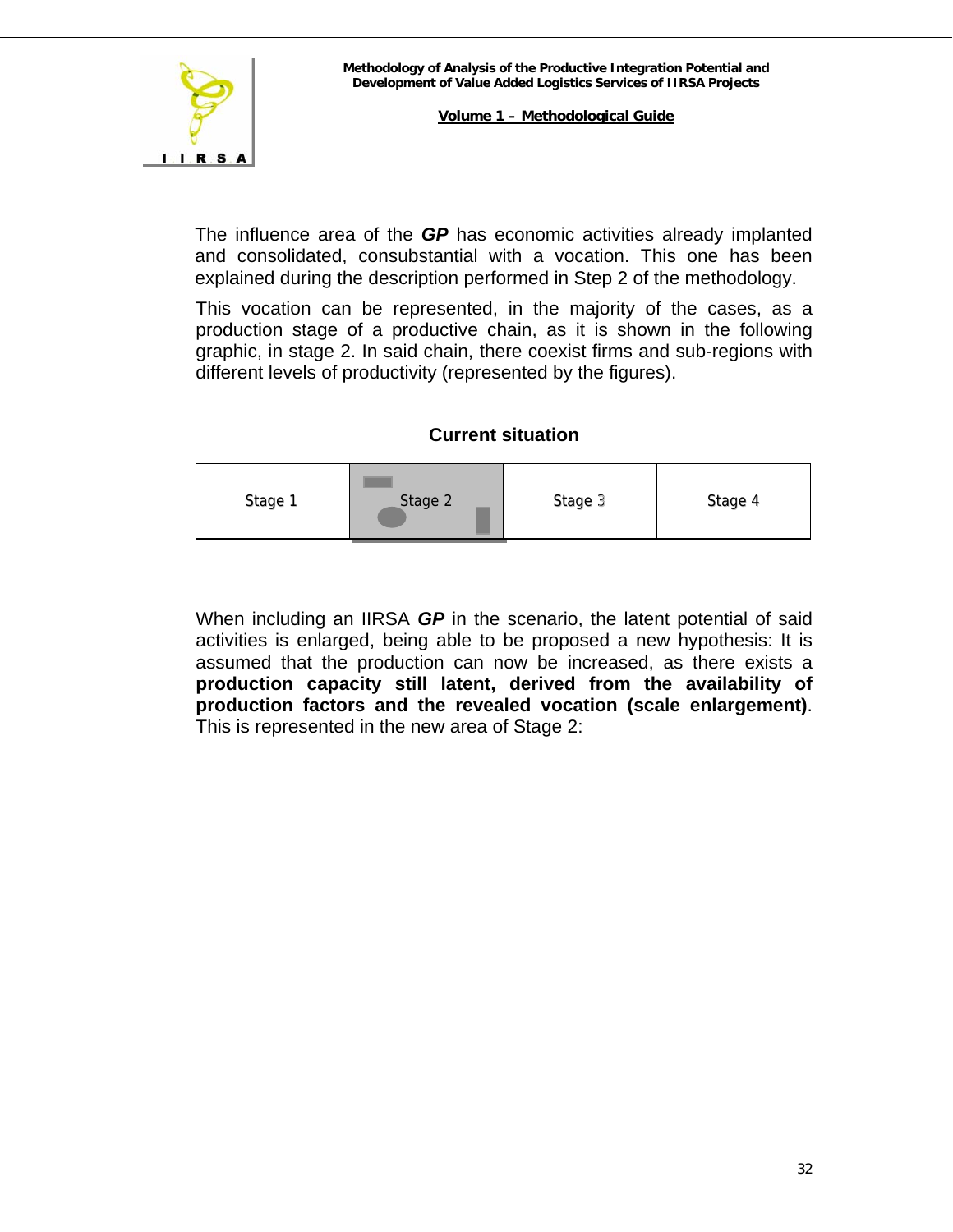

**Volume 1 – Methodological Guide**

# Stage 1 Stage 2 | Stage 3 | Stage 4 Production scale enlargement Production scale enlargement

# **Hypothesis 1: Scale expansion**

The renewed attractiveness of the influence area for investments and valorization of the existing economic activities, favors a rising in the productive level of the zone, thus accelerating the process of technology outreach and productive developments that, chained, **imply an increase in the productivity and in the generation of value and wealth**. On this basis, a new hypothesis can be proposed: the production potential available in the influence area of the *GP* can be increased considering the availability of factors, the vocation revealed, and the **convergence of production functions for technological-productive levels regionally available.** This answer is represented by the generalization of the efficiency patterns as from the isles previously existing.

# **Hypothesis 2: Productive intensification**

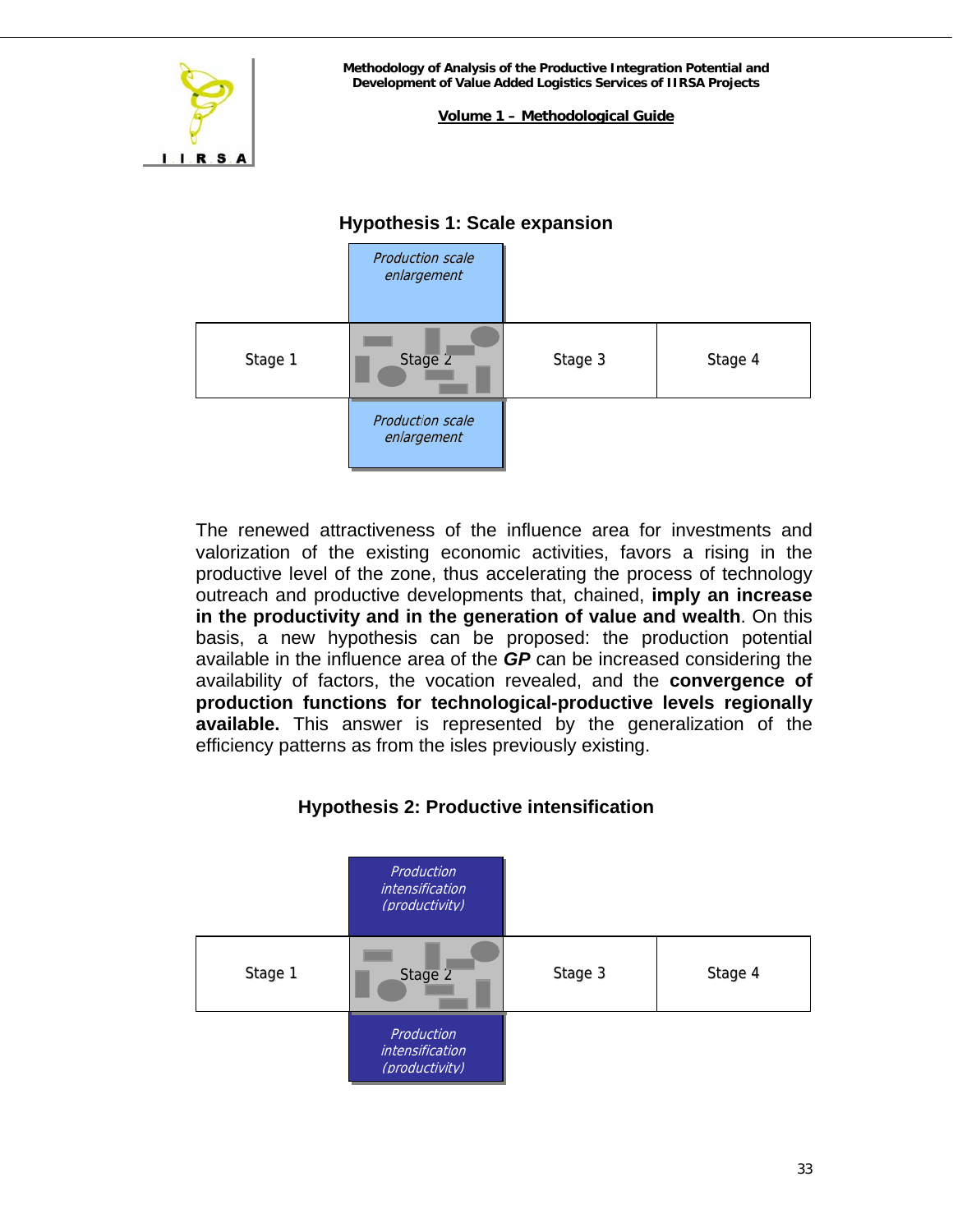

The new production scale and the new productivity levels give rise to a new range of possibilities of productive integration. In this step, they are represented by the upstream integration, chaining a part of the goods. Thus, a new hypothesis is proposed: besides the production increase derived from the availability of factors, the vocation revealed, the convergence of production functions for the technological-productive levels available in the zone (greater productivity), an **upstream productive integration in the productive chain** can be achieved. Besides the enlargement of the area corresponding to stage 2 and the generalization of its production levels (dark color of the graphic that appears below), stage 1 will be equally developed and it is probable that it occurs with productivity levels higher than what would occur if there were no stimulations from the IIRSA and those derived from a greater productivity of stage or step 2 of the chain.

| Upstream<br>integration | Production<br>intensification<br>(productivity) |         |         |
|-------------------------|-------------------------------------------------|---------|---------|
| Stage 1                 | Stage 2                                         | Stage 3 | Stage 4 |
|                         |                                                 |         |         |

# **Hypothesis 3: Upstream integration**

In this step, the integration is considered in a similar way to the previous step, but now downstream. Therefore, a new hypothesis is proposed: besides the production increase derived from the availability of factors, the vocation revealed, the convergence of production functions for the technological-productive levels available in the zone (greater productivity), a **downstream productive integration in the productive chain** can be achieved**.**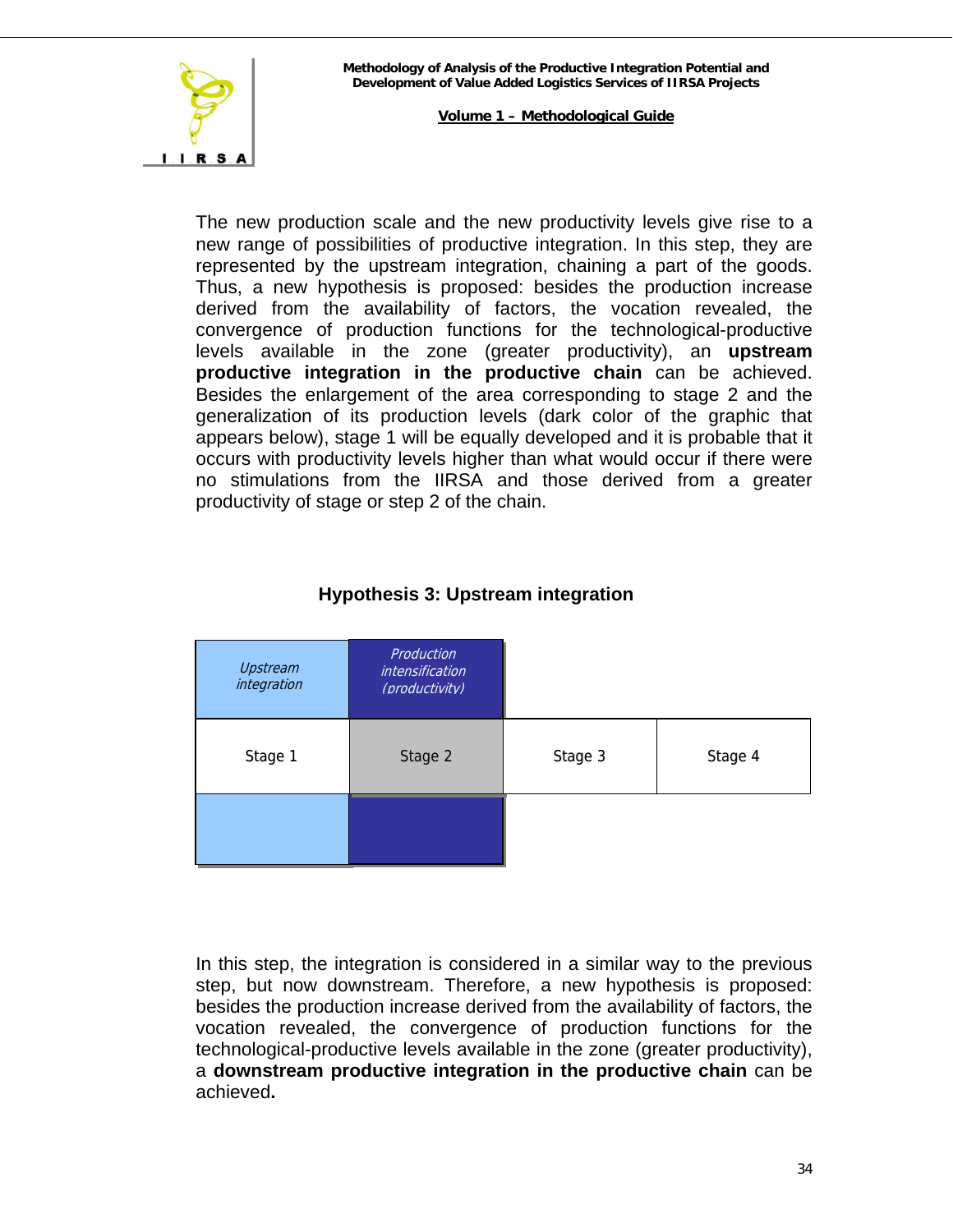

**Volume 1 – Methodological Guide**

# **Hypothesis 4: Downstream integration**

|         | Production<br><i>intensification</i><br>(productivity) | Downstream<br>integration |         |
|---------|--------------------------------------------------------|---------------------------|---------|
| Stage 1 | Stage 2                                                | Stage 3                   | Stage 4 |
|         |                                                        |                           |         |

It is also possible that the productive potential of the influence area of the *GP*, considering the availability of production factors, the vocation revealed, the convergence of production functions for the technologicalproductive levels regionally available, will also generate **an integration of the productive chain upstream and downstream.** Now it is possible that the structure and dynamics themselves be redefined, thus creating new areas corresponding to each one of the stages or steps (tier) and, besides, new relations among them. Obviously, it will be difficult to plan or, at least, foresee the configuration outlined in the following figure.

# **Hypothesis 5: Downstream and upstream integration**

| Downstream<br>integration | Production<br><i>intensification</i><br>(productivity) | Downstream<br>integration |         |
|---------------------------|--------------------------------------------------------|---------------------------|---------|
| Stage 1                   | Stage 2                                                | Stage 3                   | Stage 4 |
|                           |                                                        |                           |         |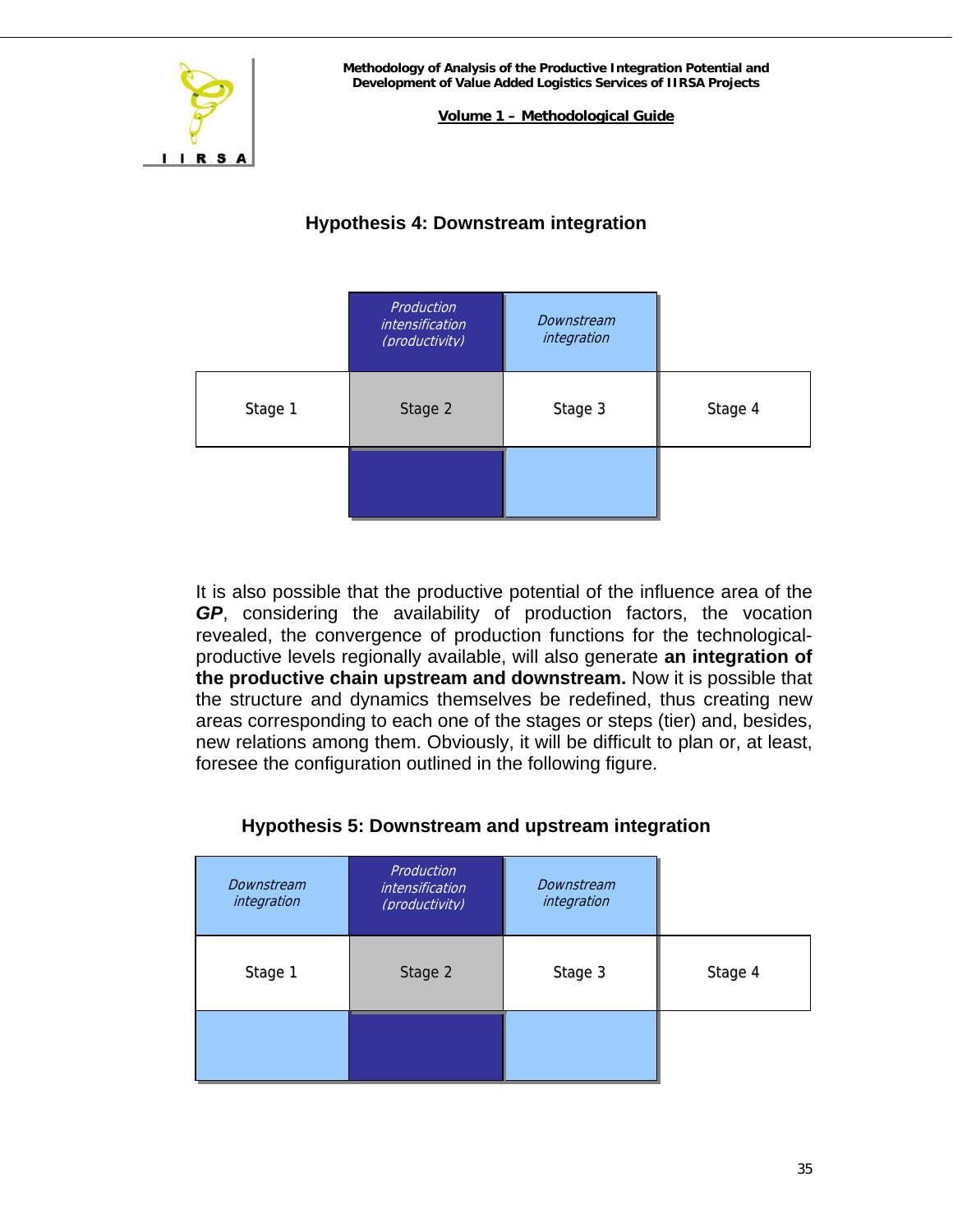

a. Potential for the development of the *SLVAs*

In the case of B application, *SLVAs*, the user will also have to formulate hypotheses about the potential for generating the **SLVAs**. This formulation has less complexity than the *IPr* case, the intention is to identify, based on the description performed in the preceding step, if there exist projects, actions, opportunities, etc., of public, private, or mixed nature, that could help to resolve existing restrictions, reduce costs, or add value along the logistics chains implied. The user will have to focalize on establishing the relative maturity of a *GP* for obtaining benefit from Value Added Logistics Services.

# **Phase III.2. Planning of Interviews**

# *Task 1. Definition of the level of depth of the application according to the life cycle of the GP*

In this task, the user will have to define the level of depth and detail of the application that is coherent with the stage of the life cycle where the *GP* projects are. This seeks to optimize the effort and avoid whether very exhaustive applications for projects that are still at an idea level, or extremely general applications for the *GP* that require more analytical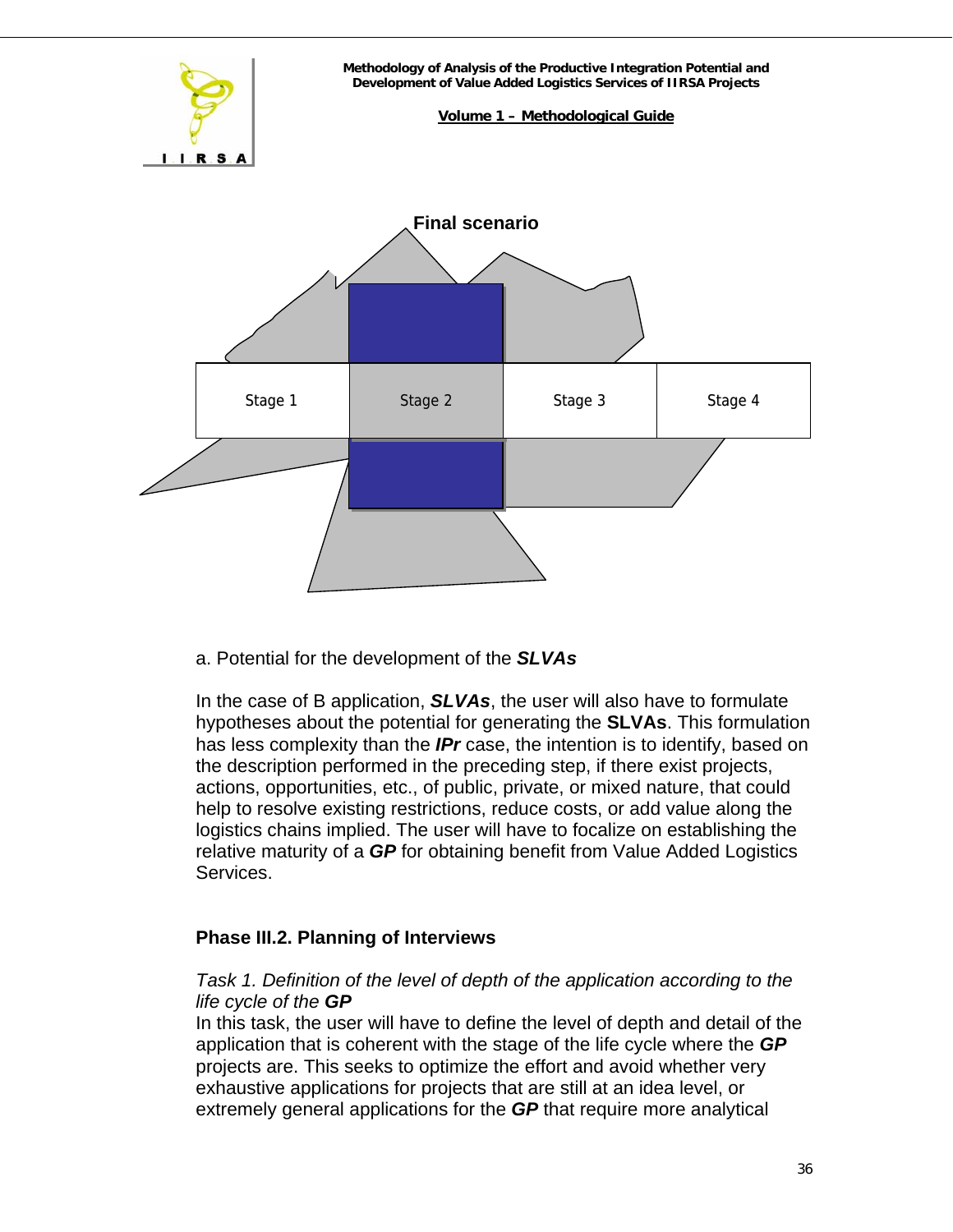

depth. Likewise, it will make it possible to determine if there will be used analytical tools for quantifying results of the application, especially as regards quantification of impacts of a GP on a productive chain (Appendix 2) or the quantification in view of confirming hypotheses about expected changes in the dynamics of a productive web (Tool IV.1)

Given the extension and coverage of a *GP*, this will generally show variations in the advance of different projects that integrate it. In these cases, the user can define the level of depth taking into consideration the scenarios that are hereinafter indicated: a) the *GP* is constituted by a relatively homogeneous group of projects as regards advance in its life cycle: the user will adopt the level considered average or common to the majority of the projects that integrate the *GP*; b) one project (the anchor project or any other of the *GP***)** plays a determinant role in the development of a specific zone of the influence area: the user will have to adapt the analysis to the level of said project. The user will determine, according to its opinion and the characteristics of the case, which is the level that it considers more appropriate.

| Stage of<br>the life<br>cycle of<br>the GP* | <b>Description</b>                                                                                                                                                                                              | Level of detail of the<br>application                                                                                                                                                                                                                                                                  |
|---------------------------------------------|-----------------------------------------------------------------------------------------------------------------------------------------------------------------------------------------------------------------|--------------------------------------------------------------------------------------------------------------------------------------------------------------------------------------------------------------------------------------------------------------------------------------------------------|
| Idea                                        | • Projects identified with a<br>very preliminary advance in<br>its preparation. The<br>purpose consists in<br>identifying alternatives.<br>• Data about investment<br>costs and demand<br>generally inexistent. | Participants: Interviews to<br>chambers and public<br>institutions, and possibly to<br>some relevant producer in<br>the cases of productive webs<br>concentrated on few chains.<br>Approach: It is advised not to<br>apply interviews but rather<br>leading open conversations<br>based on key topics. |
| Profile                                     | It is sought to identify the<br>appropriateness of a<br>project and the topics to be<br>evaluated in a very<br>superficial way.<br>• The estimates of<br>investment costs, benefits,                            | Participants: Interviews to<br>chambers and relevant top-<br>level public institutions that<br>are central, regional, and/or<br>local, as well as to relevant<br>firms if the productive web is<br>concentrated on few chains                                                                          |

The recommended guidelines for determining the detail of the application are as follows: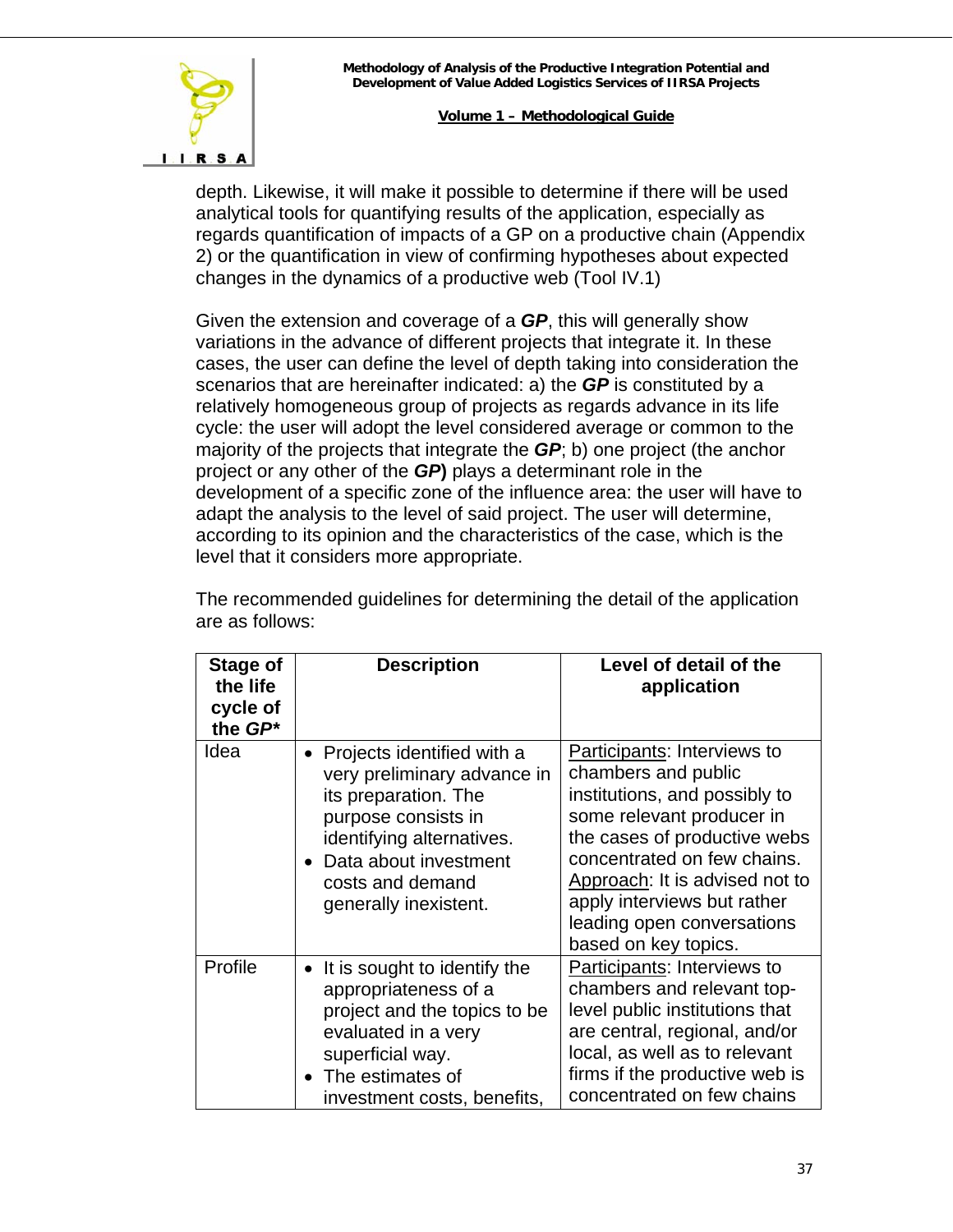

|             | and demand are based on                                                    | Approach: Interviews of         |  |  |
|-------------|----------------------------------------------------------------------------|---------------------------------|--|--|
|             | secondary information.                                                     | qualitative type. Emphasis on   |  |  |
|             | Precision is not higher than                                               | the identification of strategic |  |  |
|             | 50%.                                                                       | factors that have incidence     |  |  |
|             |                                                                            | on the long-term                |  |  |
|             |                                                                            | development.                    |  |  |
|             | Methodological Note: In the following steps, the user will be able to      |                                 |  |  |
|             | decide to perform a qualitative analysis more detailed as regards the IPr  |                                 |  |  |
|             | potential along productive chains and the confirmation of hypotheses       |                                 |  |  |
|             | about changes in the dynamics of the productive web. In this case, he will |                                 |  |  |
|             | use whether Tool IV.1 (Guide for the confirmation of hypotheses about      |                                 |  |  |
|             | possible changes in the dynamics of the productive web), or Appendix 2     |                                 |  |  |
|             | (Methodology for the Analysis of Productive Chains)                        |                                 |  |  |
| Pre-        |                                                                            |                                 |  |  |
|             | • It is sought to evaluate the                                             | Participants: Interviews to     |  |  |
| feasibility | alternatives identified and                                                | chambers and to relevant        |  |  |
|             | to discard the less viable                                                 | top- and second-level public    |  |  |
|             | ones.                                                                      | institutions that are central,  |  |  |
|             | The benefits and costs                                                     | regional, and/or local, as well |  |  |
|             | identified in the profile are                                              | as to relevant firms of the     |  |  |
|             | estimated with a precision                                                 | sectors that are key for the    |  |  |
|             | of 70-75% (including                                                       | regional development.           |  |  |
|             | investment amounts and                                                     | Approach: Interviews of         |  |  |
|             | operation costs, an                                                        | qualitative type (and           |  |  |
|             | investment calendar and                                                    | quantitative, if possible) with |  |  |
|             | approximate figures of the                                                 | emphasis on the                 |  |  |
|             | income that would                                                          | identification of strategic,    |  |  |
|             | generate during their useful                                               | planning, and operational       |  |  |
|             | life).                                                                     | factors that have incidence     |  |  |
|             |                                                                            | on the medium- and long-        |  |  |
|             | It is applicable to projects                                               | term development.               |  |  |
|             | of a certain complexity.                                                   |                                 |  |  |
| Feasibility | Analysis of the viable<br>$\bullet$                                        |                                 |  |  |
|             | alternatives.                                                              |                                 |  |  |
|             | Costs and benefits are                                                     |                                 |  |  |
|             | estimated with a precision                                                 |                                 |  |  |
|             | of 85-90% (financial flows,                                                |                                 |  |  |
|             | programming of works).                                                     |                                 |  |  |
|             |                                                                            |                                 |  |  |
| Design      | • Analysis of the chosen                                                   | Participants: The same          |  |  |
|             | alternative.                                                               | detail as in feasibility.       |  |  |
|             | Costs are estimated at a                                                   | Approach: In this phase, the    |  |  |
|             | 95-98% of reliability                                                      | methodological approach         |  |  |
|             |                                                                            | only has sense as a way of      |  |  |
|             | (includes final engineering                                                |                                 |  |  |
|             | studies, the design of                                                     | confirming decisions taken,     |  |  |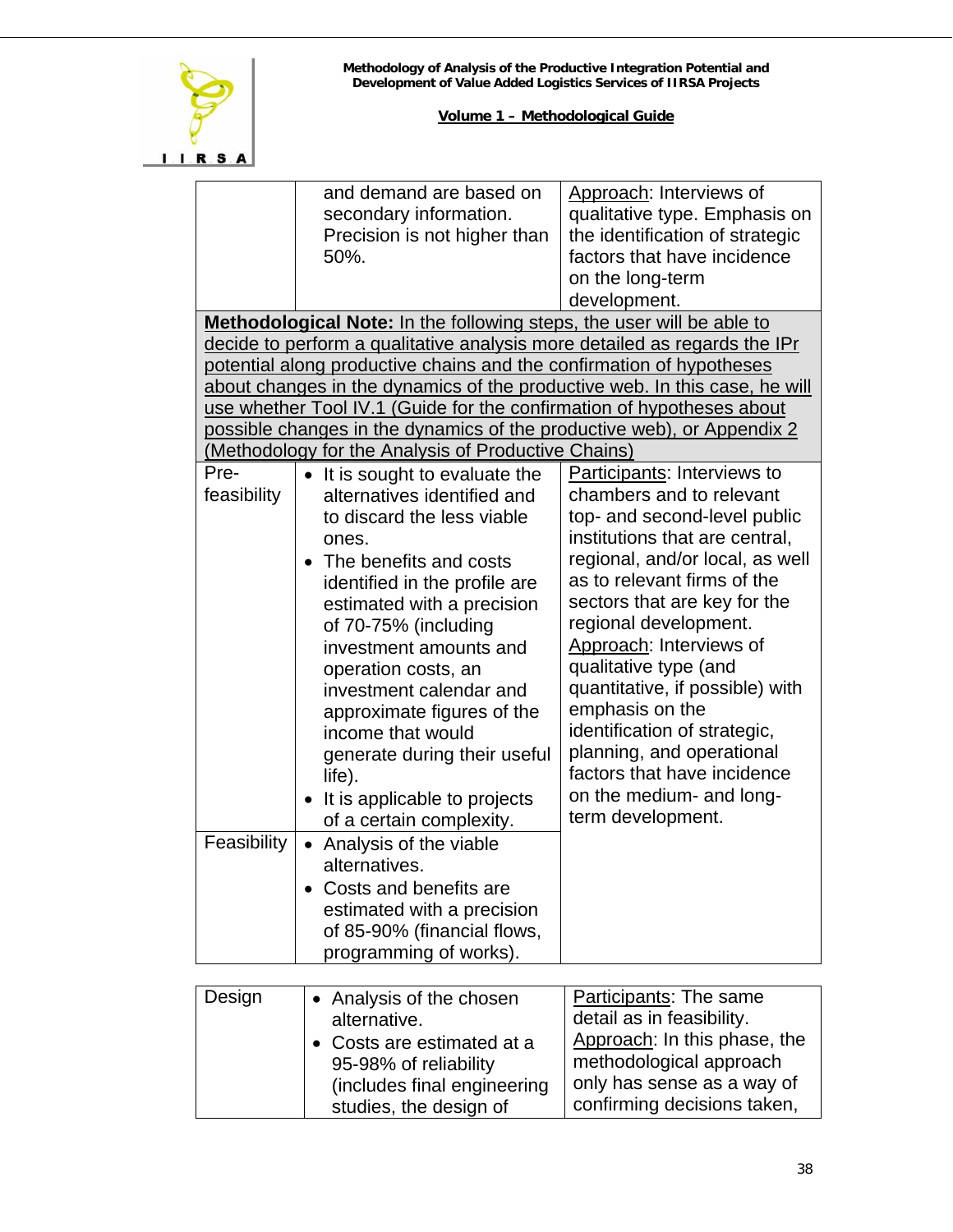

|            | construction blueprints,<br>procedure manuals,<br>equipment specifications<br>as well as detailed<br>financial and constructive<br>design, operational<br>solution specifications). | dimensioning and perfecting<br>operational and functional<br>solutions.                                                                                                                                                                                                                                                                                                                                                                                                                                     |
|------------|-------------------------------------------------------------------------------------------------------------------------------------------------------------------------------------|-------------------------------------------------------------------------------------------------------------------------------------------------------------------------------------------------------------------------------------------------------------------------------------------------------------------------------------------------------------------------------------------------------------------------------------------------------------------------------------------------------------|
| Investment | Performance of the<br>investment                                                                                                                                                    | Not applicable                                                                                                                                                                                                                                                                                                                                                                                                                                                                                              |
| Operation  | The project has been<br>constructed and is operating                                                                                                                                | Participants: Interviews to<br>chambers and to relevant<br>top- and second-level public<br>institutions that are central,<br>regional, and/or local, as<br>well as to relevant firms of<br>the sectors that are key for<br>the regional development.<br>Approach: Interviews of<br>qualitative type (and<br>quantitative, if possible) with<br>emphasis on the<br>identification of strategic,<br>planning, and operational<br>factors that have incidence<br>on the medium- and long-<br>term development. |

\* Dominant stage of all the *GP*, from the anchor project or the projects with greater impact on the development of a specific zone of the influence area.

# *Task 2. Planning of the site work and preparation of interview guides or questionnaires*

The planning seeks to ensure that in the subsequent phases of the methodology there is enough information for performing the analysis. The user will have to summarize the key aspects of the Description to be validated/confirmed during the interviews.

The following table contains a more detailed list of the data to be gathered during the site work. As it was previously mentioned, the user will have to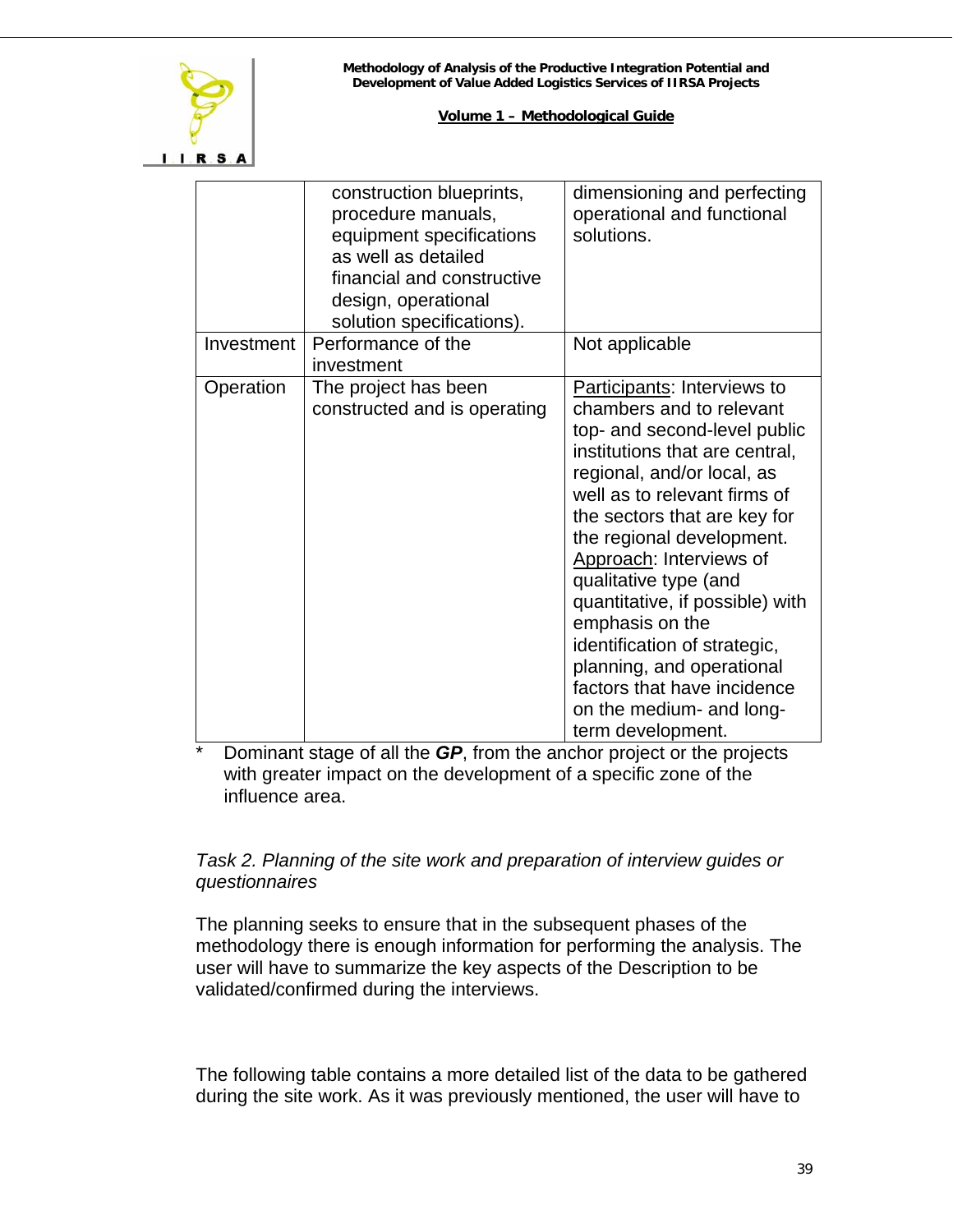

select the information to be gathered according to the methodological approach chosen.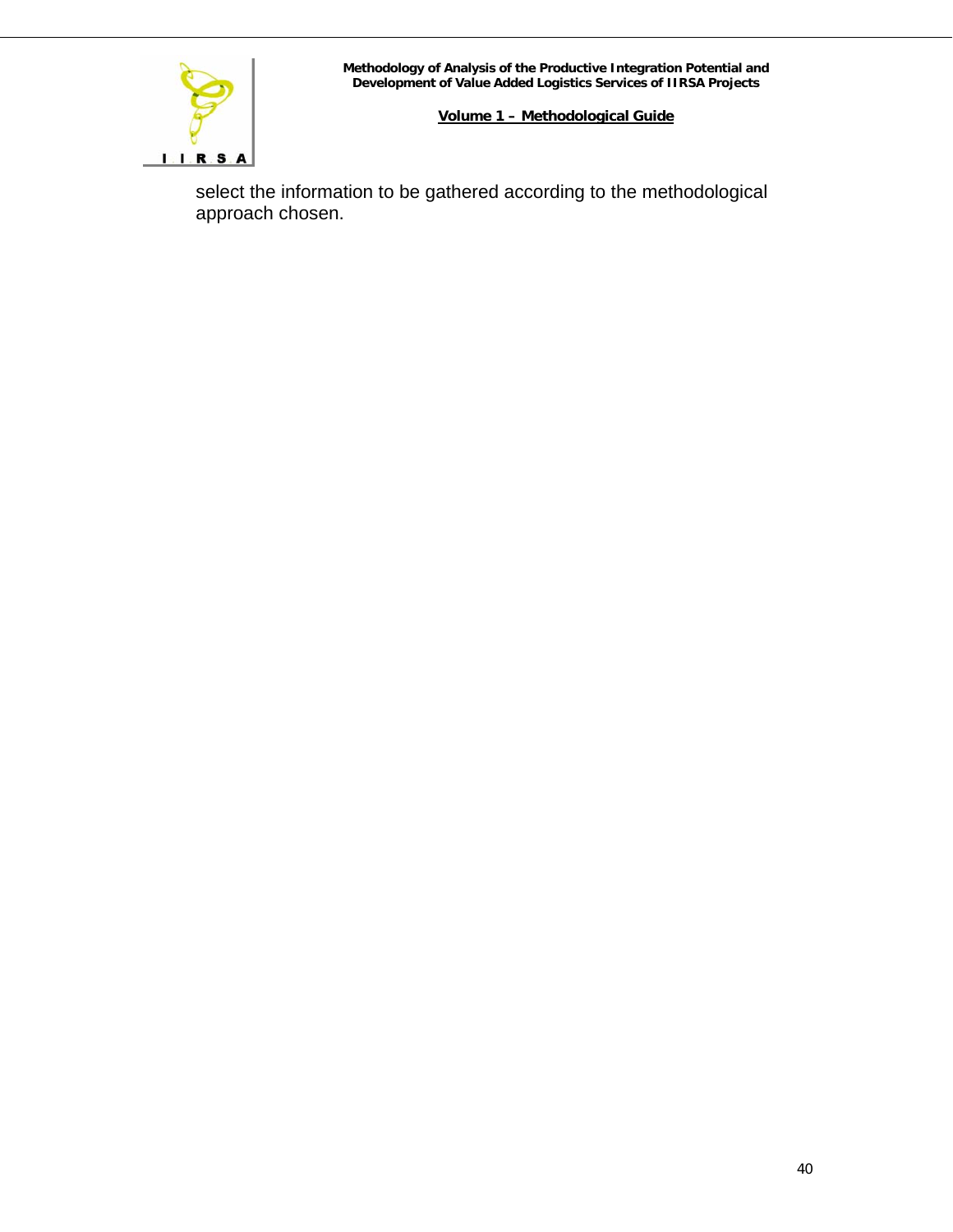

**Volume 1 – Methodological Guide**

**Data to be gathered during the site work**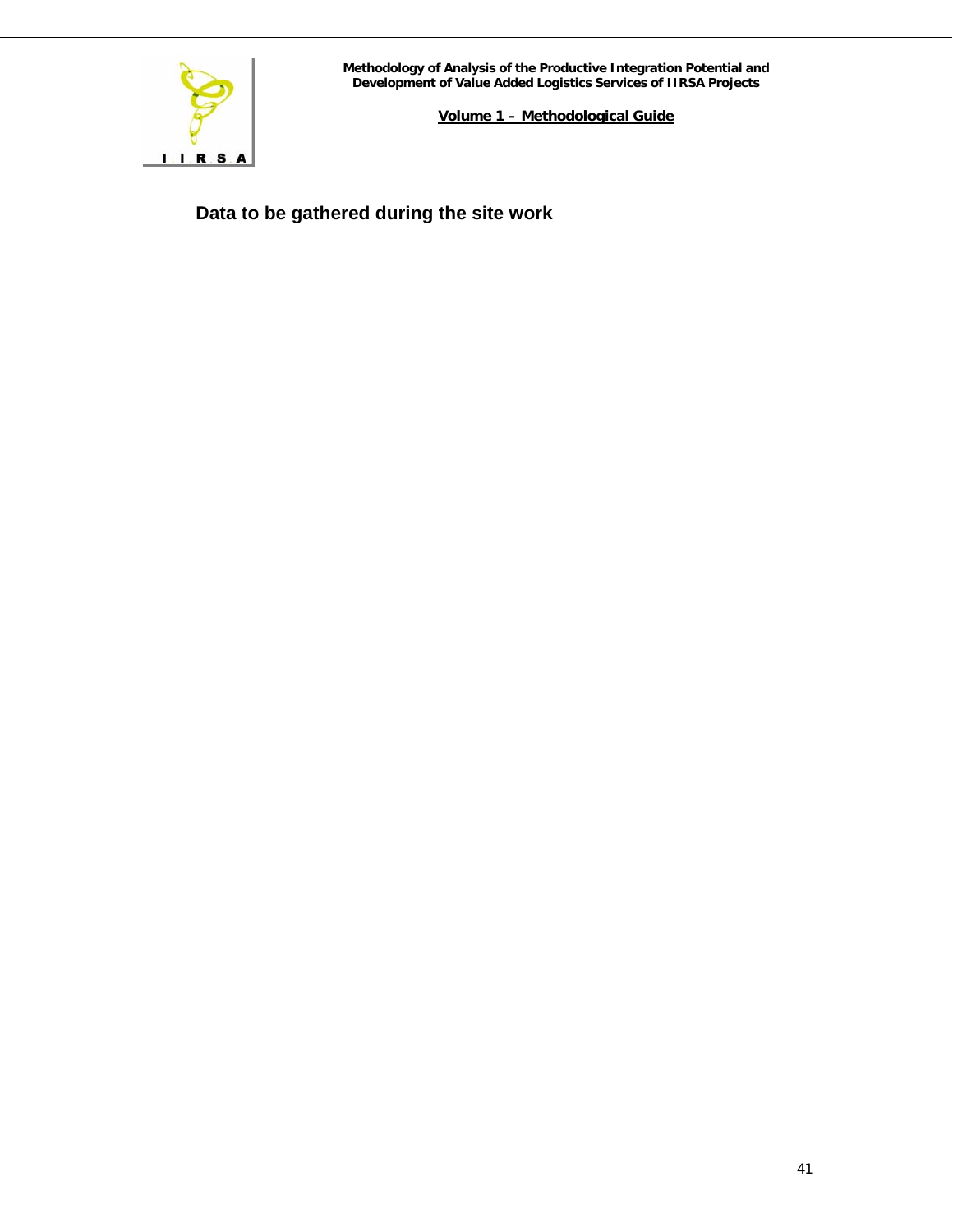

| <b>Aspects</b>   | <b>Specific Issues</b>                                                                                                                                        |
|------------------|---------------------------------------------------------------------------------------------------------------------------------------------------------------|
| a) Productive    | • Existing Productive Chains, Nets and                                                                                                                        |
| <b>Structure</b> | <b>Clusters<sup>14</sup></b> , their components and bonds among<br>activities                                                                                 |
|                  | Level of vertical arrangement (goods-                                                                                                                         |
|                  | production-distribution-marketing)                                                                                                                            |
|                  | Industry, commerce, and consumption<br>statistics for the analysis unit(s) and its/their<br>components                                                        |
|                  | Industrial activity of first and second                                                                                                                       |
|                  | transformation: activities and products, location of<br>plants and industrial zones, required levels of<br>investment                                         |
|                  | • Leader industries: Identification and                                                                                                                       |
|                  | characteristics (Porter's Five Forces Analysis:<br>entry barriers, purchasers power, suppliers power,                                                         |
|                  | substitute products, and rivalry level in the<br>industry),                                                                                                   |
|                  | <b>Goods industries: characteristics,</b>                                                                                                                     |
|                  | competitiveness, and level of outsourcing by local<br>firms                                                                                                   |
|                  | <b>Anchor companies: maturity (financial</b>                                                                                                                  |
|                  | perspective, internal processes, technologies                                                                                                                 |
|                  | used, searching strategies and market                                                                                                                         |
|                  | development, exportation strategies, strengths,<br>weaknesses, opportunities, and threats)                                                                    |
|                  | • Service provider firms: main exporters and<br>logistics operators, transnational marketing firms,<br>as well as internal and regional marketing<br>channels |
|                  | Logistics and storage infrastructure: total                                                                                                                   |
|                  | storage capacity, relation production/storage<br>interaction warehouses-transportation, multimodal<br>analysis                                                |
|                  | • Productive structure dynamics: recent                                                                                                                       |
|                  | evolution, economic dynamics (and world                                                                                                                       |
|                  | benchmarking), answer of the net (or cluster) to                                                                                                              |
|                  | infrastructure changes, short-term effects as a<br>result of planned changes, dynamics, and                                                                   |
|                  | probable paths.                                                                                                                                               |

<span id="page-41-0"></span>l <sup>14</sup> The user will have to verify the existence of minimum conditions for the existence of a cluster following the group of criteria shown in Tool 1.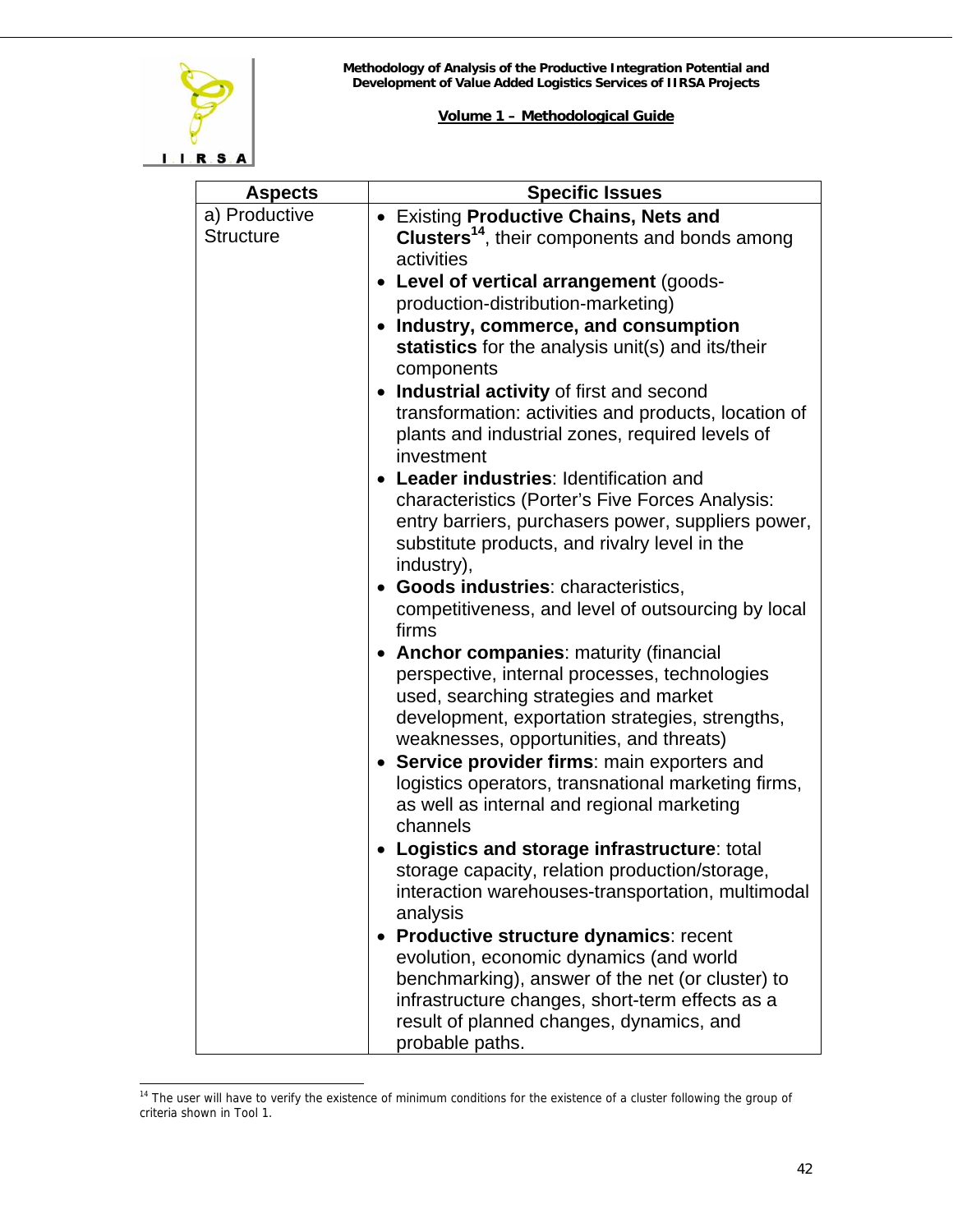

| b) Economic<br>Relevance and<br>Strategic<br>Importance  | • Economic indicators for the unit(s) subject to<br>analysis (chains, nets, or clusters): production<br>value, purchase of goods, added value,<br>generation of GDP, income, employment, and<br>salaries<br><b>Efficiency and competitiveness indicators</b><br>$\bullet$<br>• Vocation: Transformation potential of the activity<br>of the region (change from traditional products to<br>high market value ones)                                                                                                                                                                                                                                                                                                                                                                                                                                   |
|----------------------------------------------------------|------------------------------------------------------------------------------------------------------------------------------------------------------------------------------------------------------------------------------------------------------------------------------------------------------------------------------------------------------------------------------------------------------------------------------------------------------------------------------------------------------------------------------------------------------------------------------------------------------------------------------------------------------------------------------------------------------------------------------------------------------------------------------------------------------------------------------------------------------|
| c) National and<br>Foreign<br>Production and<br>Commerce | • Destination markets of the regional production<br>(foreign and regional)<br>• Markets for the industrial localization and<br>organization<br>• Generation of currencies                                                                                                                                                                                                                                                                                                                                                                                                                                                                                                                                                                                                                                                                            |
| d) Economic<br>Infrastructure<br>Offer                   | • Service provider firms (energy,<br>telecommunications, water, and others)<br><b>Current installed capacity and quality indicators</b><br>$\bullet$<br>by service<br>Impact of implanting the GP on the installed<br>capacity<br><b>Expected changes in the current capacity</b><br>$\bullet$<br>(improvement and expansion projects)<br>Limiting factors of the growth of the installed<br>capacity                                                                                                                                                                                                                                                                                                                                                                                                                                                |
| e) Logistics Offer                                       | Infrastructure situation and supporting<br>$\bullet$<br>services: specialized logistics platforms,<br>information systems shared among agents,<br>warehouses and deposits, functionality of<br>transportation means, presence of customs<br>facilities<br>Degree of functional integration of the chain:<br>strategic vision of the chain, planning of<br>operations, degree of unitarization, associability<br>along the chain, proper level of development<br>Level of efficiency of the operations: flexibility<br>in operation conditions, practices in the inventory<br>Management, return logistics, internationalization<br>capacity (FOB, CIF), service quality (response<br>time)<br>• Adaptation of the logistics agents: degree of<br>outsourcing (reliability), shared risks and benefits,<br>medium- and long-term contracts existence, |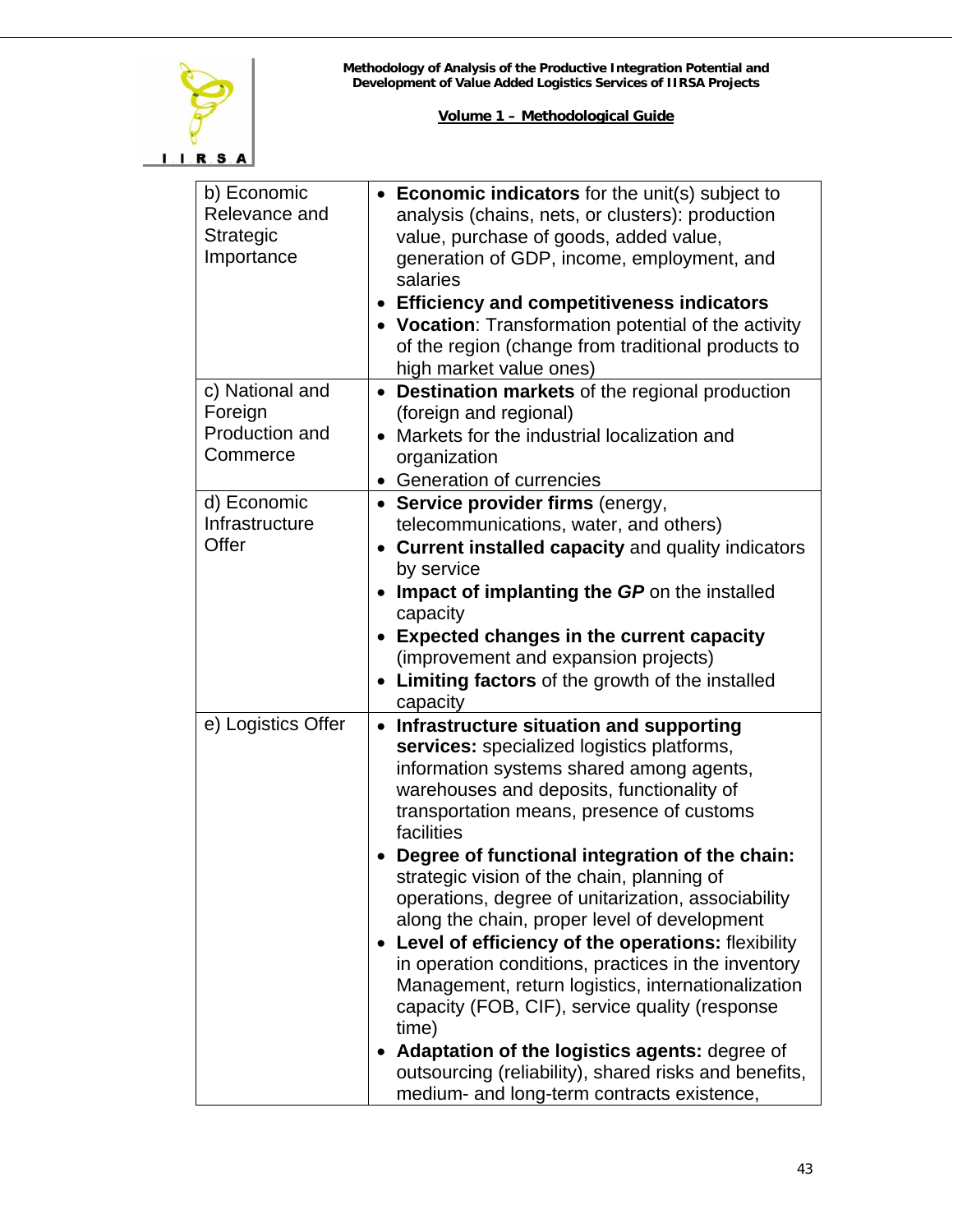

|                    | specialization by segment, specialization by<br>service |  |  |
|--------------------|---------------------------------------------------------|--|--|
|                    | • Valuation of the logistics costs: margin for          |  |  |
|                    | logistics cost reduction, % transportation cost /       |  |  |
|                    | total logistics cost, penalties for delays, valuation   |  |  |
|                    | logistics cost / product value, cost / quality ratio    |  |  |
| f) Participants    | Main firms: identification, description,                |  |  |
|                    | background (history), and role that they play           |  |  |
|                    | within the productive web                               |  |  |
|                    | Firms or participants that are key for the              |  |  |
|                    | decision-making processes (primary production,          |  |  |
|                    | goods industry, machinery industry, material and        |  |  |
|                    | equipment): strategic profile and maturity,             |  |  |
|                    | execution and movement capacity, business               |  |  |
|                    | management (administrative management                   |  |  |
|                    | capacity and capacity for starting new                  |  |  |
|                    | businesses), capacity for adding value                  |  |  |
| g) Institutions    | • Associations and chambers: importance and             |  |  |
|                    | functions                                               |  |  |
|                    | • Public bodies and private institutions:               |  |  |
|                    | importance (according to their level of influence in    |  |  |
|                    | the decision-making process and operation of the        |  |  |
|                    | unit(s) subject to analysis)                            |  |  |
|                    | <b>Association manners, networks for setting</b>        |  |  |
|                    | relations, coordination mechanisms, and                 |  |  |
|                    | mechanisms for the management of knowledge              |  |  |
|                    | Map of the institutional network with inherence,        |  |  |
|                    | responsibility, and functions in the unit(s) subject    |  |  |
|                    | to analysis                                             |  |  |
|                    | Government structure of the net (internal               |  |  |
|                    | regulation, influence in the attraction of private      |  |  |
|                    | investments)                                            |  |  |
|                    | <b>Potential for new associations (synergies)</b>       |  |  |
| h) Legislation and | • Current regulation that rules the operation of the    |  |  |
| Regulation         | productive activities that integrate the unit(s)        |  |  |
|                    | subject to analysis                                     |  |  |
|                    | <b>Changes expected</b> (or required) in the regulation |  |  |
|                    | as a result of the implanting of the GP and its         |  |  |
|                    | impact in the strategic importance and the              |  |  |
|                    | competitiveness of the productive activities            |  |  |
|                    | affected                                                |  |  |
|                    | Public bodies with regulatory and policy                |  |  |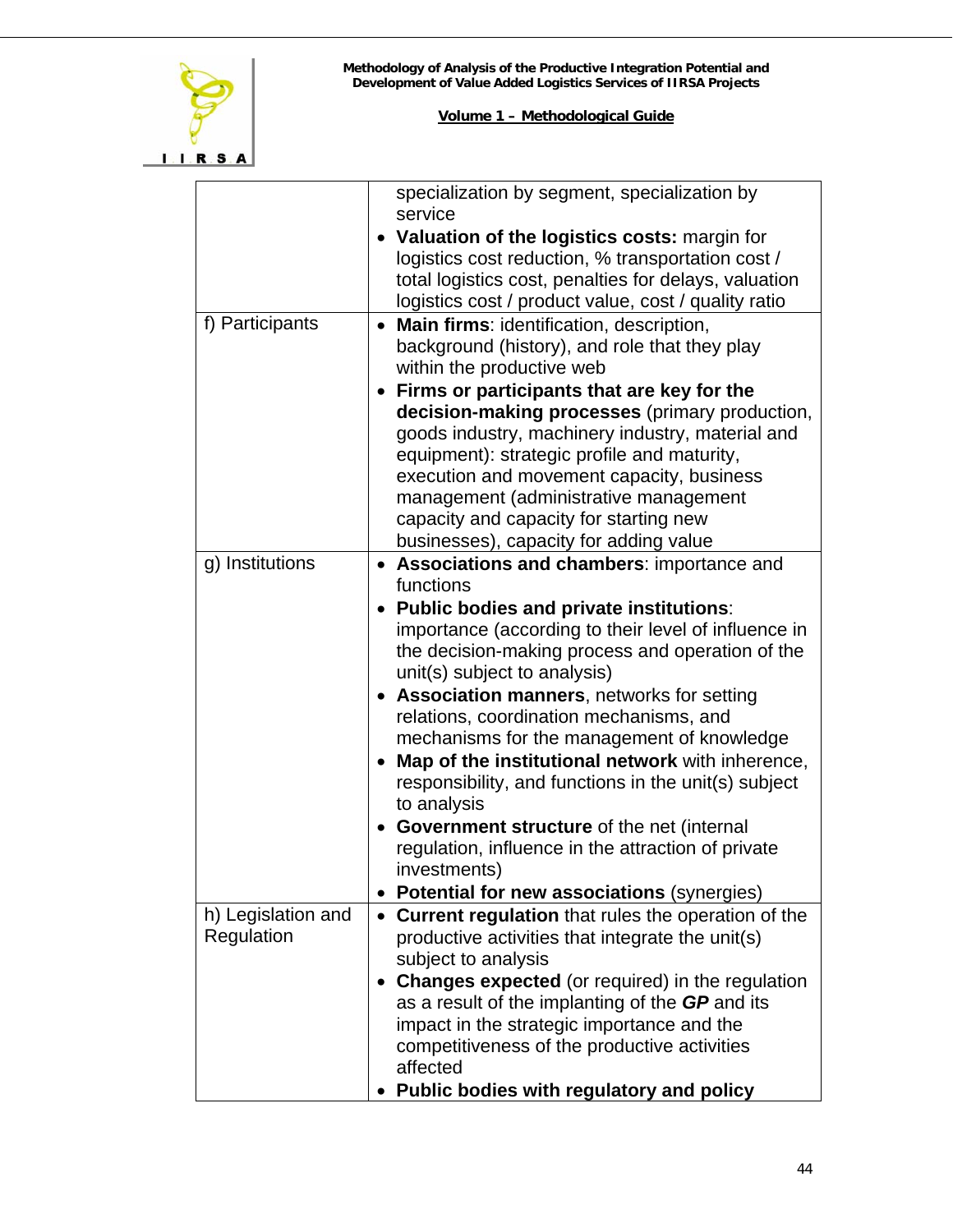

|                                                            | <b>instrumentation functions: identification and</b><br>specific functions, current situation, and expected<br>changes                                                                                                                                                                                                                                                                                                                             |
|------------------------------------------------------------|----------------------------------------------------------------------------------------------------------------------------------------------------------------------------------------------------------------------------------------------------------------------------------------------------------------------------------------------------------------------------------------------------------------------------------------------------|
| i) Support<br><b>Resources</b>                             | • Educative institutions: universities, technical<br>schools, as well as institutions that provide<br>training in fields and disciplines required by the<br>productive structure<br>• Research and development institutions:<br>services that provide level of adaptation to the<br>needs of the region                                                                                                                                            |
|                                                            | <b>Financial institutions: services rendered and</b><br>level of adaptation to the needs of the productive<br>structure<br>Support of the local government to the<br>productive activity: governmental incentives                                                                                                                                                                                                                                  |
| j) Impact of the<br><b>IIRSA GP</b>                        | Impact expected in terms of changes in the<br>$\bullet$<br>productive structure and development for the<br>region<br>Investments or complementary projects<br>required (not included in the IIRSA proposal) for<br>removing physical barriers, adding value to the<br>chains, nets and clusters and attracting new<br>business projects<br>• Possible synergies with business initiatives and<br>other projects of the public sector in the region |
| $\mathsf{k}$<br>Recommendations<br>about policy<br>changes | Recommendations<br>$\bullet$<br>Proposals about relative changes in prices<br>$\bullet$<br><b>Others</b><br>$\bullet$                                                                                                                                                                                                                                                                                                                              |

**Methodological note:** The purpose of this phase is not only to have information that shall make it possible to offer a panoramic view of the current situation, but also to obtain data about the changes expected as a result of implanting the *GP*. Therefore, the user will have to make sure that it obtains opinions and related information.

The user will have to design the interviews to be carried out and the development of the corresponding instruments (questionnaires) according to the type of contact to be made (open, structured, or deep interview).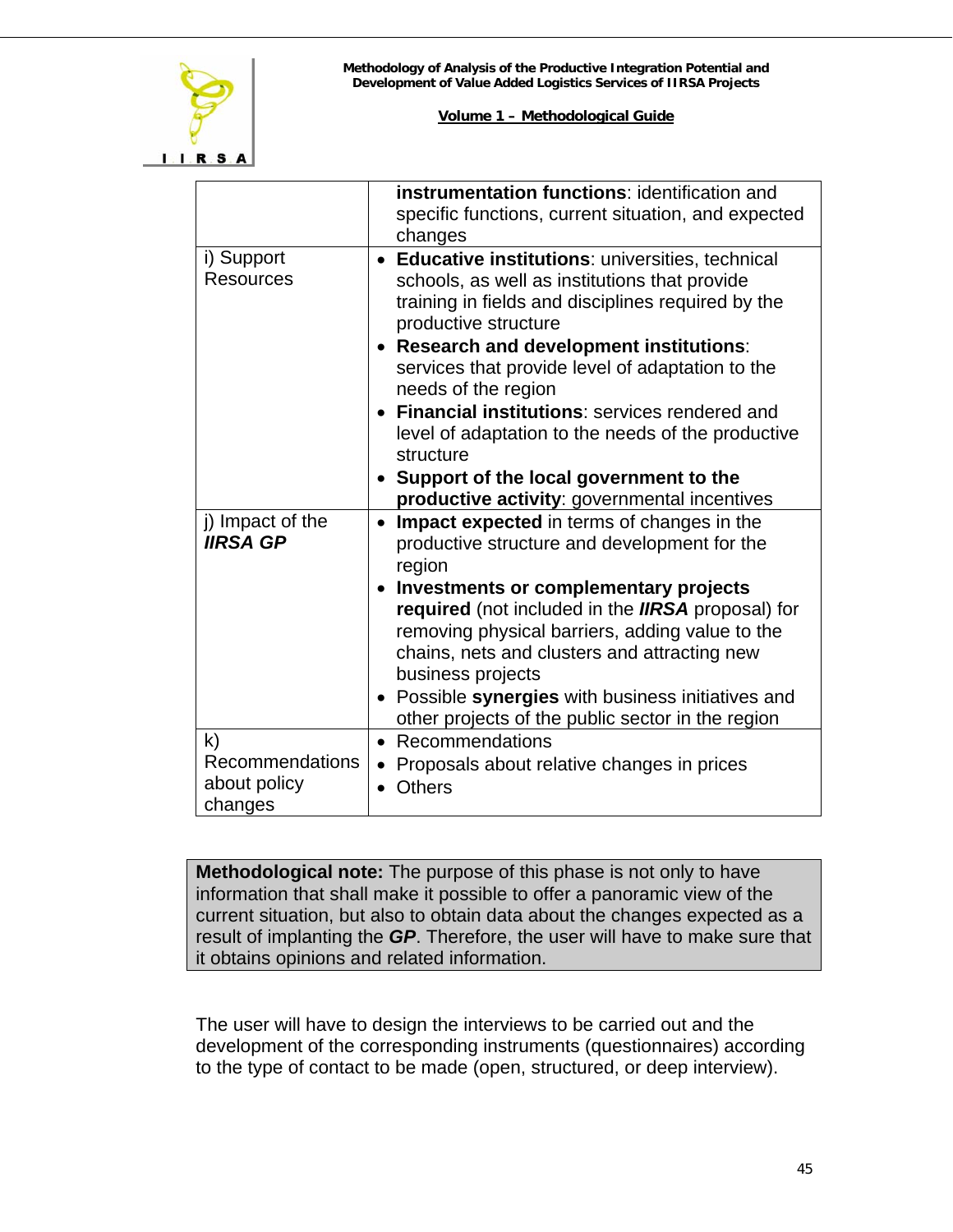

The final questionnaire must have a set of questions directed towards knowing the activities of a particular productive chain, as well as the issues characterizing it and that have been previously designed, and those related to the problem associated to the *GP*. In Tool III.2, the user will be able to guide itself by the list of standard questions suggested in order to generate its own form[15.](#page-45-0) Said bank of questions consists of **four modules**: the first one, common to all the scopes, and two by each scope (A and B).

The resulting questionnaire must tentatively have three sections:

- First: information about the interviewed agent and the institution that he/she represents, his/her duties, organization, and role in the productive structure
- Second: issues selected from the bank of projects
- Third: final impressions of the interviewed person about the *IIRSA GP* and its impact in the region.

#### *Task 3. Identification of primary information sources*

The user will have to define the primary information sources. The gathering of data will be fundamentally carried out by means of interviews to experts and appropriate economic agents. This process is iterative with the definition of the questionnaire as according to the agents and to the level of information, there will have to be prepared questionnaires more or less detailed, operative, or strategic.

The interviews must be performed to experts, representative participants, and researchers of well-known expertise in the field of regional economy, as well as to qualified economic agents. Hereinafter it is offered, as a reference, a **non-exhaustive list of the types of participants**, entities or bodies to be consulted:

<span id="page-45-0"></span> <sup>15</sup> Said bank results from the consolidation of the instruments suggested by the authors of the original methodology of Evaluation of Productive Integration Potential, as well as from the incorporation of those elements that have been considered necessary for a complete analysis of the evaluation of impact of the **GP**, to be carried out afterwards.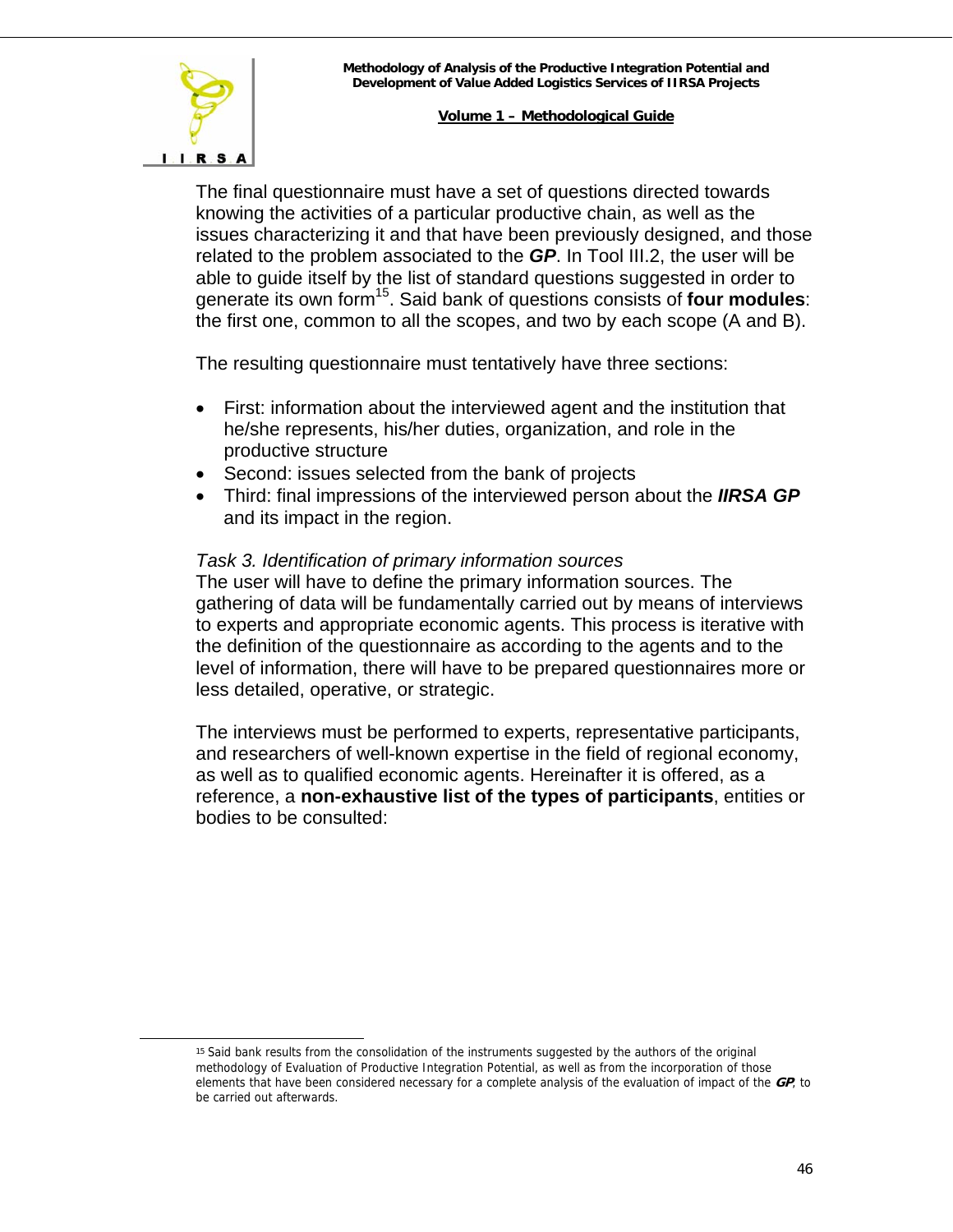

- Related to the productive sector, private o Industrial
	- **Industrial chambers**
	- Sectoral associations
	- o Commercial
		- Chambers of Commerce
		- **Exporting associations, commodities exchanges**
	- o Transportation and logistics
		- **Federations of land transporters**
		- **Private railway operators**
		- **Associations of logistics operators**
		- **Firms that render logistics, transportation, and** other services
		- **Tax free zones**
	- o Energy, telecommunications and other services
		- **Firms that render energy, telecommunications,** and other services
	- o Others
		- Anchor companies or of strategic importance for the regional development
	- Related to the governments
		- o Ministry or Secretariat of Industry
		- o Ministry or Secretariat of Domestic and Foreign **Commerce**
		- o Ministry or Secretariat of Agriculture
		- o Ministry or Secretariat of Transportation
		- o State railway firms
		- o Embassies and commercial representations abroad
		- o Sectoral Committee for the MERCOSUR, CAN
		- o Customs Departments, Ministry of Foreign Affairs
	- Others
		- o *IIRSA* Representatives of the countries

The user will generate a list adjusted to the institutions and individuals to be contacted, including the topics to be dealt with in each case. Said list will be progressively refined in the initial contacts with the public bodies, associations, and chambers responsible for the industry and commerce branches as the interviews advance.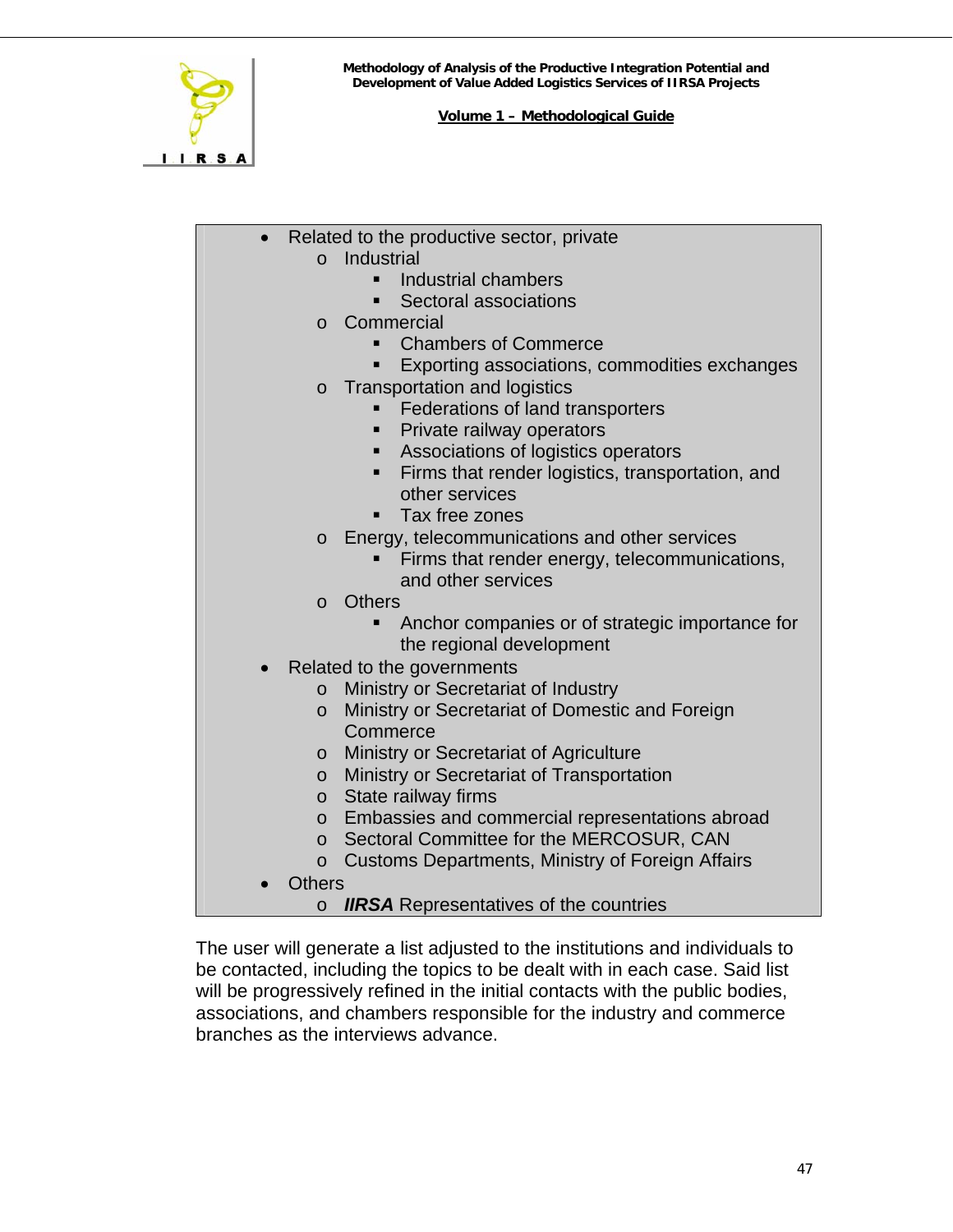

#### *Task 4. Application of questionnaires*

Once the planning is finished, the site work will be carried out. Tool III.3 contains a guide for the performance of interviews which consultation is recommended.

As a general rule, it is suggested that the first group of interviews is performed to the union representatives of the different product families present in the territory, usually located in the main cities, and sequentially, to other associated unions until the relevant firms to be consulted can be defined, both in the productive sector and among the transportation operators and the different agents of the logistics chain (consignees, freight forwarders, customs agent, etc.).

# **Complementary Analyses: Risks and promoting factors**

In this step, the user can decide to perform a couple of complementary analyses, in a separate or joint way. Tool III.4 presents detailed instructions of how to perform the risk analysis. As regards the promoting factors analysis, the considerations are theoretical; it remains to the user's opinion the definition of the elements that it will take into account for the definition of this new development scenario.

#### **a. Risk analysis**

This analysis is complementary to the application of any of the scopes selected by the user and it seeks to identify the **Development Inhibiting factors (FI, in Spanish)**. It allows the user to identify, in a general way (not exhaustive), those areas of intervention and formulation of public policies different from infrastructure that, from the point of view of demand, condition not only the development of the productive entities in the region, but also the attraction and holding of new private investments. This analysis is of indicative nature and it does not intend to substitute the conventional tools and others *ad-hoc*, which application is required for having a complete vision of the situation.

It is sought to **identify, in a concrete way, aspects that can inhibit the development in spite of the start-up of the infrastructure projects,** and specifically: a) to identify if there exist aspects that would inhibit the development in spite of the start-up of the infrastructure projects; b) to determine the degree in which said aspects could restrict the development and the term implicated in the solution; c) to identify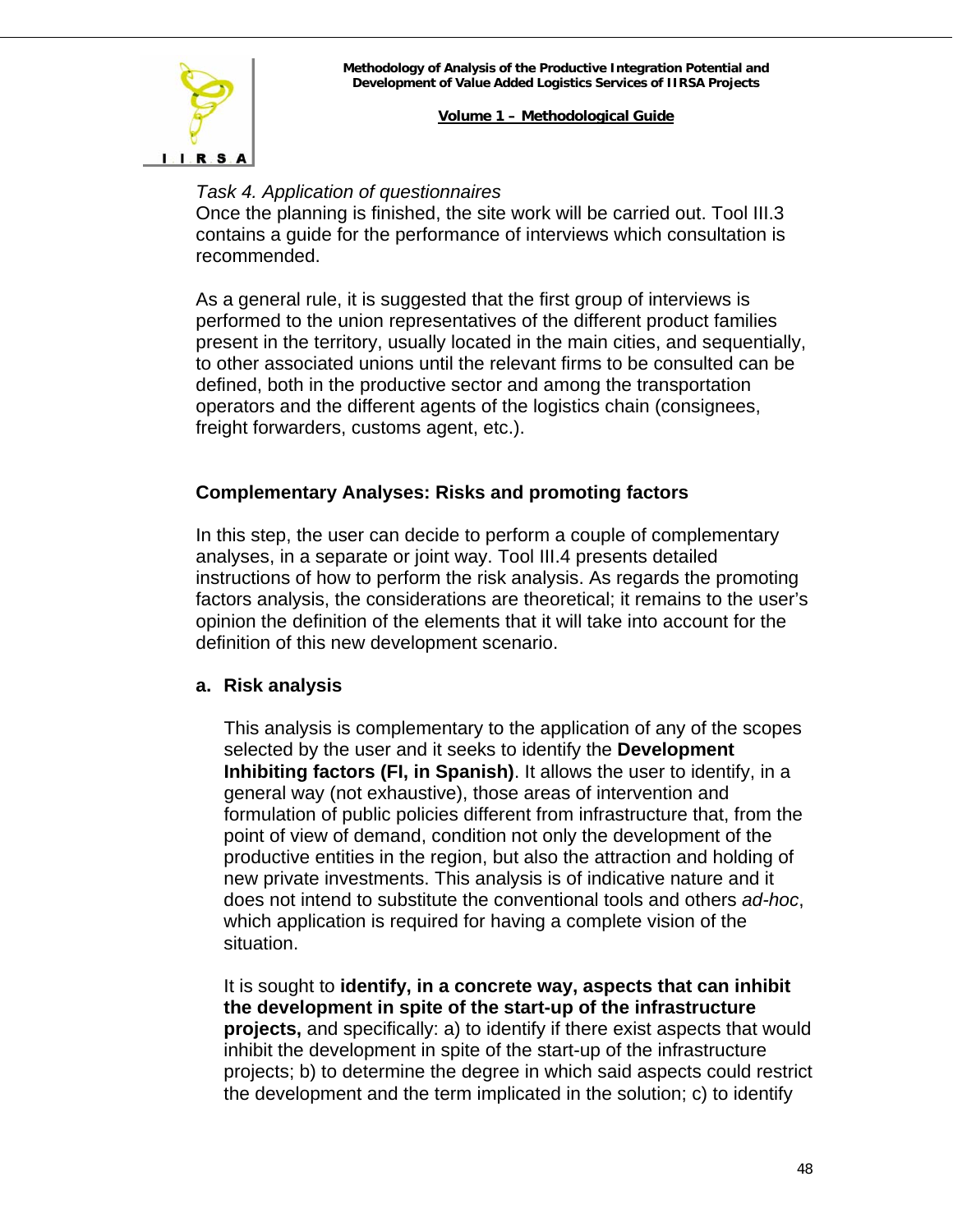

the actions to be taken, their relative complexity, and the participants involved; and d) to offer criteria that shall make the decision-making process easier as regards the convenience of carrying out the project or postponing it until the restrictions are solved or the setting where the productive activities develop is more mature.

# **b. Promoting factors**

The analysis starts from the principle that the South American region, and the IIRSA as moving initiative of its development, is undergoing an exceptionally favorable moment of the international economic situation, as never before in the history of the world economic system there has been such a consistent demand pressure over natural resources. The world economic growth, combined with the demand from USA and from China, has created a situation that is extremely favorable for the countries that have productive factors and capacity for valuing them. The IIRSA can contribute with making this singular moment of the evolution of the international economic system viable.

In order to illustrate the situation, it is emphasized that this is the first time that a country of great dimensions as Brazil, with high dependence on imports and particularly with a development platform relatively underdeveloped, strongly dependent on the creation of new production capacities and new infrastructure, with important deficit and demand as regards its consumption pattern, achieves an economic growth during a long period.

This growth process has given rise to two effects over the raw material and the natural resources market: growth of the amounts and of the prices. At the same time, the offer of manufactured products of great volume from China has brought about the progressive lowering of their prices. In theoretical and historical terms, this represents a reverse movement of the tendencies planned by Cepal that for so long have undermined the possibilities of development of the peripheral countries and of Latin America, as well as it implies the opportunity of anchoring the economic development of the continent with the resources generated in this phase of great prosperity and, with them, the achievement of an integration of productive chains, thus consolidating the integration hubs and extending the benefits in their structure and dynamics.

A development regional strategy, based on the integration projects, should recognize the particular opportunity that the Region is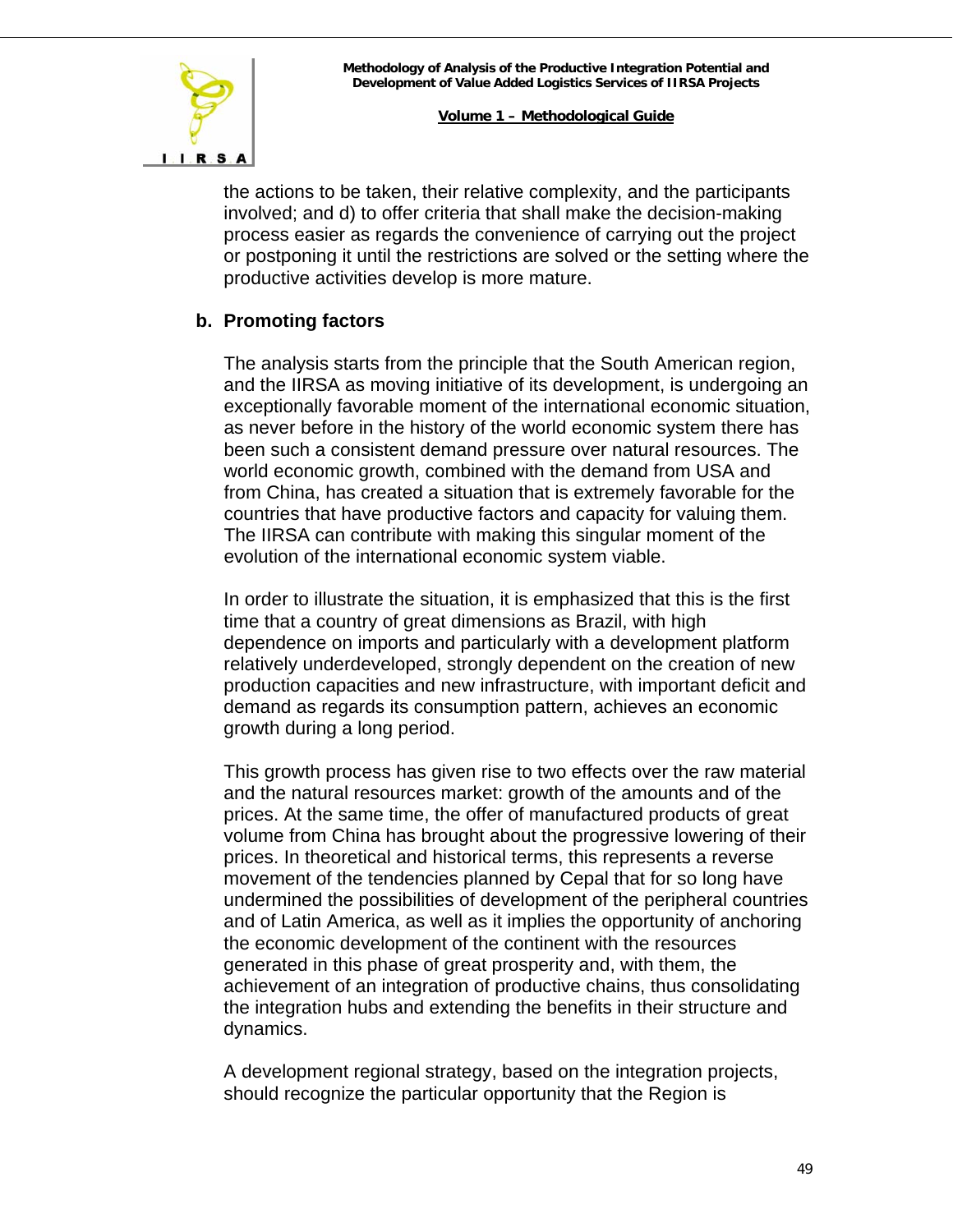

experiencing and take advantage of it in order to take a leap in terms of productive integration, technological capacity, multiplying effects, incorporation of regions and population. The impulses that the world economy is transmitting to the region can and must be profited for the constitution of new endogenous dynamisms, capable of becoming autonomous as the international bonanza and the Chinese economic growth loose impulse.

# **List of documents complementary to the step:**

- Tool III.1 Criteria for the Identification of Clusters and Definition of their Level of Development
- Tool III.2 Guide for the design of interviews: Common section, and applications A, B and C
- Tool III.3 Guide for the performance of interviews
- Tool III.4 Guide for Risk Analysis and development promoting factors
- Appendix 1: Methodology for analysis of potential of the *SLVAs*
- Appendix 2: Methodology for the analysis of productive chains

# **Products of this step**

- Hypothesis about the potential of the *IPr* and the development of the *SLVAs*
- Adaptation of questionnaires to the case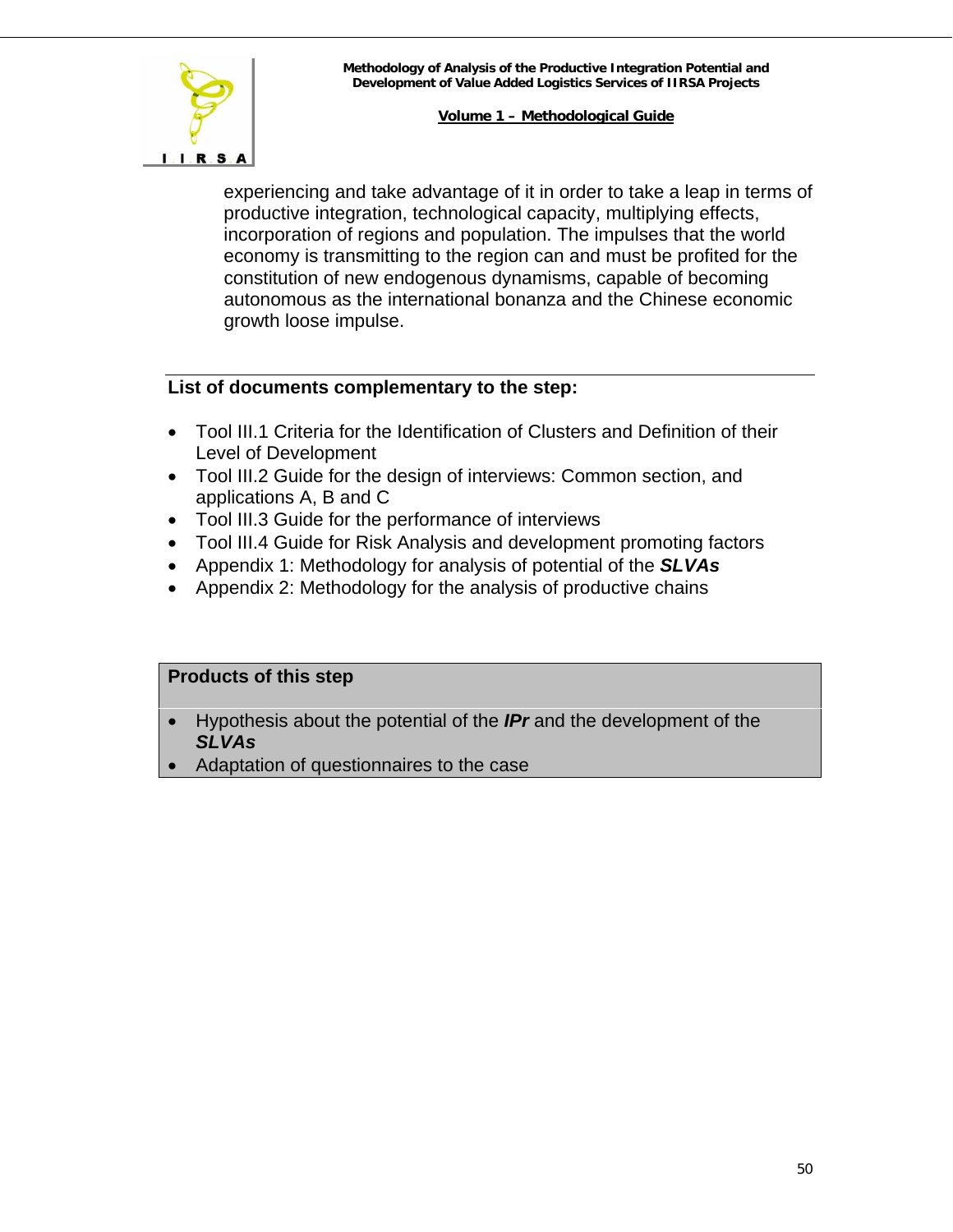<span id="page-50-0"></span>

**Volume 1 – Methodological Guide**

# **Step IV: Mapping of the situation**

| Scope of<br>the application | Description | Selection of<br>the approach | <b>Mapping of</b> | <b>Evaluation and</b><br>the situation Recommendations | Execution<br>Program |
|-----------------------------|-------------|------------------------------|-------------------|--------------------------------------------------------|----------------------|

# **Purposes of this step:**

The purpose of this step consists in complementing the diagnosis of the situation based on the results of the interviews and analyzing the positioning of key aspects in the productive and/or logistics development of the zone being studied. Whereas in this step the solutions obtained from the interviews are summarized, they do not constitute the definitive proposal, as they will be evaluated and developed in step V.

#### **Contemplated phases:**

Two phases are contemplated. The first one, **Structure of the productive net and/or the logistics chains (IV.1)**, and confirmation of changes in the productive web dynamics, has the purpose of being able to summarize, as a result of the interviews, the functional organization of the set of participants that take part in the productive and/or logistics nets or chains. In some cases, this phase leads to a redefinition of the influence area.

The second stage, **Identification of problems and opportunities, summary and mapping of solutions (IV.2)**, makes it possible to identify and refine the list of problems, needs, and preliminary solutions according to the result of the interviews, representing them in a map or territorial graphic in order to relate them with the projects of the *GP*.

# **Phase IV.1. Structure of the productive net and/or the logistics chains**

#### *Task 1. Summary of interviews*

Once the interviews are performed, the data gathered will have to be systematized and processed in an ordered way, generating a results data sheet by contacted agent. Said data sheet will summarize the main findings presented by item (or question made). This will be the base for generating a report that consolidates the interviews.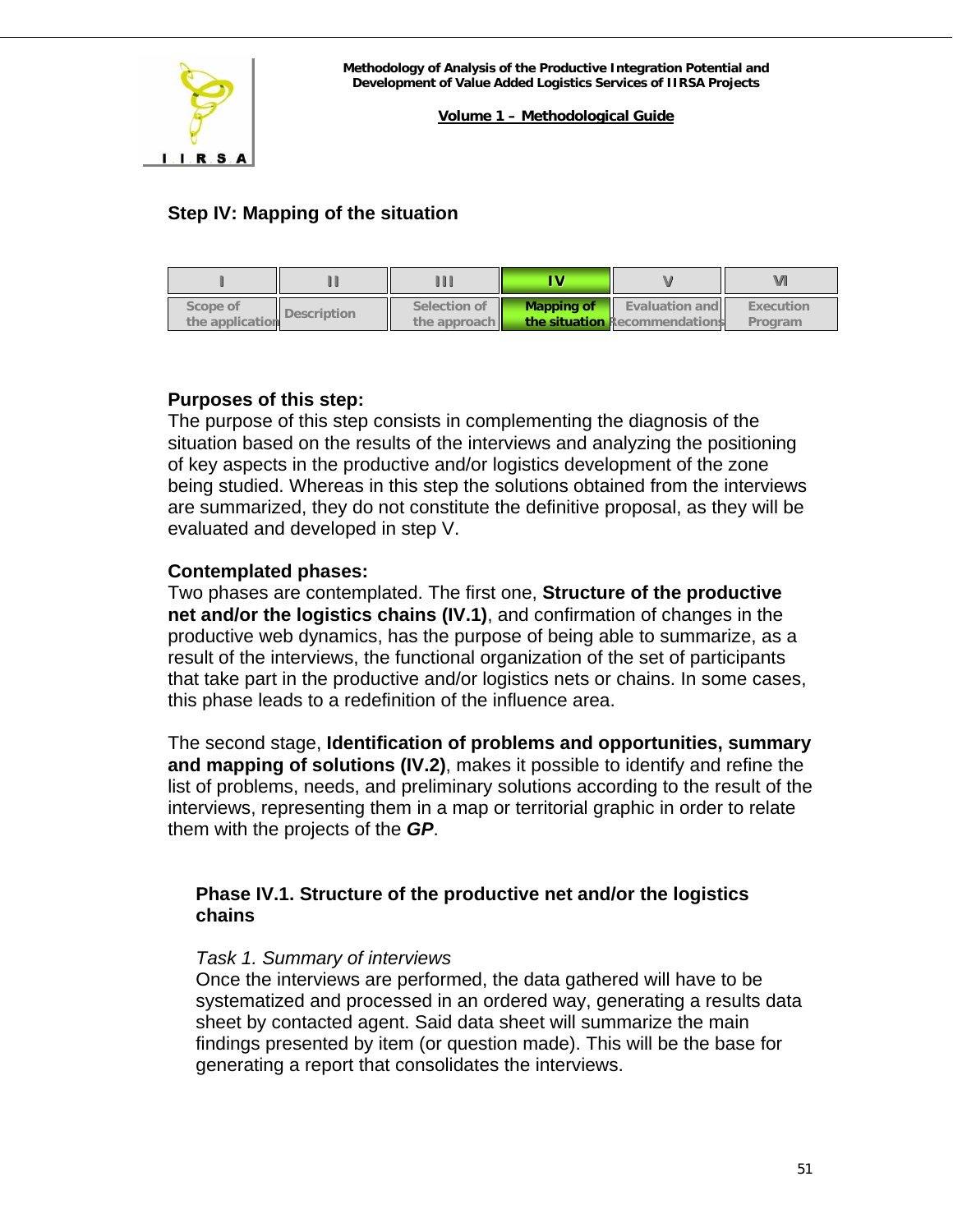

Considering that the interviews will fundamentally provide qualitative information, the user will have to proceed towards the consolidation of the results taking into consideration the following:

- Representative answers: the most common answers must be compiled in order to build a representative chart of the paradigms, interests, and expectations of the main agents within the influence area of the *GP*.
- Schematization: The graphical representation and the mapping of the identified nets and clusters, as a complement of the mapping of logistics chains, will also be useful for making the understanding of the regional productive dynamics easier. It is very probable that the original segmentation is modified and even that the territorial and functional field of the studied GP can be changed.

The resulting information will have to be reported for each chain (productive or logistics), net or cluster studied. In order to make the communication to the readers easier, the results of the interviews will have to be presented in a summarized way and organized by item.

#### *Task 2. Structure of the chains and nets*

The structuring seeks to understand and relate the basic structural elements that characterize each of the segments identified in Step II (II.2 Description), as well as differentiate within each segment, the productive and/or logistics chains used by the *GP* being studied. This step allows a strategic appreciation of the answer capacity of a logistics network to the requirements of the market that it serves.

The basic tools for the structuring are the interviews based on the tools presented in Step 2 (III.2 Model for interviews design: Common section, as well as applications A and B; and III.3 Guide for the performance of interviews).

Based on the data obtained from the interviews, it begins to be perfected the territorial space, the productive segment and the products that constitute the productive and/or logistics chain or net to be analyzed. Afterwards, the chain or net is built in three levels:

(a) identification of the main, autonomous, and supporting participating members

(b) structural dimensions that describe the amount of phases and firms within the network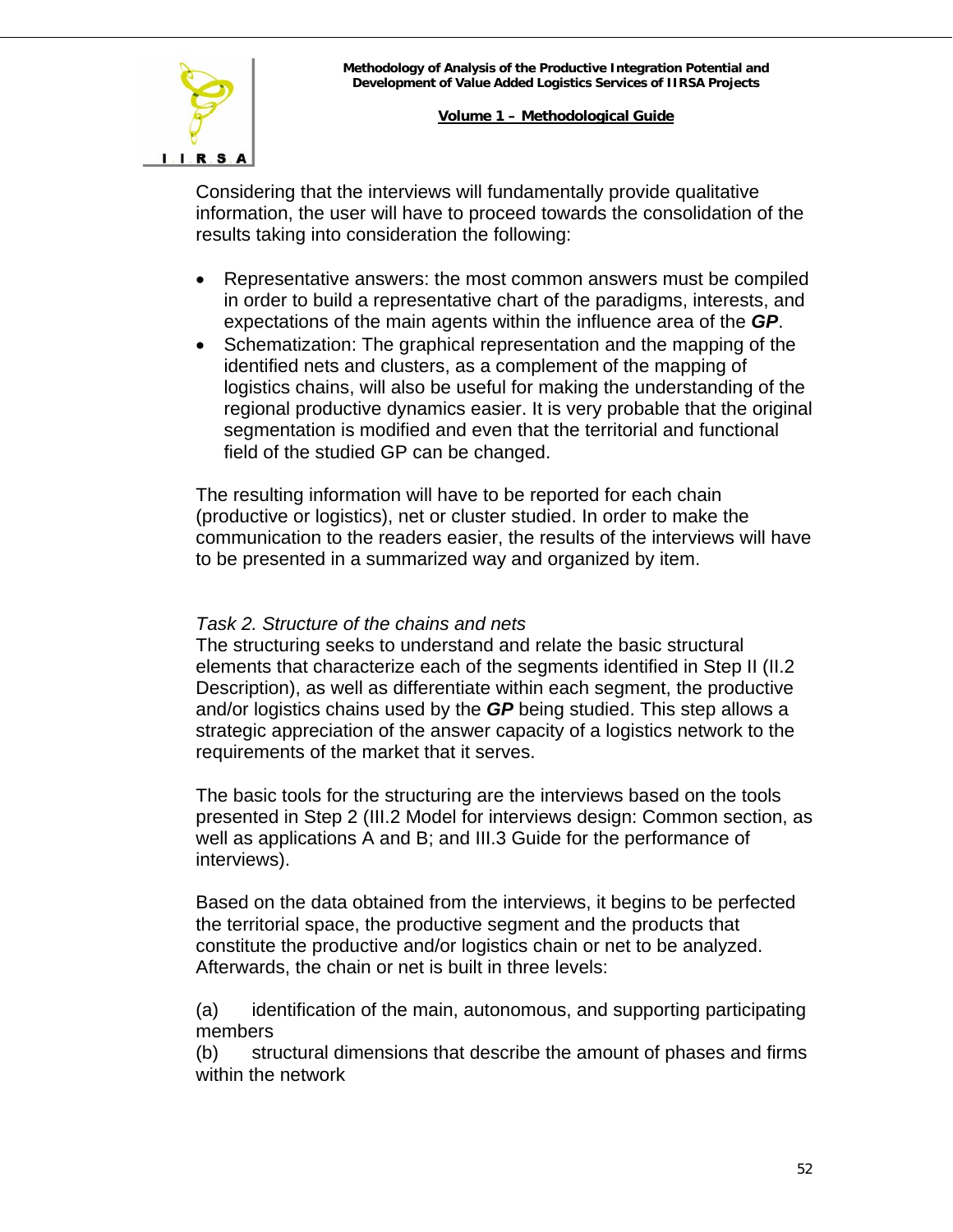# $I. I. R. S. A$

#### **Volume 1 – Methodological Guide**

(c) types of bond of the processes that require management or monitoring

# *Task 3. Identification of the members of the network*

Firstly, it is necessary to identify the main member or focal firm, which is dominating, and then the members that are critical for the success of the operations directly or indirectly led by the main member: autonomous members and supporting members.

**Conceptual note:** The focal firm is the one that strategically dominates and powerfully influences the actions of the rest of the members. The autonomous members are those that carry out operations and manage activities that are translated into added value for the final customer, whereas the supporting members just provide resources, knowledge, assets or services for the autonomous members.

The following figure illustrates the structure of the logistics network where the focal firm stands out.



# **General structure of a productive/logistics chain or network**

*Task 4. Identification of the structural dimensions of the network*  The **horizontal structure** refers to the number of levels that exist along the chain, from its origin to the final consumption market, i.e. all the phases with members that perform similar activities: suppliers, producers, distributors, purchasers, consumers. Said structure can be long or short. The **vertical structure** refers to the number of members in each phase or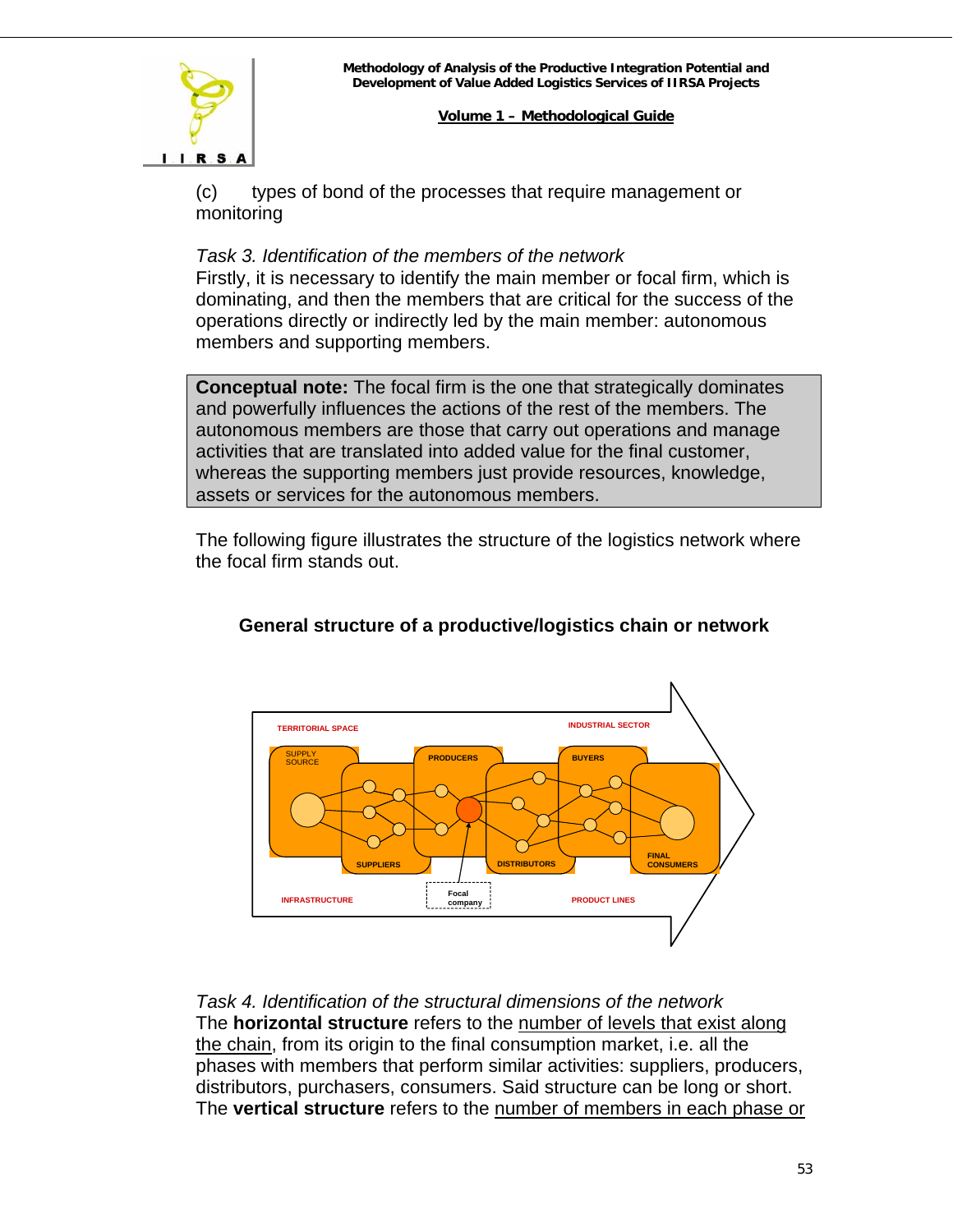

level; i.e. the number of suppliers or the number of purchasers. Consequently, the chains can result with typologies and configurations very different, some of them with a very complex structure of multiple stages and agents, and others much simpler.

Finally, **the last structural dimension is the position of the focal firm along the chain:** production, distribution, wholesale, etc. For the analysis of logistics chains, it is **important to identify the structure points where the productive process is fractioned or decentralized into various agents**, or where there exists potential for that. An example is the case of the cooperatives of agro-industrial products, where each agent packages but the labeling and packing is performed by a third agent that serves various producers. This will make it possible to identify concrete projects or incentives to be promoted and with potential for the *SLVAs*.

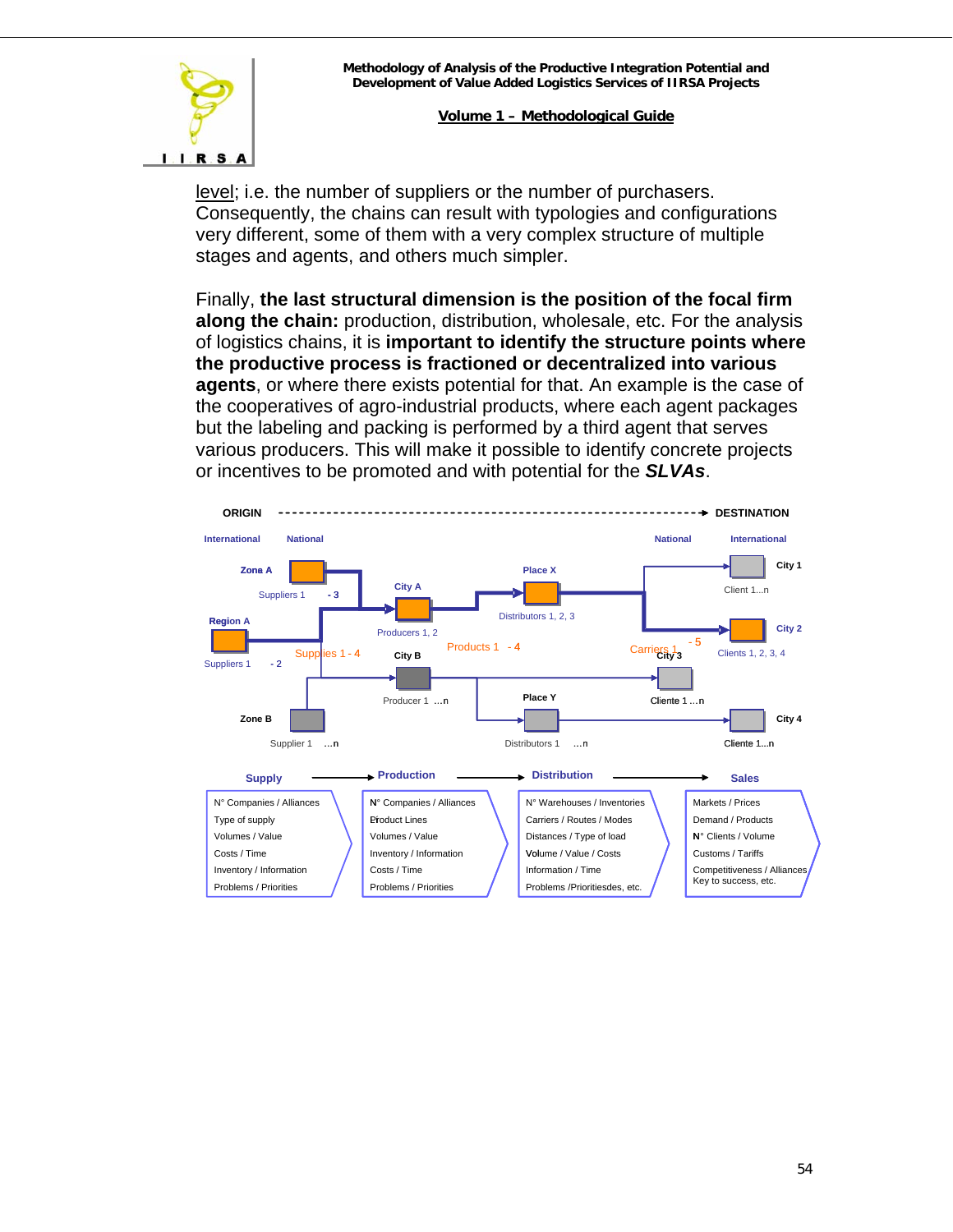

The structured chain would be as follows:



# *Task 5. Identification of the process bonds (emphasis on Application B, Logistics Chains)*

**Three different process bonds** are considered along the logistics chain: a) the bonds **under direct management of the focal firm**, b) the bonds under **monitoring of the focal firm,** and c) the bonds **non-managed by the focal firm**. In each of them, the relationships among the members are subject to different formats.

It is possible that many of the identified chains have **characteristics, activities, and processes relatively complementary** (same market of regional destination, similar product lines, same means of transportation, geographical proximity among their members, analogy of services hired, similar consumed resources, equality of formalities and documents, affinity of information used, etc), **which determines the potential for sharing resources, centralizing activities, sharing information, and synchronizing operations.** This can be achieved by creating polyvalent logistics centers and of shared use, as it is illustrated in the following figure: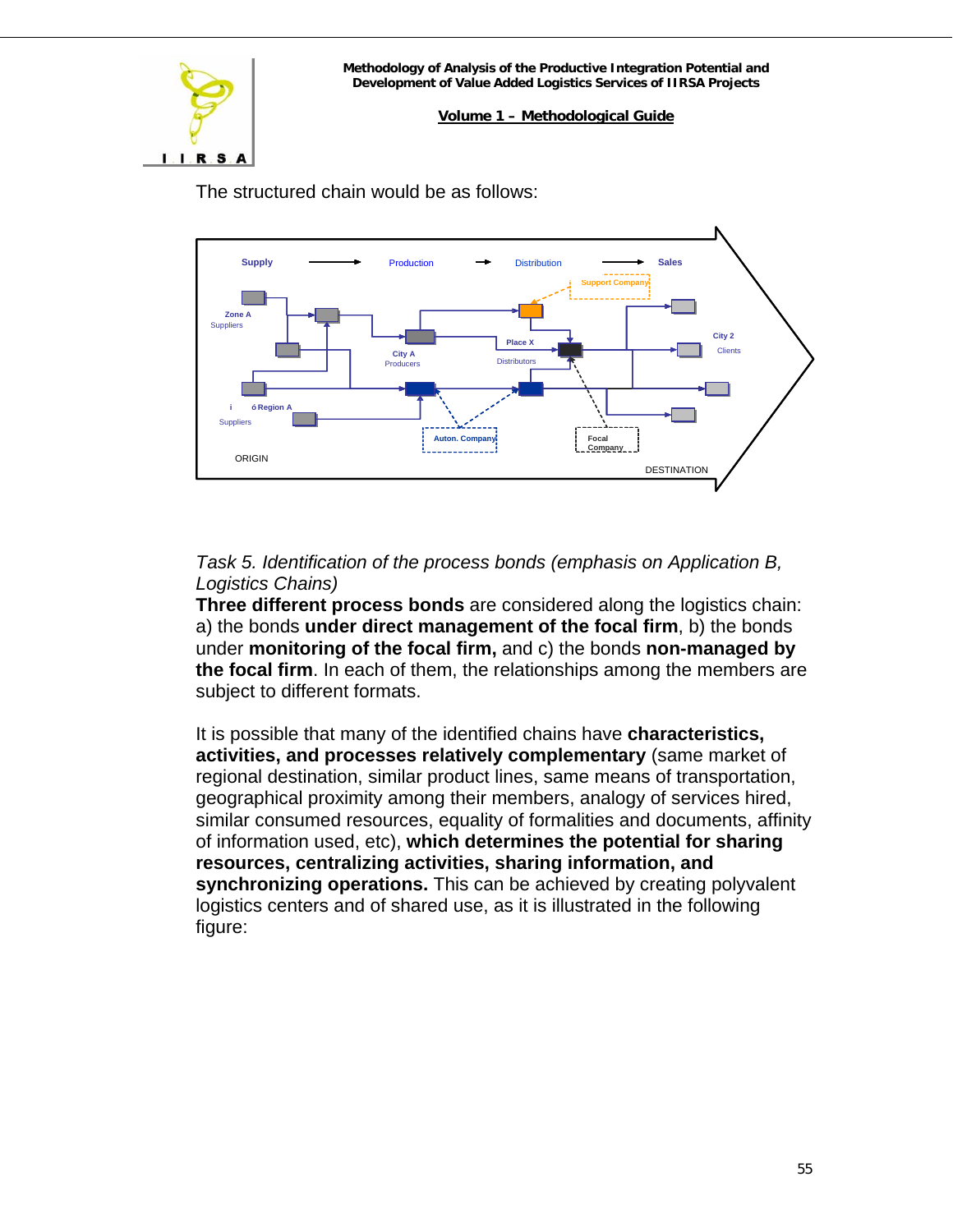

**Volume 1 – Methodological Guide**



# **Logistics complementary nature and possible centralization**

In the analysis, there can be found **differences in the market requirements that are not so evident**: size of the deliveries, service times, unique products or with differentiated formats, quality, price sensitivity. This can cause disarrangements between a chain strategy and its market, which deserves an **adaptation of the logistics chain**.

**Methodological note:** The analysis of the characteristics that show the bonds is more appropriate for B scope due to its eminently operational approach. However, if the interviews would evidence related elements of importance along a productive chain and that could seriously affect its *IPr* potential, it would be recommended to apply the approach to scope A.

# *Task 6. Confirmation of hypotheses about the productive web dynamics (IPr)*

This task only applies in the case of the *IPr* and for those users that wish to obtain quantitative results from the hypotheses formulated regarding changes in the productive dynamics. As it was previously indicated, the productive integration can take place as a consequence of an increase in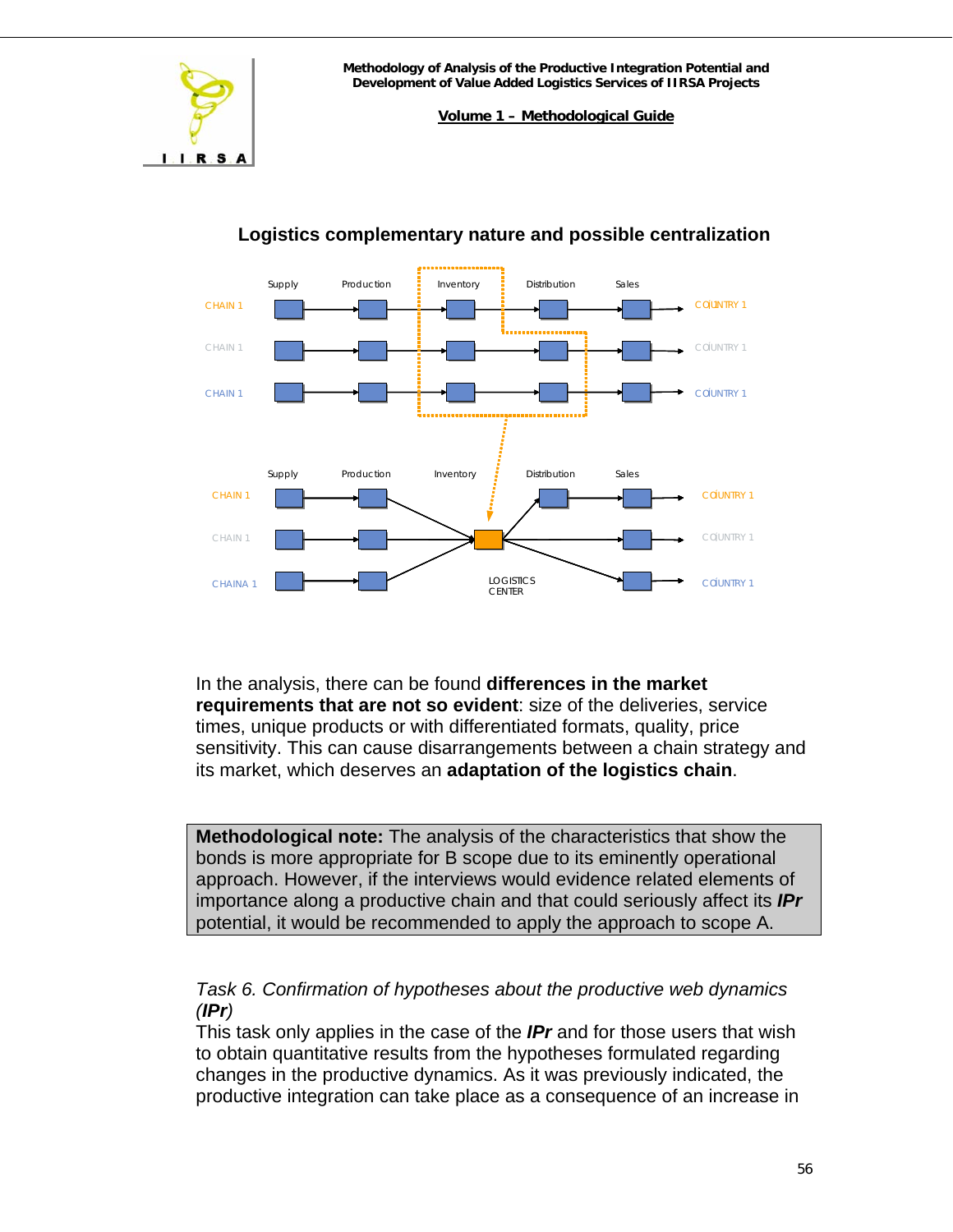

the production scale (Hypothesis 1), an increase is the scale plus a productivity increase (Hypothesis 2), a greater scale and productivity but, besides, an upstream integration (Hypothesis 3), downstream integration (Hypothesis 4) or both (Hypothesis 5).

If the user, apart from the qualitative confirmation that shall derive from the interviews, wishes to quantify the results will have to refer to Tool IV.1, "Guide for the confirmation of hypotheses about possible changes in the dynamics of the productive web".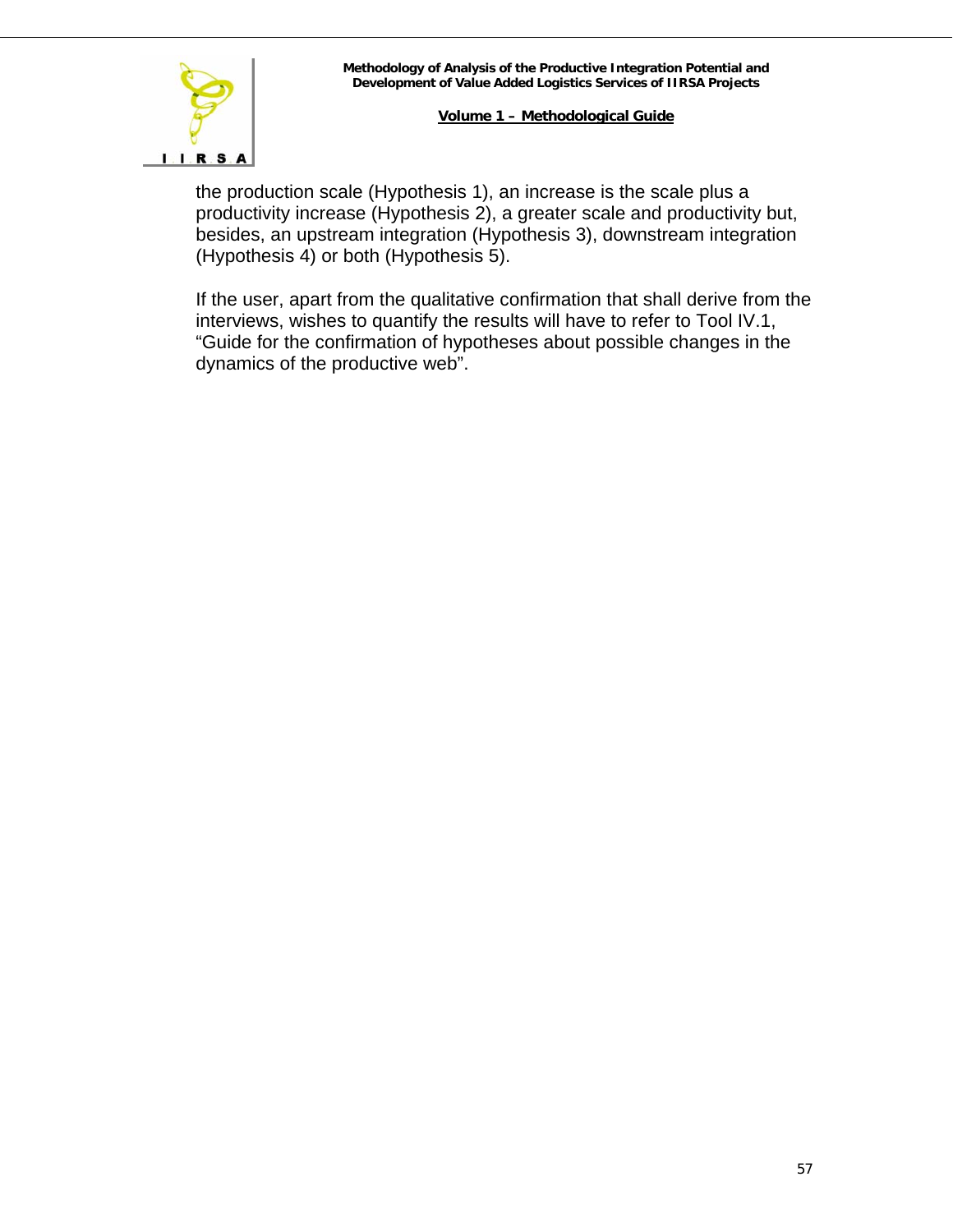

# **Phase IV.2. Identification of problems and opportunities, summary and mapping of solutions**

Once the proposals and solutions taken from the interviews have been summarized, and the structure of the chain or net is known, in this phase, the purpose is to refine the results in order to concentrate the posterior steps on topics and proposals that are relevant for the totality of participants.

For that purpose, the problems and solutions will be filtered and represented in tabular and graphic tools (a map or territorial graphic, as well as valuation graphics), in order to make it easier to perceive their importance, their relation with the projects of the *GP* and with the structure of the chain or net. The diversity of answers obtained will deserve an ordering and possibly a regrouping of the problems and proposals, for which the following is proposed:

#### **Graphics and tables to be prepared for the summary of problems and solutions**

| Type         | <b>Description</b>                             | <b>Reference</b> |
|--------------|------------------------------------------------|------------------|
| Territorial  | Map to be prepared with a convenient scale     | <b>Not</b>       |
| localization | map or territorial graphic. The reference to   | applicable.      |
| οf           | the GP must be included                        | The user will    |
| problems     | The map will have to be ideally                | define it as     |
| and          | complemented with an illustrative graphic of   | per its          |
| solutions    | the structure of the chain or the net prepared | convenience.     |
|              | by Phase IV.1                                  |                  |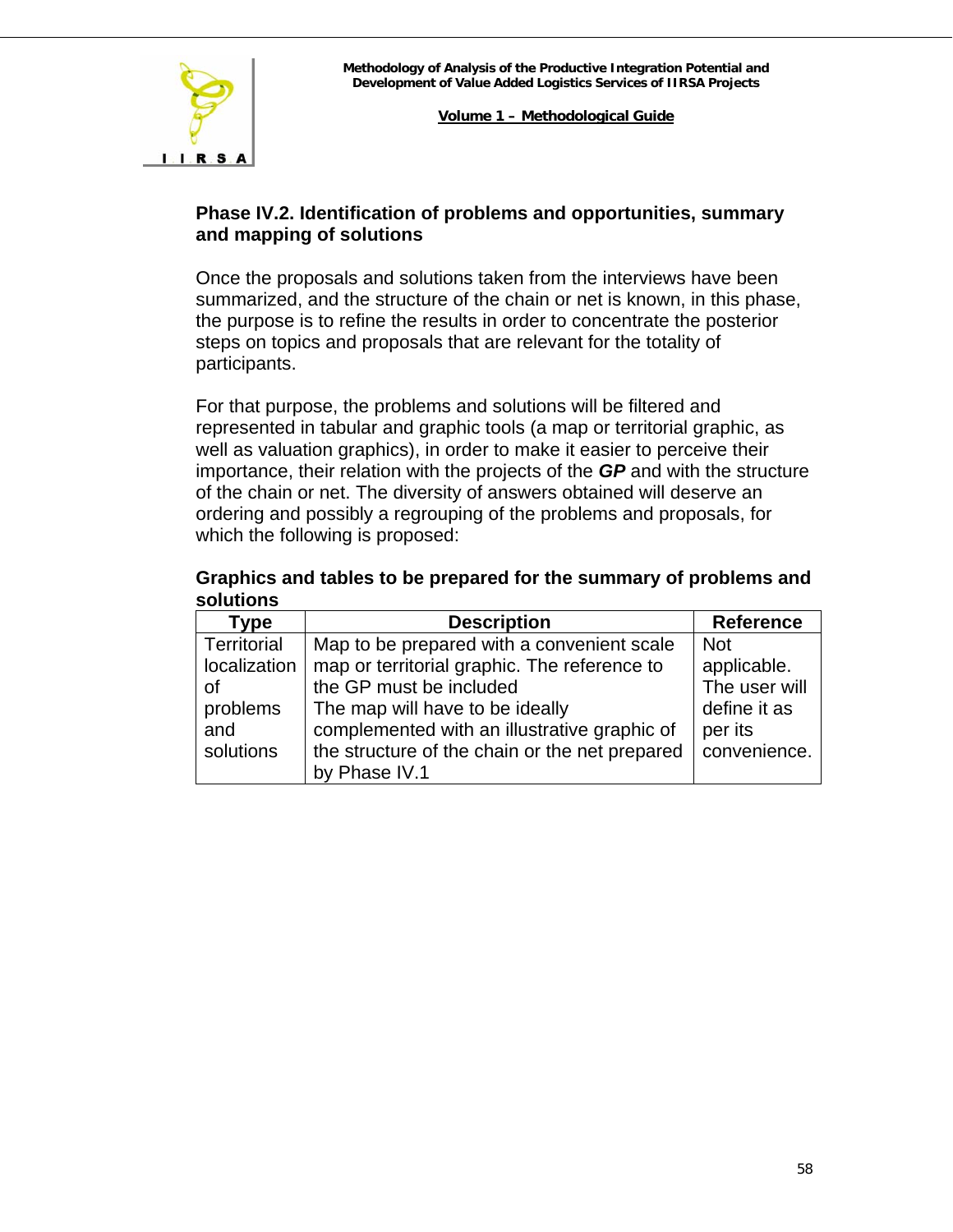

| Summary<br>table of<br>problems<br>and<br>solutions | Problems: Summary table of problems found<br>and their valuation (1 to 5 according to the<br>scale proposed in the interviews guide)<br>Proposals: Summary table of proposals<br>made by those interviewed, and their<br>valuation (1 to 5 according to the scale<br>proposed in the interviews guide). In the<br>case of the application of "Logistics Chains",<br>it must be included the perceived importance<br>and the current maturity, as it constitutes the<br>base for the determination of the execution<br>areas. | See Tool<br>$IV.2$ for<br>detailed<br>instructions |
|-----------------------------------------------------|------------------------------------------------------------------------------------------------------------------------------------------------------------------------------------------------------------------------------------------------------------------------------------------------------------------------------------------------------------------------------------------------------------------------------------------------------------------------------------------------------------------------------|----------------------------------------------------|
| Problem<br>and<br>solution                          | <b>Note:</b> Those problems and proposals that in<br>average have obtained a value equal to or<br>lower than 2 will be discarded.<br>The tabular results are better analyzed when<br>they are graphically represented. Tool IV.2<br>presents different methods                                                                                                                                                                                                                                                               |                                                    |
| valuation<br>graphic                                |                                                                                                                                                                                                                                                                                                                                                                                                                                                                                                                              |                                                    |

# **List of documents complementary to the step:**

Tool IV.1 Guide for the confirmation of hypotheses about possible changes in the productive web dynamics

Tool IV.2 Guide for summarizing problems and solutions (valuation tables and graphics)

# **Products of this step**

- Structure of the net and/or chain (productive and/or logistics)
- Confirmation of hypothesis about changes in the productive dynamics
- Identification of problems and opportunities for productive investment (maps, tables, graphics)
- Summary of critical factors (graphic)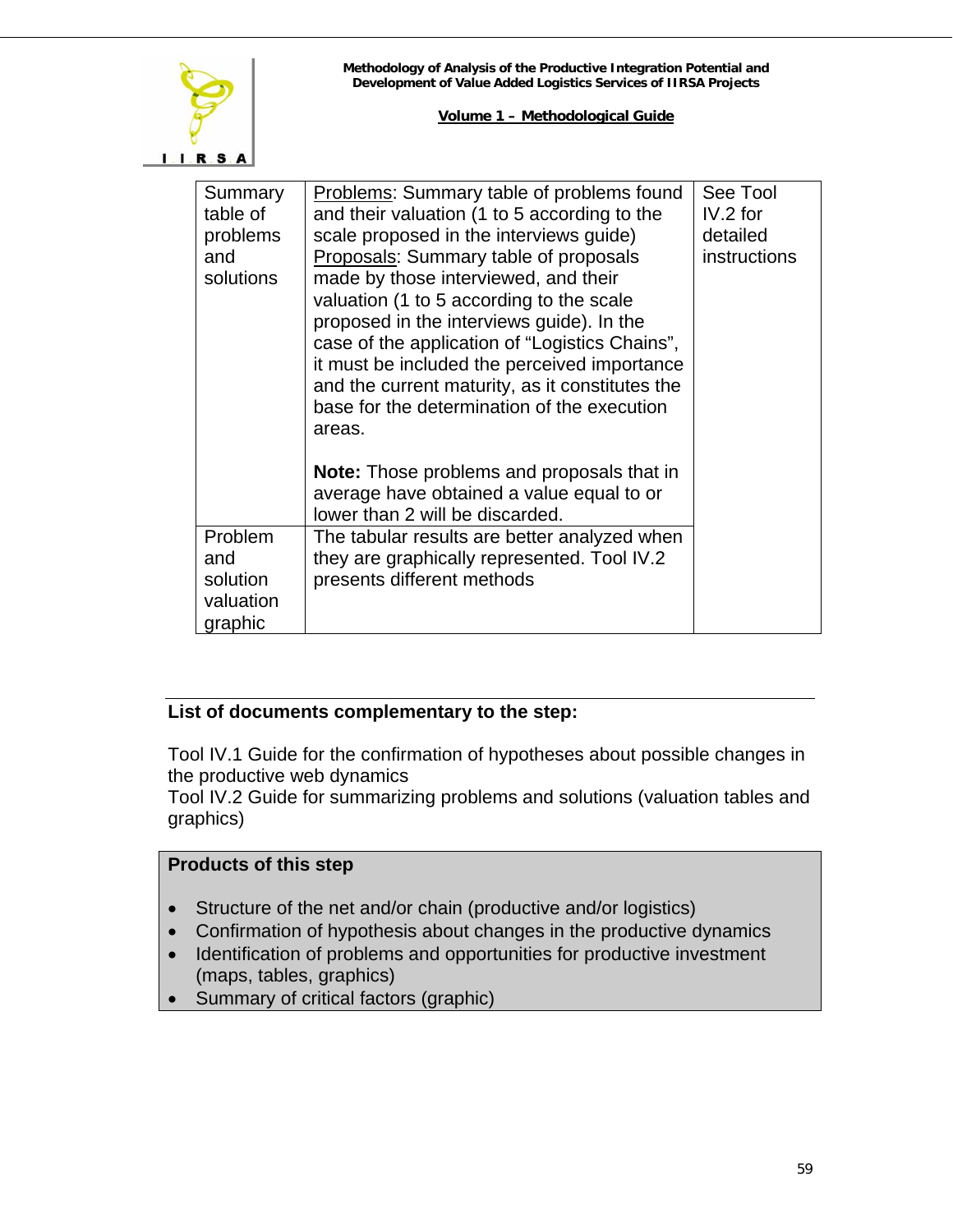<span id="page-59-0"></span>

# **Step V: Evaluation and Recommendations**

| Scope of<br>the application | <b>Description</b> | Selection of<br>the approach | Mapping of | <b>Evaluation and legation</b><br>the situation <b>Recommendations</b> | Execution<br>program |
|-----------------------------|--------------------|------------------------------|------------|------------------------------------------------------------------------|----------------------|

# **Purposes of this step:**

In this step, the purpose is to perform an integral evaluation of problems and solutions, as well as developing the recommendations and measures that will make it possible to promote the development of the influence area of the *GP*.

# **Phases contemplated:**

The development of the proposal constitutes the main product of the application of the methodology. It consists of **two phases**, namely: **V.1. Evaluation of impacts and/or contribution of the project and solutions to the development of the influence area**, and **V.2 Detailed proposal: projects and actions.**

This step of the methodology is common for both scopes A and B (*IPr*, *SLVAs*)

# **Phase V.1. Evaluation of impacts and/or contribution of the project and solutions to the development of the influence area**

This phase seeks to evaluate, according to each of the scopes of the evaluation:

- Scope A Contribution of the project to the *IPr*, the benefits and impacts of a project of the *GP* with the development of the productive area, as well as the relative importance of other factors
- Scope B Identification of the complementary *SLVAs*, the relative contribution of an action or project with the adding of value to a logistics chain

The products obtained in each of the scopes and that are susceptible to evaluation are variable, namely: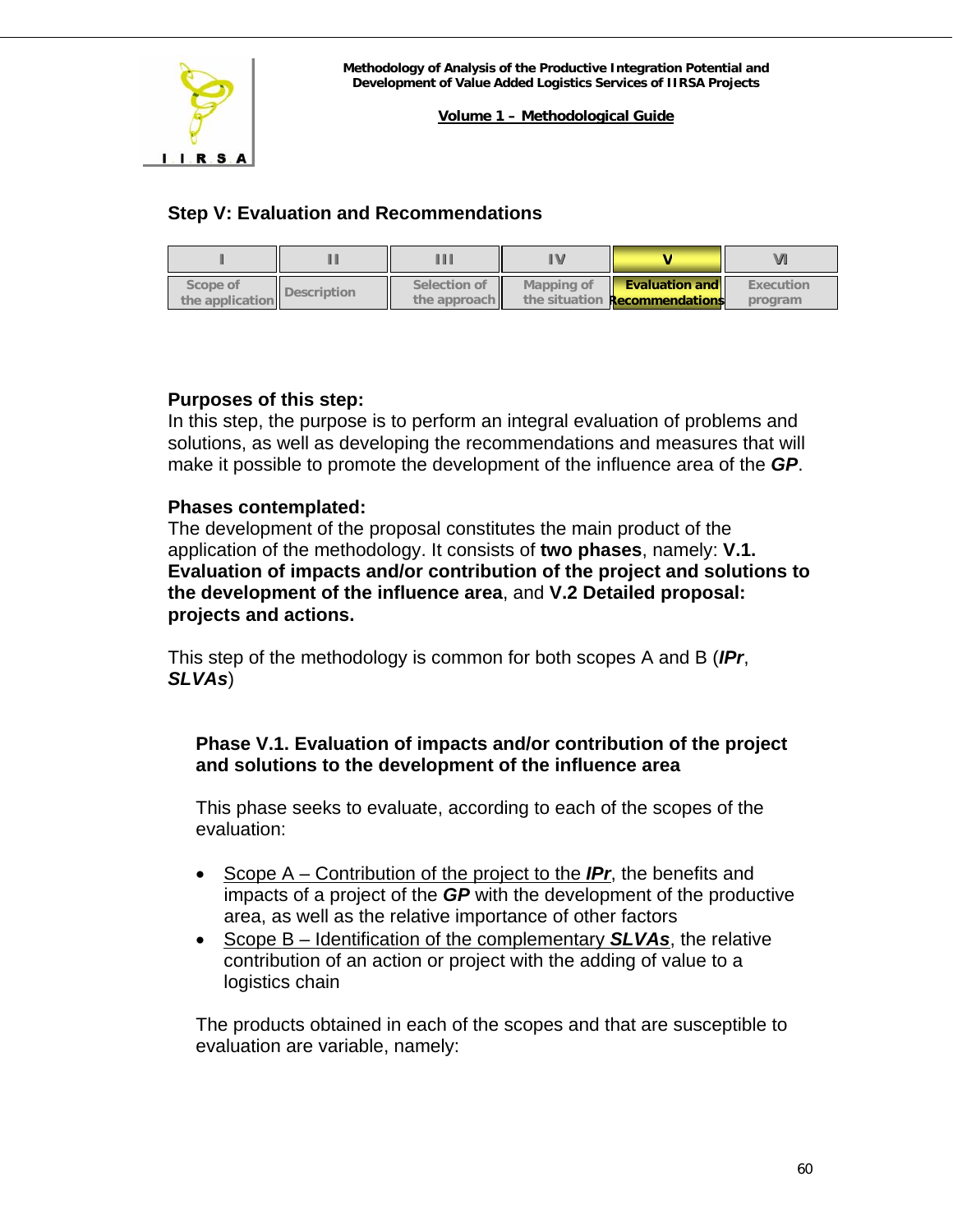

# **Aspects susceptible to evaluation**

| <b>Scopes</b>                                                                           | <b>Aspects to be evaluated</b>                                                                                                                                                                                                                                                                                                                                                                            |
|-----------------------------------------------------------------------------------------|-----------------------------------------------------------------------------------------------------------------------------------------------------------------------------------------------------------------------------------------------------------------------------------------------------------------------------------------------------------------------------------------------------------|
| A- Identification of<br>potential of contribution<br>to the <b>IPr</b>                  | Factors that limit the productive<br>$\bullet$<br>development<br>Potential of the GP for contributing to the<br>$\bullet$<br><b>IPr</b> of the influence area<br>Actions complementary to the GPs to be<br>$\bullet$                                                                                                                                                                                      |
| B- Identification of<br>potential of contribution<br>to the development of<br>the SLVAs | carried out for optimizing the results<br>Factors that limit the logistics performance<br>$\bullet$<br>Relative contribution of the <b>GP</b> with the<br>$\bullet$<br>solution of logistics problems found<br>Projects and actions of logistics nature and<br>$\bullet$<br>complementary to the GPs within the<br>influence area for optimizing the logistics<br>performance in the medium and long term |

Given the complexity of the topics evaluated, the methodology is flexible as regards the evaluation method. It is estimated that the most comprehensive method constitutes the multi-criteria evaluation, as it allows the performance of an integral qualitative evaluation that shall consider several dimensions of the problem and/or solutions.

Tool V.1 contains a conceptual guide for the preparation of the multicriteria evaluation matrix. It remains to the user opinion the determination of the factors susceptible to integrate the multi-criteria method. In general, the weights of the evaluation will be extracted in a direct or indirect way from the interviews performed.

# **Phase V.2. Detailed proposal: projects and actions**

In this phase, the user must develop the proposal with a detail consistent with the application precision level. In general, the proposals to be generated during the application of the methodology are of two types: a) actions and projects directed towards stimulating the arising of a new services or infrastructure offer, and b) actions and/or projects directed towards mitigating impacts or resolving structural problems that inhibit the productive or logistics development.

*Task 1. Identification and complementation of applicable proposals*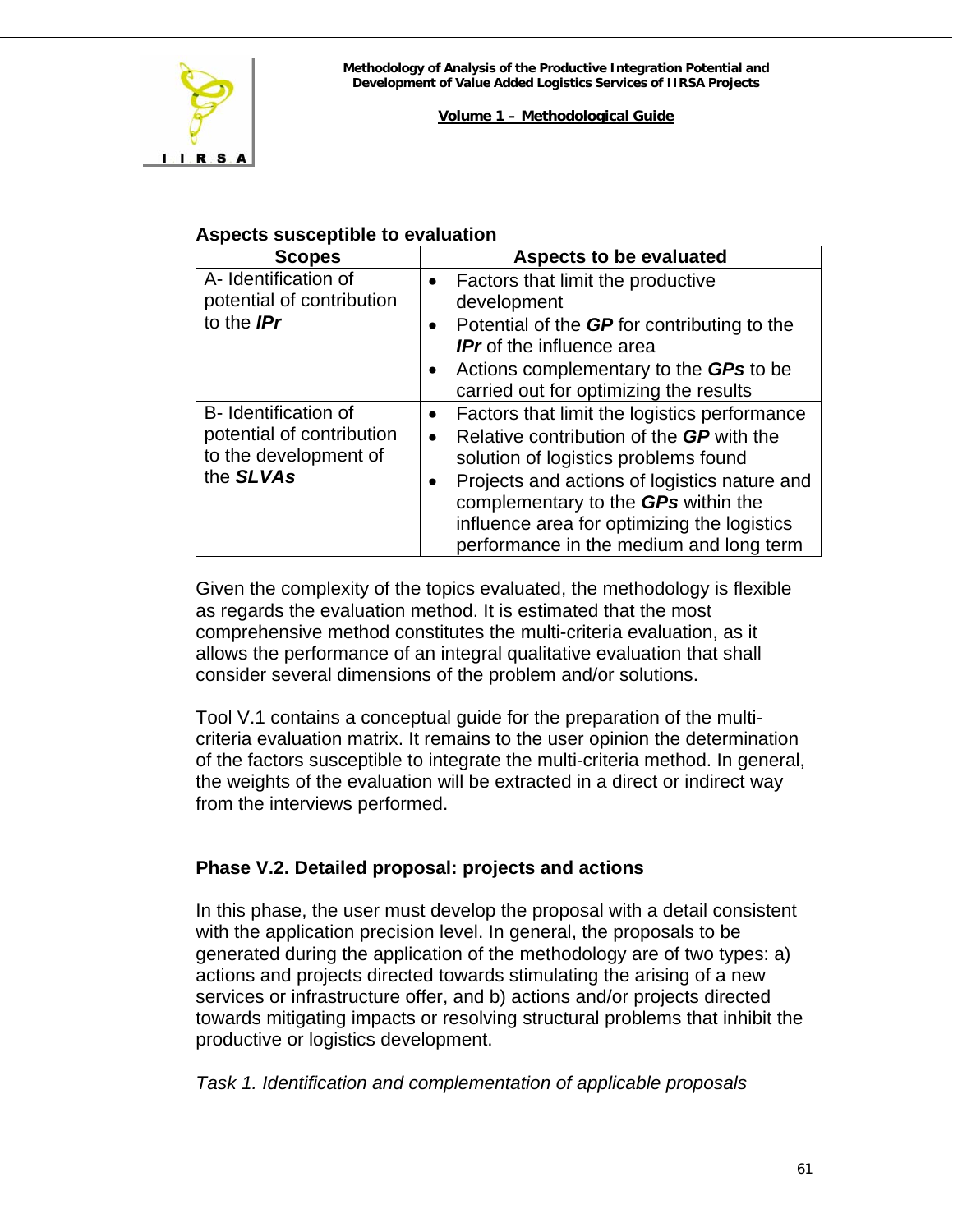

The user will have to complement the proposals identified during the interviews and possibly complement them.

In this regard, it is worth emphasizing that the **proposals** planned to be developed within the framework of the methodology are **those where the public sector has some inherence**: a) because of being traditional public investment, b) because of participating as investor in a public-private association, c) because of being public actions related to governmental competencies that must be solved in order to free restrictions, d) because of requiring the public intervention in order to generate creative solutions for structural restrictions that the private sector confronts.

Based on the aforementioned, the proposals could be the ones hereinafter indicated:

| <b>Type</b>           | <b>Description</b>                                                                                                              | <b>Complexity</b>         | <b>Nature</b> | <b>Scope</b> |
|-----------------------|---------------------------------------------------------------------------------------------------------------------------------|---------------------------|---------------|--------------|
| Infrastructure        | Aspects to be<br>incorporated to<br>projects of the group                                                                       | Variable<br>(low to high) | P/Pr          | N, R,        |
|                       | New components of<br>the GP                                                                                                     | Variable<br>(low to high) | P/Pr          | N, R,        |
|                       | Multi-functional<br>logistics platforms<br>and those of support<br>to ports, airports,<br>border crossings                      | High                      | Mixed         | N, R         |
|                       | <b>CEBAF</b> and<br>integrated control in<br>border crossings                                                                   | High                      | P             | N, R         |
| Logistics<br>services | <b>Regulatory actions</b><br>$\bullet$<br>that shall promote the<br>development of<br>logistics services<br>(3PL, 4PL), Support | Intermediate              | P             | N            |
|                       | Load control                                                                                                                    | Intermediate              | P             | N            |
|                       | Promotion of load<br><b>Bags</b>                                                                                                | High                      | P/Pr          | N, R         |
| Technology            | Information systems<br>$\bullet$<br>along the supply-<br>chain                                                                  | High                      | Pr/P          | N, R         |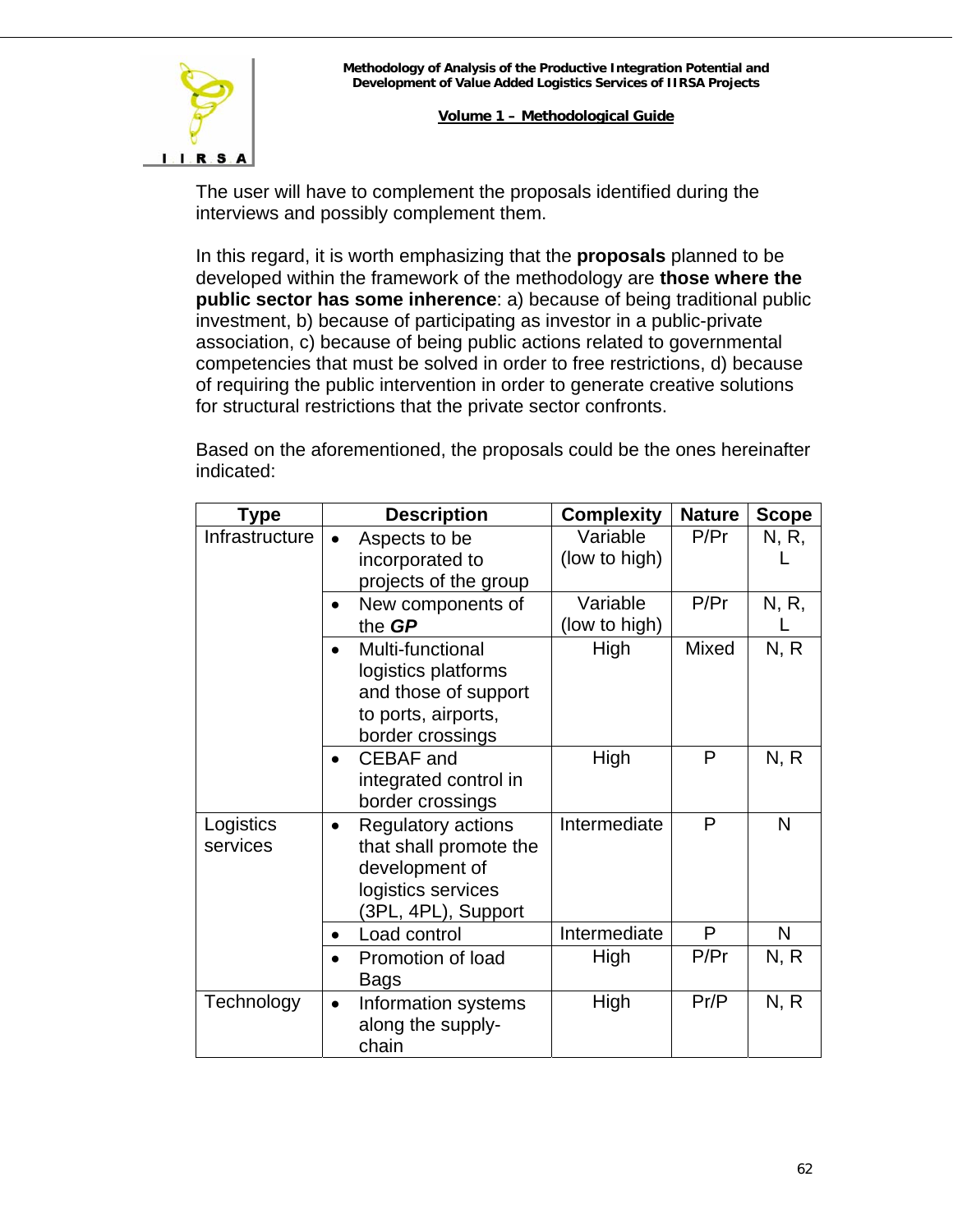

| $\bullet$ | Support programs to<br>research and                                                                                                  | Intermediate | P/Pr | N, R |
|-----------|--------------------------------------------------------------------------------------------------------------------------------------|--------------|------|------|
|           | development,<br>innovation                                                                                                           |              |      |      |
| $\bullet$ | Regulation of<br>incentive for the<br>development of<br>NTICV (New<br>information and<br>vehicular<br>communication<br>technologies) | Intermediate | P/Pr |      |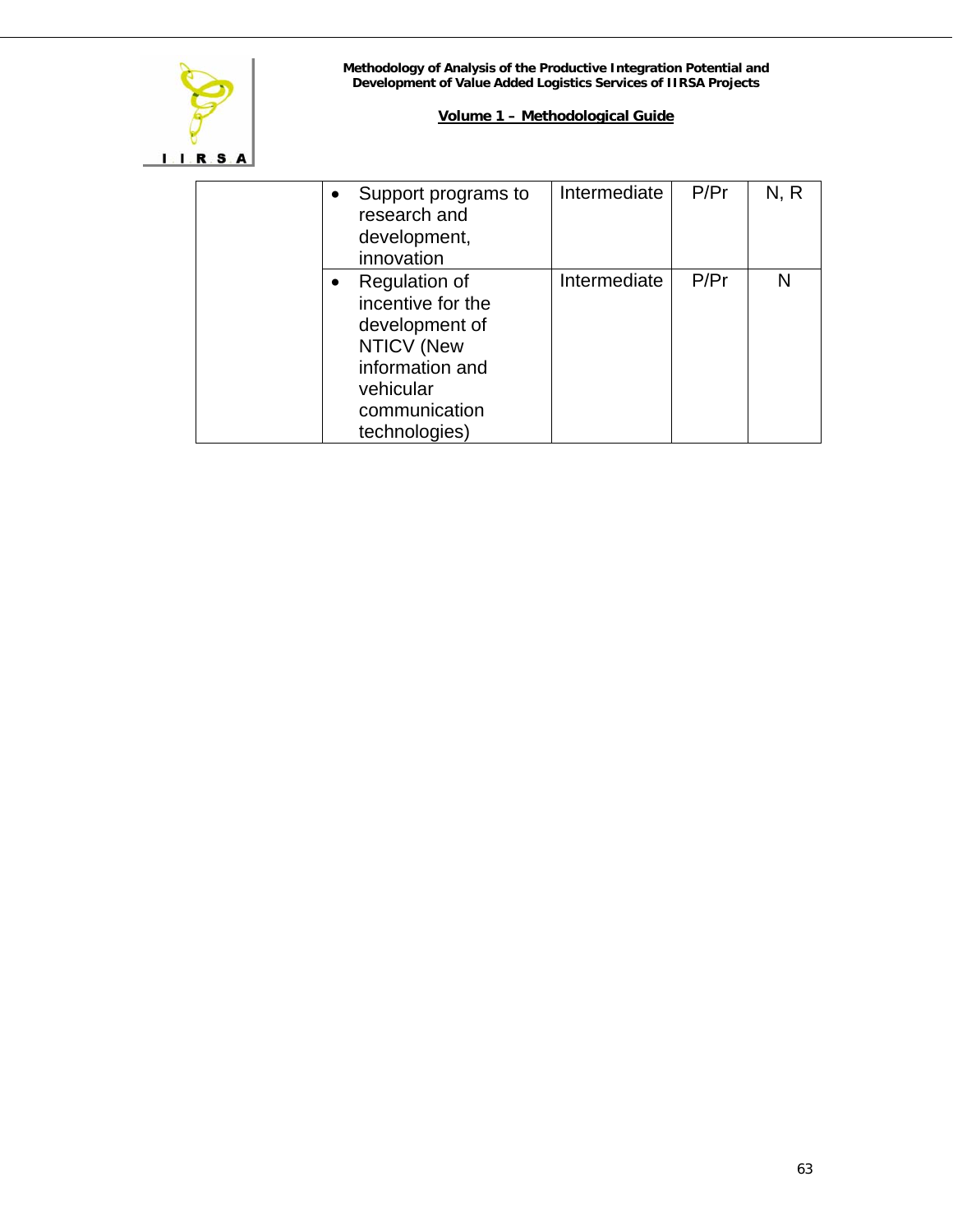

| <b>Type</b>                     | <b>Description</b>                                                                                                         | <b>Complexity</b> | <b>Nature</b> | <b>Scope</b> |
|---------------------------------|----------------------------------------------------------------------------------------------------------------------------|-------------------|---------------|--------------|
| Making<br>commerce              | Simplification of<br>$\bullet$<br>formalities                                                                              | Intermediate      | P             | N, R         |
| and<br>transportation<br>easier | Actions for<br>$\bullet$<br>eliminating<br>technical and<br>commercial<br>barriers                                         | High              | P             | N            |
|                                 | Unique window,<br>$\bullet$<br><b>CCS</b>                                                                                  | High              | P             | N, R         |
|                                 | Regulatory and<br>$\bullet$<br>procedural<br>harmonization<br>in border<br>crossings, ports,<br>airports                   | High              | P             | N, R         |
|                                 | Adaptation of<br>$\bullet$<br>the multi-<br>modality<br>regulation                                                         | Intermediate      | P             | $\mathsf{N}$ |
|                                 | Inter-modality<br>$\bullet$<br>incentive<br>actions                                                                        | Intermediate      | P             | $\mathsf{N}$ |
|                                 | Adaptation to<br>$\bullet$<br>international<br>safety<br>standards<br>(SAFE, CSI,<br>CT-PAT, 24h<br>rule, PBIP,<br>others) | Intermediate/High | P             | $\mathsf{N}$ |
| Financing                       | Access to credit<br>$\bullet$<br>for small<br>producers                                                                    | High              | P             | N, R         |
|                                 | Access to credit<br>$\bullet$<br>for small service<br>operators                                                            | High              | P/Pr          | N, R         |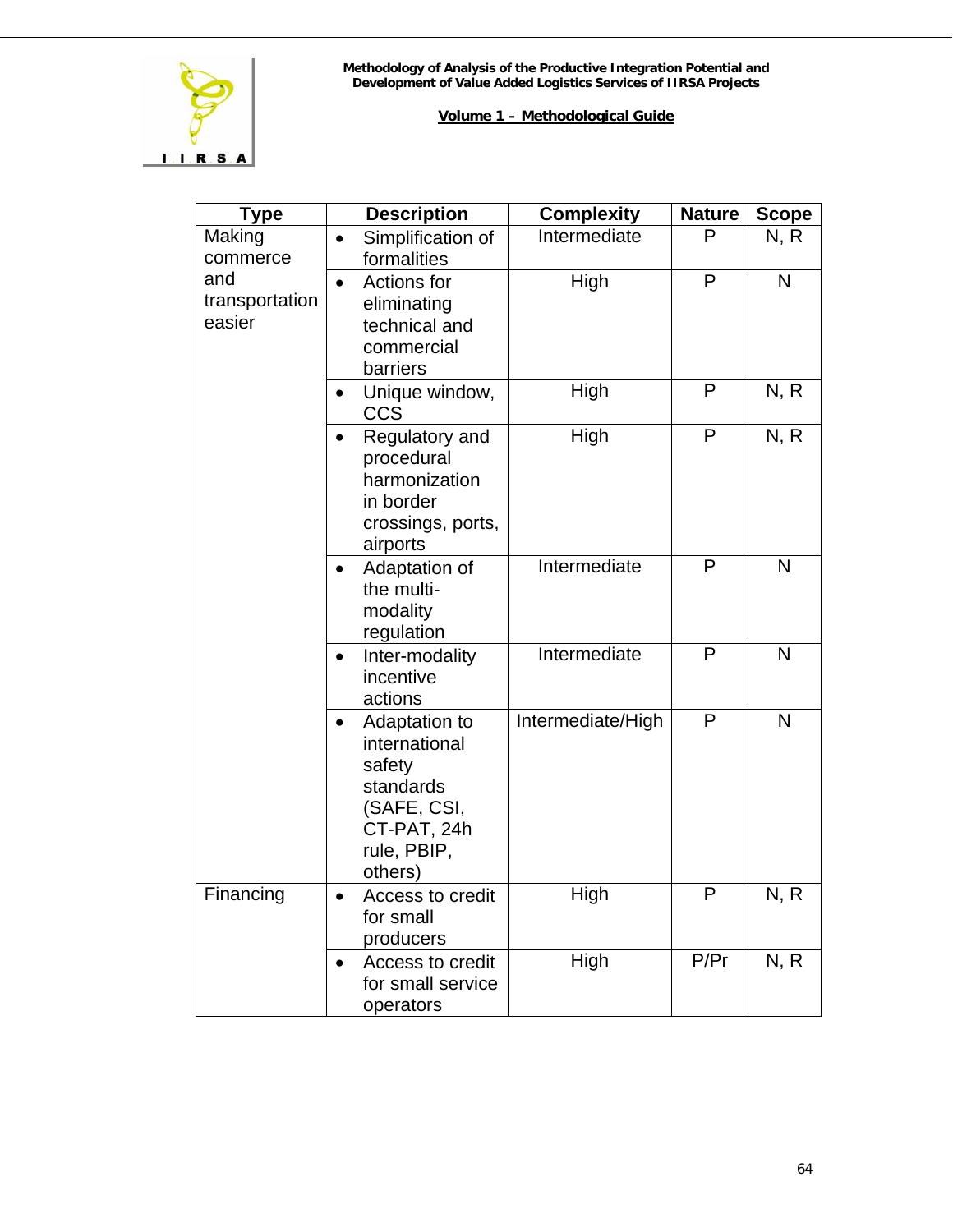

#### **Volume 1 – Methodological Guide**

|                           | Actions for<br>freeing<br>restrictions to<br>the repatriation<br>of capitals | Very High    | P     | N     |
|---------------------------|------------------------------------------------------------------------------|--------------|-------|-------|
| Labor force               | Development of<br>HR training<br>programs of S,<br>M and L term              | Intermediate | P, Pr | N, R, |
|                           | Adaptation of<br>labor regulation                                            | Very High    | P, Pr | N, R  |
|                           | Incentives for<br>the recruitment<br>of qualif. HR                           | High         | P     | N     |
| Marketing<br>and          | Quality<br>certification                                                     | Intermediate | P     | N     |
| productive<br>development | Adaptation of<br>policies and<br>regulations                                 | Very High    | P, Pr | N     |
|                           | <b>Fiscal</b><br>incentives                                                  | Very High    | P     | N     |
|                           | Pymes<br>$\bullet$<br>marketing<br>mechanisms                                | Intermediate | P, Pr | N, R, |
|                           | Regularization<br>of land<br>possession                                      | High         | P     | R, L  |

**Nature**: P- Public Pr- Private **Scope**: N- National R- Regional L- Local

The user of the methodology will have to determine, according to the institutional organization of its corresponding country, what actions and proposals can be directly implemented by the body that performs the evaluation, and which will remain as recommendations subject to monitoring by the promoting body of the infrastructure *GPs*.

#### *Task 2. Summary and proposals data sheets*

The user will have to prepare a summary of the proposals according to the format presented in Tool V.1, and it will generate project data sheets (see format in Tool V.2)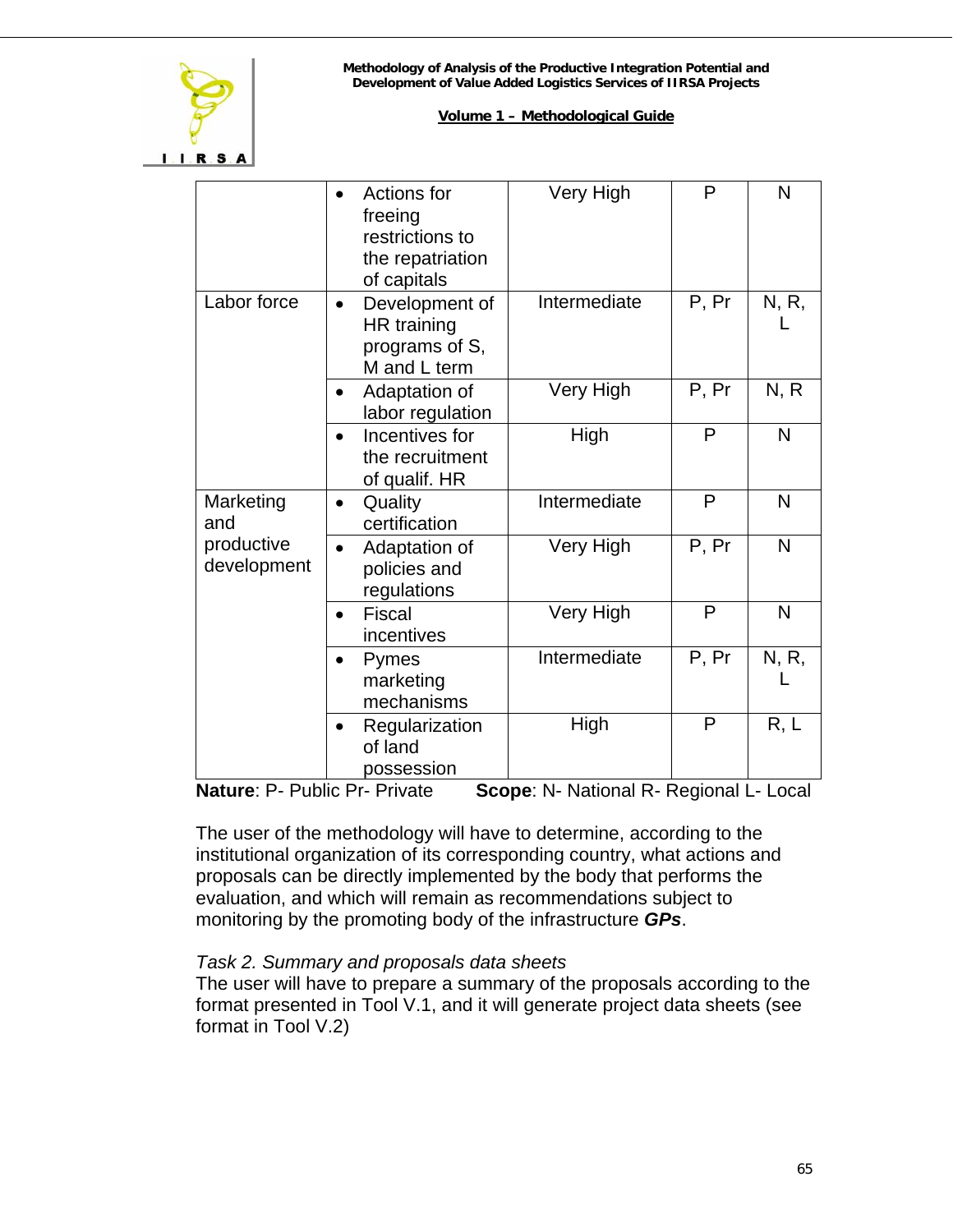<span id="page-65-0"></span>

#### **List of documents complementary to the step:**

- Tool V.1 Guide for the analysis of the contribution/impact of problems and solutions
- Tool V.2 Guide for the preparation of proposal summaries
- Tool V.3 Guide for the preparation of proposal data sheets

#### **Products of this step**

- Multi-criteria evaluation of problems and solutions
- Detailed proposals (summaries and data sheets)

# **Step VI: Preparation of the Execution Program**

| Scope of<br>the application Description | Selection of<br>the approach | Mapping of | <b>Evaluation and</b><br>the situation Recommendations | <b>Execution</b><br>program |
|-----------------------------------------|------------------------------|------------|--------------------------------------------------------|-----------------------------|

# **Purposes of this step:**

Here it is sought to order in a coherent way and according to priorities, the set of actions and projects selected in the previous step, as well as to define responsibilities, costs, terms, and chaining of actions for their implementation, and to generate an execution program.

# **Contemplated activities:**

*Task 1. Definition of Criteria for Setting Priorities among Projects*  From the information resulting from Steps 2, 3, 4 and 5 (Description, Methodological Approach and Site work, Analysis of Situation, and Proposals), the user will have to establish the set of criteria that will have to be used for setting priorities among projects and actions identified in Step 5. Said criteria will have to allow the setting of a strategic schedule for investment and development within the influence area of the GP.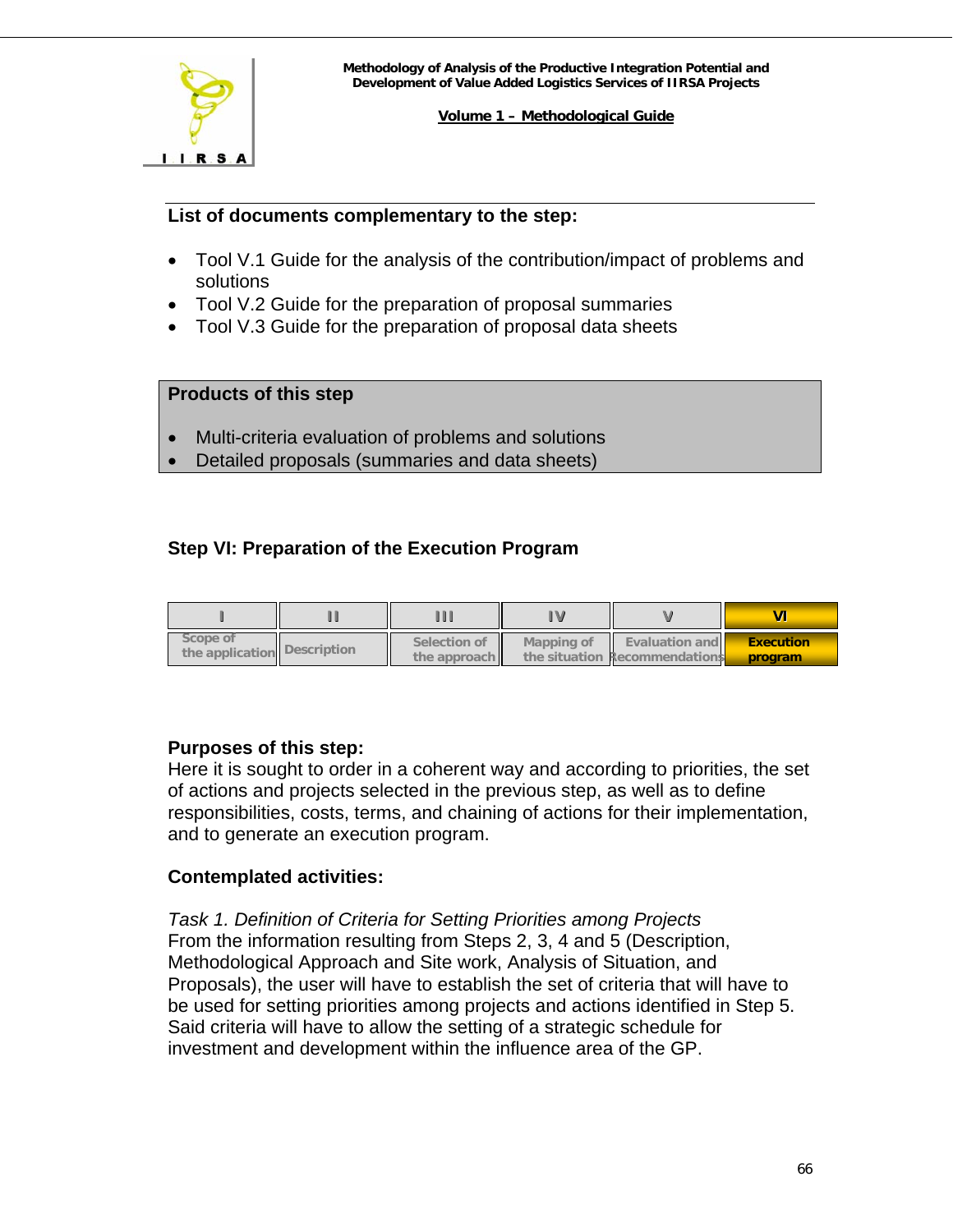

To begin with, it is suggested that, as long as possible, the user uses a Cost/Benefit approach (general) as basic criterion for the designation of priorities to the projects:

- *Total Cost of the Project*, measured in terms of the current value of the investment, operation, and maintenance costs of the project estimated in the previous phase.
- *Benefit*, measured in terms of impacts (direct or indirect ones) that are expected the project will have in the development of the productive structure, the economic growth (GDP), the employment and/or commercial interchange within the region in the short, medium and long term, or otherwise, qualitative indicators taken from the analysis performed in steps IV and V.

**Methodological note:** The proposed approach does not intend to substitute a detailed Cost/Benefit analysis of the projects whenever it is required. The user will judge the convenience of deepening the analysis according to the *life cycle of the project* at issue and the costs, and therefore, the level of risk, implicated in its investment and operation.

For a more complete analysis, **the user will be able to select additional criteria** (see Tool VI.1). Some of the criteria could be the following:

- Phase of the life cycle that the project is undergoing
- Estimated time of performance of the project
- Estimated time for the obtaining of the expected benefits
- Level of project compliance with the development strategies in the region
- Dependence relations or bonds among projects
- Existence of projects or substitute solutions (short, medium, or long term)
- Probability of success of the project, measured in terms of:
	- o Level of certainty of the assumptions about market, economic growth, and commercial development formulated during the proposal preparation phase
	- o Probable competitive answer of other markets (at regional, national, or global level)
- Technical or organizational risk or feasibility, measured in terms of:
	- o Complexity of the project
	- o Availability of the required resources, such as technological, organizational (human resources), and infrastructure base.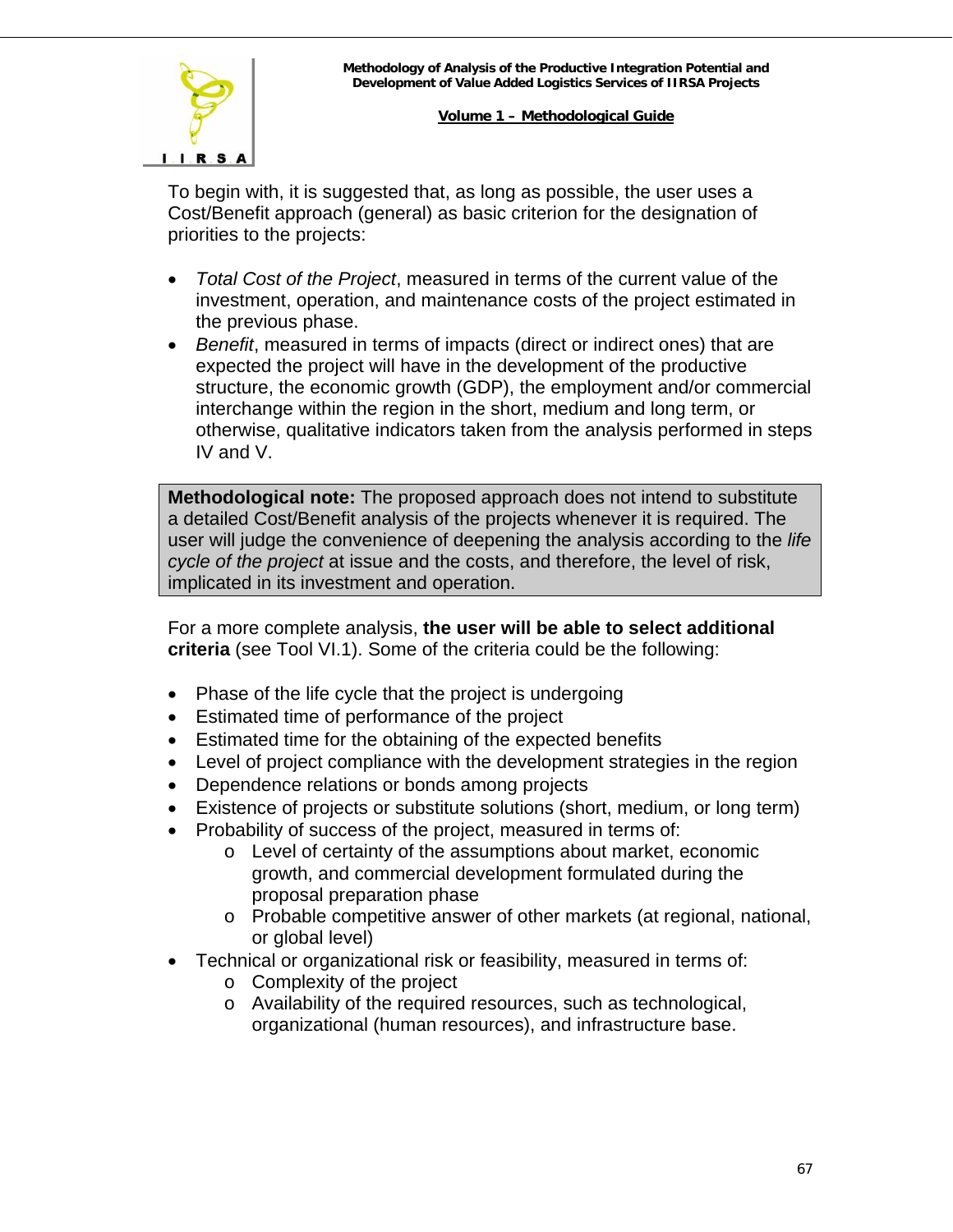

# *Task 2. Definition of relative importance of criteria and setting of priorities among projects*

In this step, the user will have to decide the weighing or importance to be assigned to the criteria for setting priorities among projects. Once this is done, the user will also have to review the project portfolio and determine the priorities for its execution.

In those cases where only basic criteria are chosen (expected Cost and Benefit), it is suggested to assign equal importance to each of them and make graphics with the information of each project in a Cost/Benefit matrix (see graphic). This will make it possible to have a general perspective of the solutions and to set the following priorities:

- Priority 1: Projects with high impact and relatively low cost of investment and operation
- Priority 2: Projects with high impact and intermediate to high investment and operation cost
- Priority 3: Projects with low cost and low to intermediate impact



# **Graphic ----. Analysis of the Project Portfolio**

In ca[se of incorporating additional criteria to the setting of priorities, a Mul](#page-2-1)ticriteria Matrix must be used (see Tool V.1) in order to generate a prioritized list of actions.